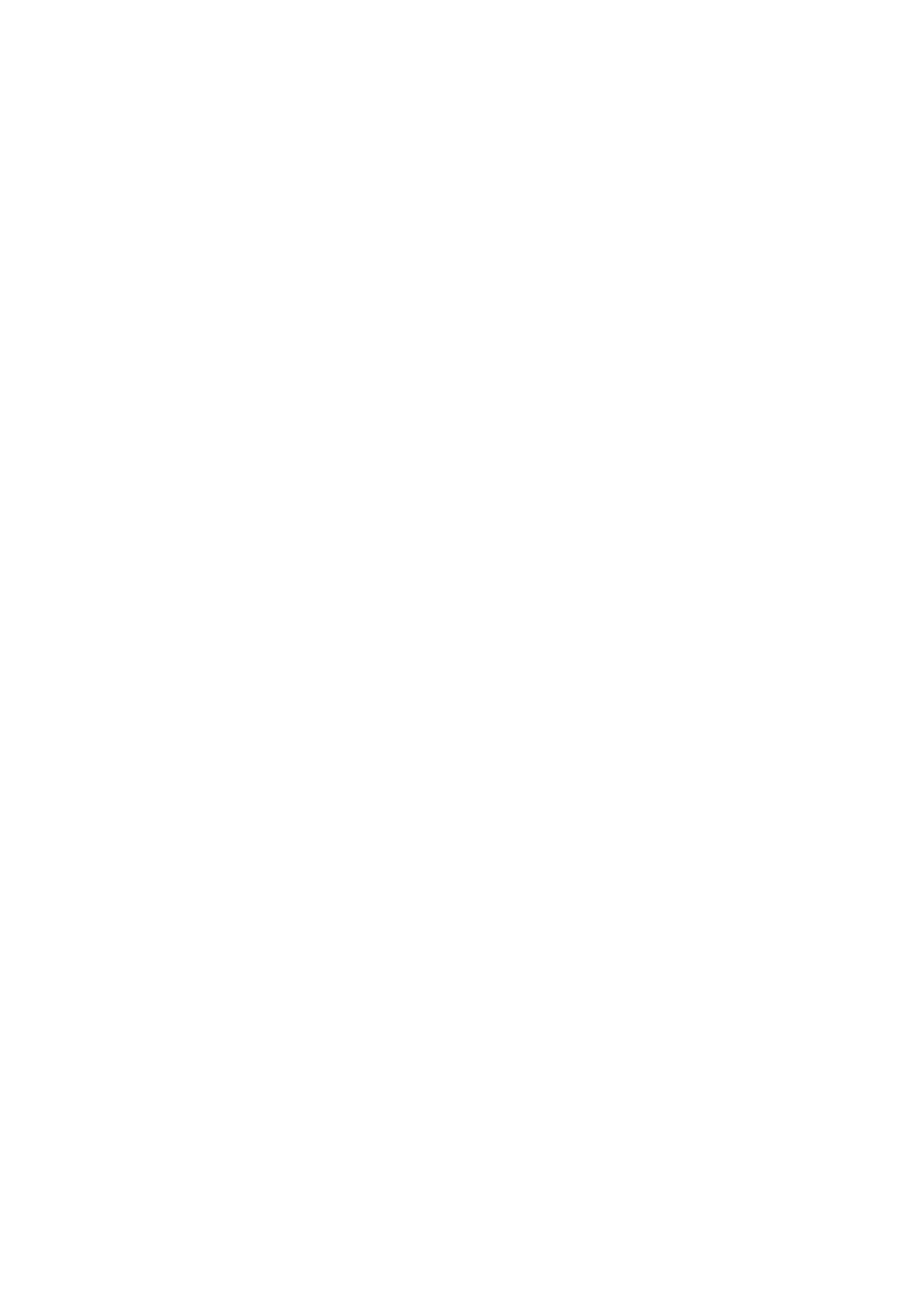It is of the utmost importance to the Namibian Government to improve the status of women in society and to eradicate injustices of the past. To this end, measures have been put in place to ensure equitable access to economic resources and opportunities, as well as social justice for both women and men.

The guiding principles of the National Gender Policy are informed by national and international legal instruments for the promotion of gender equality, which the Namibian government has signed. These include the SADC Declaration on Gender and Development and its Addendum on the Prevention and Eradication of Violence against women and children; the SADC Protocol on Gender and Development; The Beijing Declaration and Platform for Action (BPFA); The Convention on the Elimination of All Forms of Discrimination Against Women (CEDAW, 1997) and its Optional Protocol; and The Millennium Development Goals (MDGs), among others.

Therefore the overarching goal of the National Gender Policy is to achieve gender equality and the empowerment of both female and male persons in Namibia. In this respect, the policy framework provides mechanisms and guidelines for all sectors and other stakeholders for planning, implementing and monitoring gender equality strategies and programmes in order to ensure that these would facilitate gender equality and women's empowerment.

The implementation of the National Gender Policy will create the necessary synergies for the achievement of national development objectives through the framework of the National Development Plans (NDPs), which are the main instruments for implementing policies and programmes to achieve Vision 2030. In the Third National Development Plan (NDP3), five core areas were identified which are to be mainstreamed through sector programmes and programming processes. They include Gender, HIV and AIDS, Poverty, Environment, and Information Communication Technology (ICTs).

This National Gender Policy seeks to create an enabling environment for sectors to mainstream gender in line with NDP directives.

I call upon all stakeholders identified in the implementation framework to support and contribute towards the implementation of the National Gender Policy through organisational structures and policies, and to avail the required resources within their programmes for effective implementation of the National Gender Policy.

PRESIDENT OF THE REPUBLIC OF NAMIBIA **HIFIKEPUNYE POHAMBA**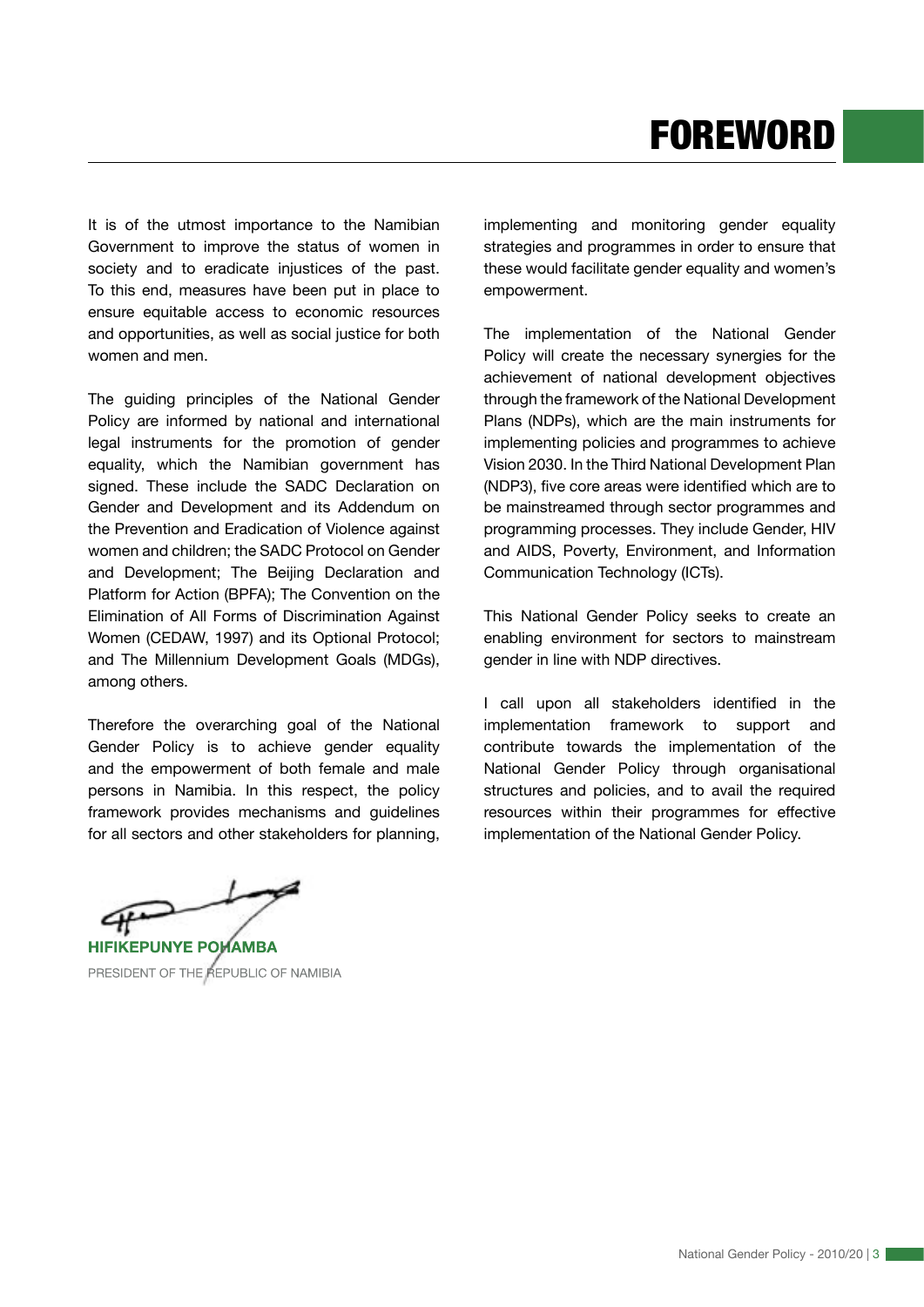# PREFACE

The National Gender Policy was designed with the objective to effectively contribute to the attainment of the objectives of Vision 2030, in order to create a society in which women and men enjoy equal rights and access to basic services. It serves also to provide opportunities for women and men to participate in and contribute towards the political, social, economic and cultural development of Namibia.

When a review of the first gender policy of Namibia – formulated in 1997 - was carried out, it emerged that progress in the advancement of gender equality was made in the economic, political and legal spheres. More specifically, the review process showed that notable progress was evident in the area of education. For example, the enrolment of girls in schools now matches or surpasses that of the boys at every level. This demonstrates the likelihood of achieving the engendered MDG targets on education by 2015. Progress was also made in the area of legal reforms, with the development of a legal framework through laws seeking to address gender inequalities and issues of economic and social injustices, brought about by past discriminatory laws and cultural practices, patriarchal ideologies and historical imbalances.

Despite the progress made, many challenges remain in programming for gender equality. Women in Namibia are facing increased prevalence of HIV and AIDS, high rates of gender based violence (GBV), and continued pervasive gender- and intra-household inequalities, which exacerbate poverty. This is more pronounced among the 44 per cent female-headed households in rural areas. Other developmental challenges include a high maternal mortality rate and the sexual exploitation of women and girls. Women continue to be underrepresented at most levels of decision-making, both in the public and private sectors, on special committees, religious groups, Boards and other institutions in Namibia. Likewise, within the family setting, gender inequalities continue to undermine women's financial independence and personal autonomy, thus affecting their ability to exercise rights in other spheres.

In order to address gender inequality and promote women's empowerment, the National Gender Policy will focus on the following key programme areas: Poverty and Rural Development; Education and Training; Health, Reproductive Health and HIV and AIDS; Gender based Violence; Trade and Economic Empowerment; Governance and Decision-Making; Media, Information and Communication; the Environment; Issues of the Girl-Child; Legal Affairs and Human Rights; Peace-building, Conflict Resolution and Natural Disaster-Management; and Gender Equality in the Family Context.

As proposed in the Guiding Principles, programming for gender equality will be guided by a mainstreaming strategy for policies, programmes and structures of line Ministries and stakeholder institutions. Responsibility for the implementation of the National Gender Policy lies with all stakeholders identified in Chapter 5. They will also be accountable for gender equality results. It is incumbent on partners to develop plans, budgets and strategies to operationalise the Gender Policy at the sector programme level.

I would like to express my sincere gratitude to the staff of the Directorate of Gender Equality, and all the stakeholders who provided valuable input during the compilation of this Policy. Furthermore, I wish to express my appreciation to MDG-F for their support during the formulation of the National Gender Policy.

Asiotez

**HON. DOREEN SIOKA** MINISTER OF GENDER EQUALITY AND CHILD WELFARE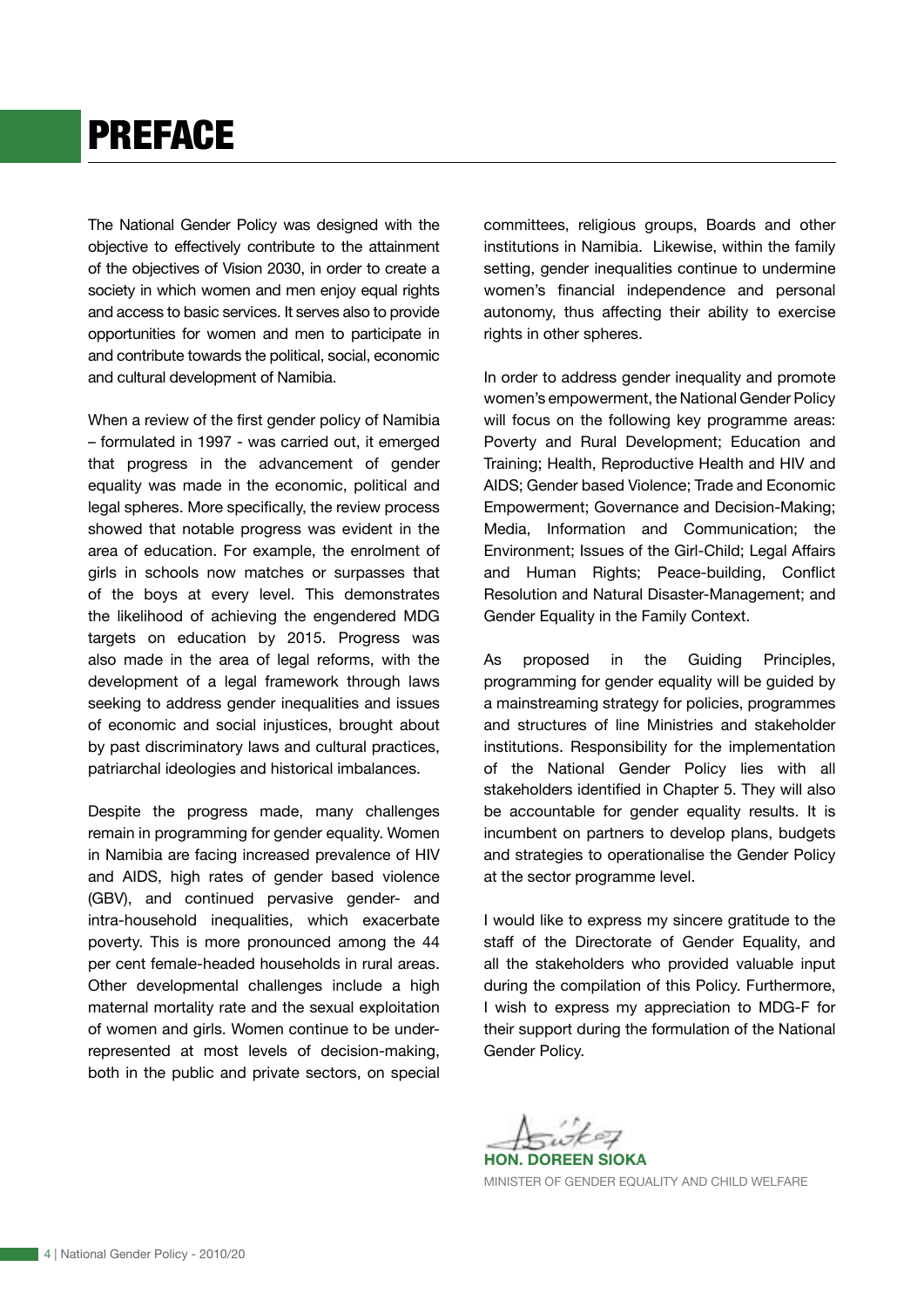# **TABLE OF CONTENTS**

| 1. |                                                                      |                                                                                  |  |  |  |
|----|----------------------------------------------------------------------|----------------------------------------------------------------------------------|--|--|--|
|    | 1.1                                                                  |                                                                                  |  |  |  |
|    | 1.2                                                                  |                                                                                  |  |  |  |
|    | 1.3                                                                  |                                                                                  |  |  |  |
| 2. |                                                                      |                                                                                  |  |  |  |
|    | 2.1                                                                  |                                                                                  |  |  |  |
| 3. | POLICY FRAMEWORK - VISION, GOAL, OBJECTIVES AND GUIDING PRINCIPLES20 |                                                                                  |  |  |  |
|    | 3.1                                                                  |                                                                                  |  |  |  |
|    | 3.2                                                                  |                                                                                  |  |  |  |
|    | 3.3                                                                  |                                                                                  |  |  |  |
|    |                                                                      | 3.3.1                                                                            |  |  |  |
|    |                                                                      | 3.3.2                                                                            |  |  |  |
|    | 3.4                                                                  |                                                                                  |  |  |  |
| 4. | POLICY PROGRAMME AREAS, OBJECTIVE AND STRATEGIC ACTIONS23            |                                                                                  |  |  |  |
|    | 4.1                                                                  |                                                                                  |  |  |  |
|    | 4.2                                                                  |                                                                                  |  |  |  |
|    | 4.3                                                                  |                                                                                  |  |  |  |
|    | 4.4                                                                  |                                                                                  |  |  |  |
|    | 4.5                                                                  |                                                                                  |  |  |  |
|    | 4.6                                                                  |                                                                                  |  |  |  |
|    | 4.7                                                                  |                                                                                  |  |  |  |
|    | 4.8                                                                  |                                                                                  |  |  |  |
|    | 4.9                                                                  |                                                                                  |  |  |  |
|    | 4.10                                                                 |                                                                                  |  |  |  |
|    | 4.11                                                                 | Gender, Peace-Building, Conflict Resolution, and Natural Disasters Management 41 |  |  |  |
|    | 4.12                                                                 |                                                                                  |  |  |  |
| 5. |                                                                      |                                                                                  |  |  |  |
|    | 5.1                                                                  |                                                                                  |  |  |  |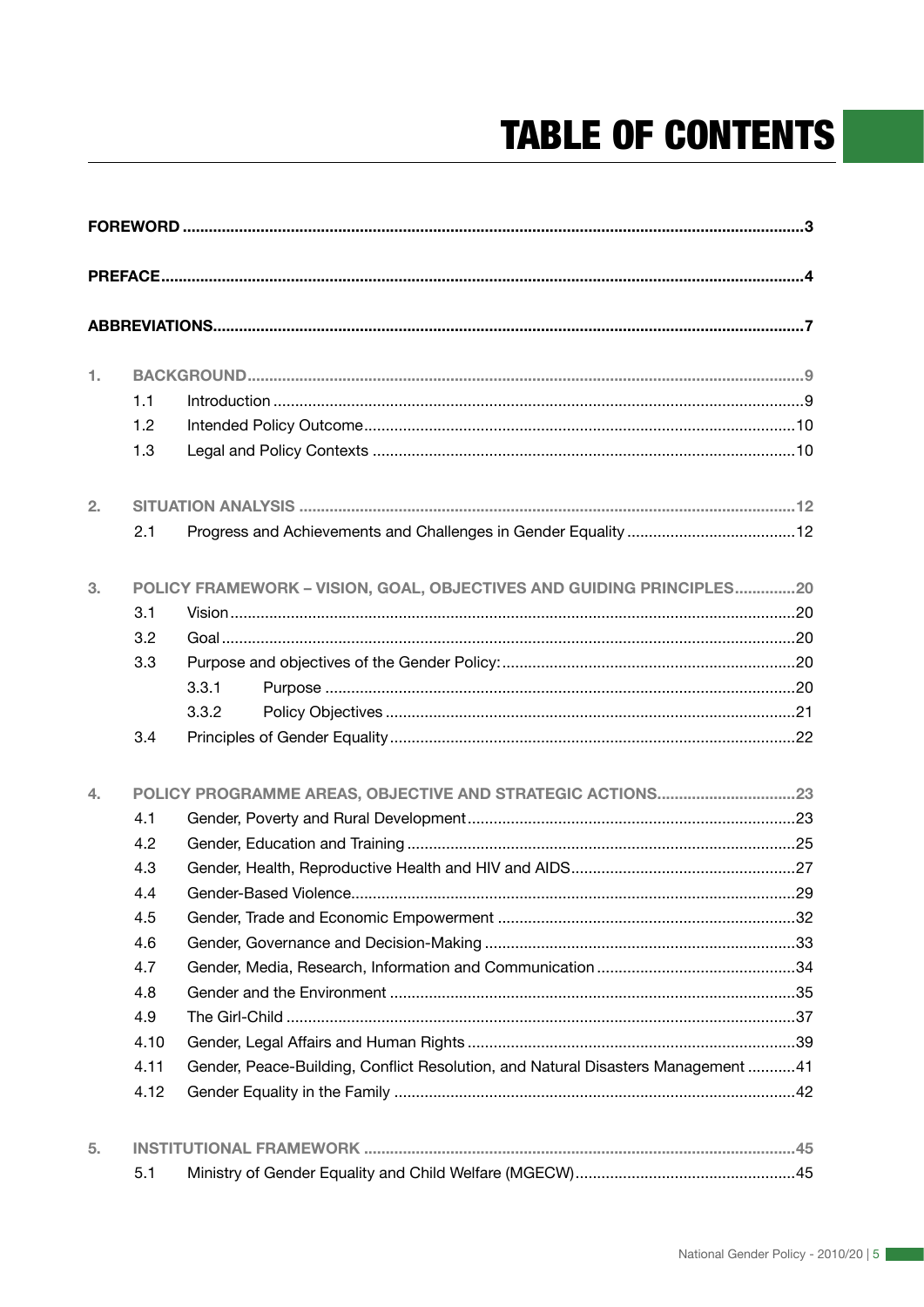|    | 5.2 |     |
|----|-----|-----|
|    | 5.3 |     |
|    | 5.4 |     |
|    | 5.5 |     |
| 6. |     |     |
|    | 6.1 |     |
|    | 6.2 |     |
|    | 6.3 |     |
|    | 6.4 |     |
|    | 6.5 |     |
|    | 6.6 |     |
|    | 6.7 |     |
|    |     |     |
|    |     | .55 |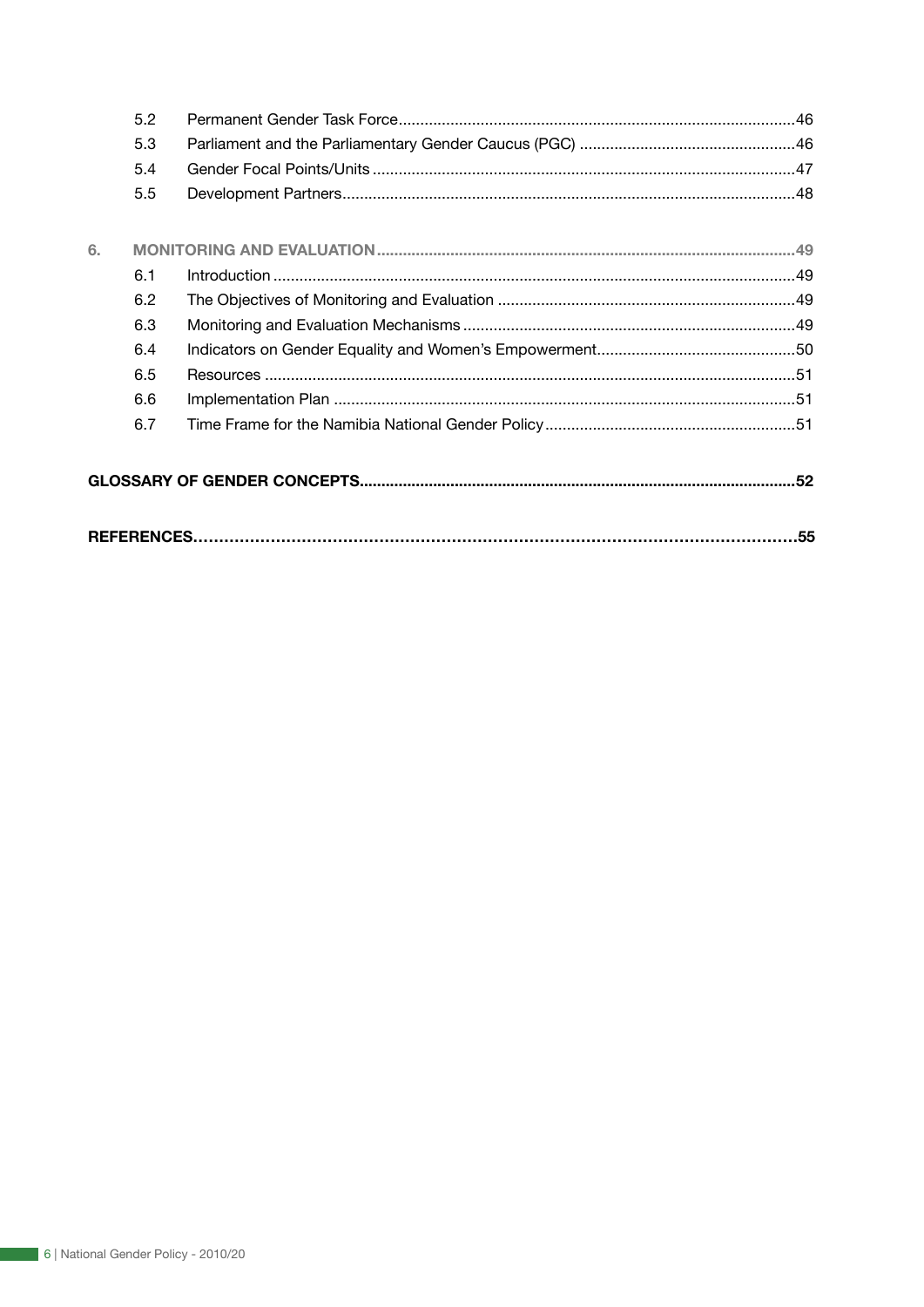# LIST OF ABBREVIATIONS

| <b>AIDS</b>    | Acquired Immuno-Deficiency Syndrome                                        |
|----------------|----------------------------------------------------------------------------|
| <b>ALAN</b>    | Association for Local Authorities in Namibia                               |
| <b>BPFA</b>    | The Beijing Declaration and Platform for Action                            |
| <b>CBO</b>     | Community-Based Organisation                                               |
| <b>CEDAW</b>   | Convention on the Elimination of all forms of Discrimination Against Women |
| <b>COSDECs</b> | <b>Community Skills Development Centres</b>                                |
| <b>CRC</b>     | Convention on the Rights of the Child                                      |
| <b>CSOs</b>    | <b>Civil Society Organizations</b>                                         |
| <b>EMU</b>     | <b>Emergency and Management Unit</b>                                       |
| <b>FAWENA</b>  | Forum for African Women Educationalists in Namibia                         |
| <b>FBO</b>     | Faith-Based Organisation                                                   |
| <b>GBV</b>     | <b>Gender Based Violence</b>                                               |
| <b>GMBS</b>    | Gender and Media Baseline Study                                            |
| <b>GMS</b>     | Gender Management System                                                   |
| <b>HIV</b>     | Human Immuno-deficiency Virus                                              |
| <b>ICT</b>     | Information and Communication Technology                                   |
| <b>KRAs</b>    | Key Result Areas                                                           |
| <b>LAC</b>     | Legal Assistance Centre                                                    |
| <b>MAWF</b>    | Ministry of Agriculture, Water and Forestry                                |
| <b>MBESC</b>   | Ministry of Basic Education, Sport and Culture                             |
| <b>MDGs</b>    | Millennium Development Goals                                               |
| <b>MGECW</b>   | Ministry of Gender Equality and Child Welfare                              |
| <b>MHETEC</b>  | Ministry of Higher Education, Training and Employment Creation             |
| <b>MOHSS</b>   | Ministry of Health and Social Services                                     |
| MRLGHRD        | Ministry of Regional, Local Government, Housing and Rural Development      |
| MTP3           | Medium-Term Plan 3                                                         |
| <b>NANGOF</b>  | Namibia Non-Governmental Organisations Forum                               |
| <b>NASOMA</b>  | National Social Marketing Association                                      |
| <b>NAWA</b>    | National Association of Women with AIDS                                    |
| <b>NDP</b>     | National Development Plan                                                  |
| <b>NGC</b>     | National Gender Commission                                                 |
| <b>NGMP</b>    | National Gender Mainstreaming Programme                                    |
| <b>NGO</b>     | Non-Governmental Organisation                                              |
| <b>NGP</b>     | <b>National Gender Policy</b>                                              |
| <b>NGPA</b>    | National Gender Plan of Action                                             |
| <b>NIED</b>    | National Institute for Education Development                               |
| <b>NLFS</b>    | Namibia Labour Force Survey                                                |
| <b>NPC</b>     | National Planning Commission                                               |
| <b>NYS</b>     | <b>National Youth Service</b>                                              |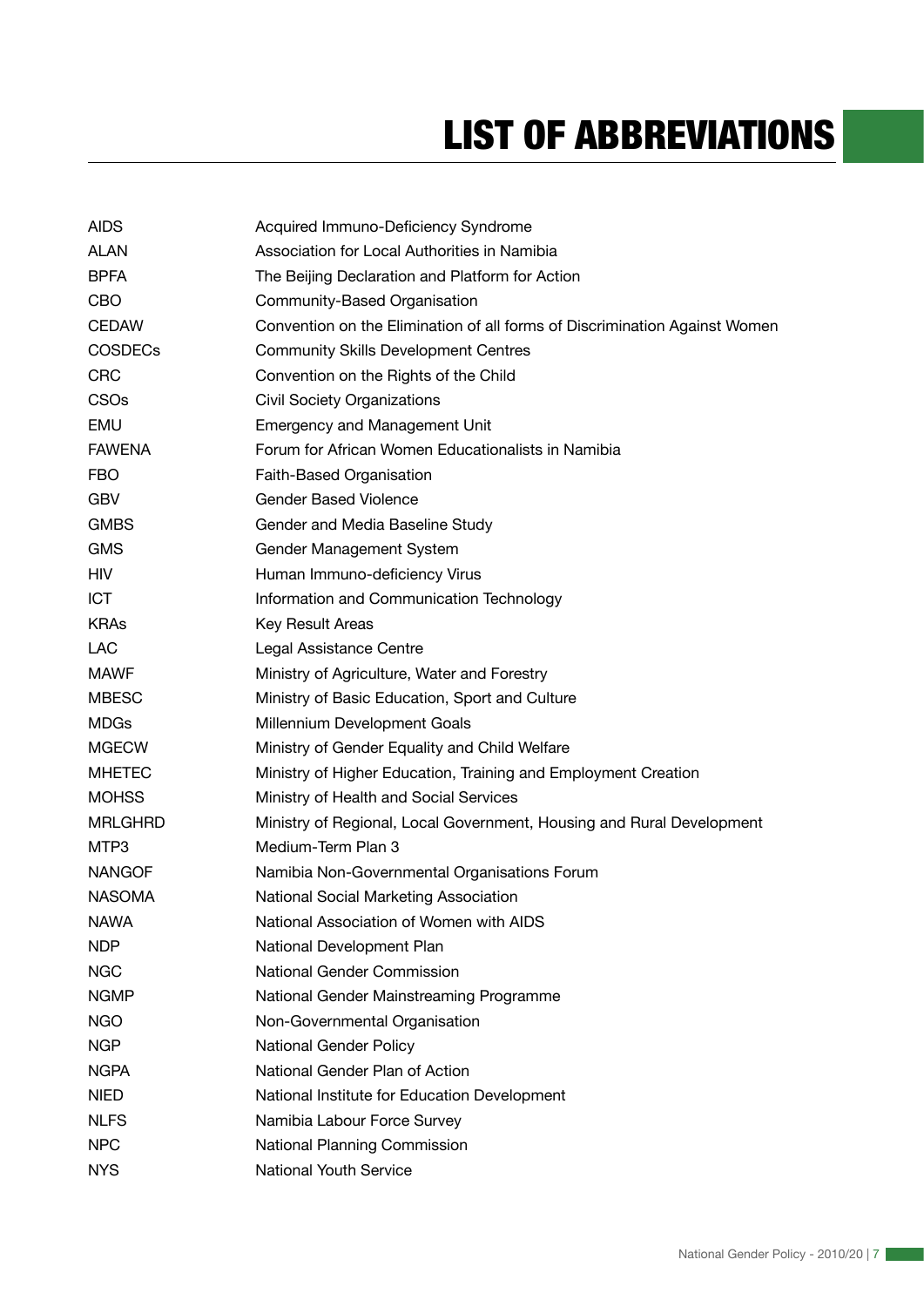| OPM           | Office of the Prime Minister                             |
|---------------|----------------------------------------------------------|
| <b>OVC</b>    | Orphans and Vulnerable Children                          |
| <b>PEP</b>    | Post-Exposure Prophylaxis                                |
| <b>PGC</b>    | <b>Parliamentary Gender Caucus</b>                       |
| <b>PPR</b>    | Program on Poverty Reduction                             |
| <b>PRM</b>    | Programme Results Matrix                                 |
| <b>SADC</b>   | Southern African Development Community                   |
| <b>SIAPAC</b> | Social Impact Assessment and Policy Analysis Corporation |
| <b>SMEs</b>   | Small and Medium Enterprises                             |
| <b>SOE</b>    | <b>State-owned Enterprise</b>                            |
| <b>SRH</b>    | Sexual and Reproductive Health                           |
| <b>STIs</b>   | Sexually Tansmitted Infections                           |
| <b>STDs</b>   | <b>Sexually Transmitted Diseases</b>                     |
| <b>TWG</b>    | <b>Thematic Working Groups</b>                           |
| <b>TOTs</b>   | Training-of-Trainers                                     |
| <b>UDHR</b>   | Universal Declaration on Human Rights                    |
| UN            | <b>United Nations</b>                                    |
| <b>UNAM</b>   | University of Namibia                                    |
| <b>UNFPA</b>  | United Nations Population Fund                           |
| <b>UNSCR</b>  | United Nations Security Council Resolution               |
| <b>UNTOC</b>  | United Nations Convention against Transnational Crime    |
| <b>VTC</b>    | <b>Vocational Training Centre</b>                        |
| <b>WCPU</b>   | Women and Child Protection Unit                          |
|               |                                                          |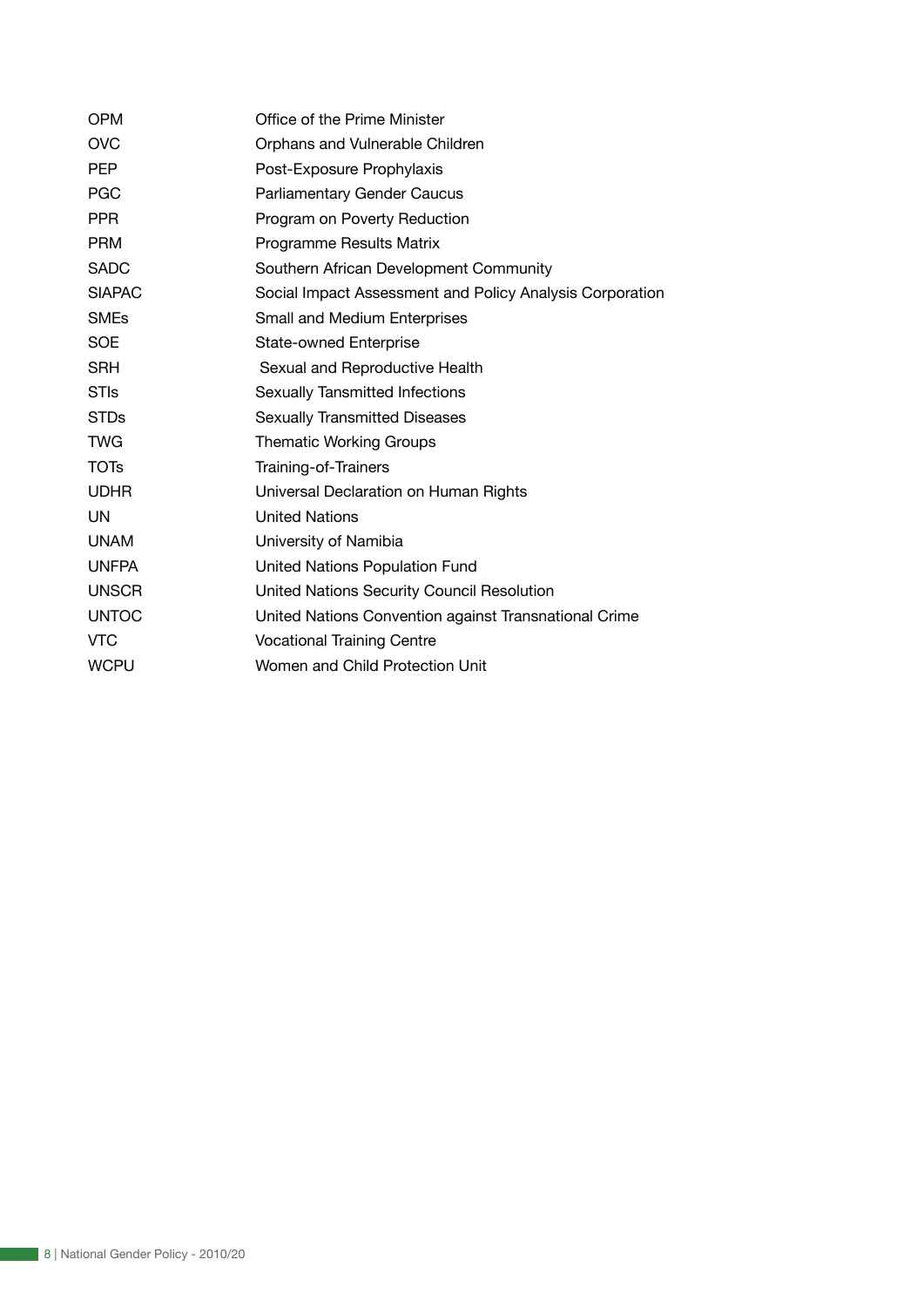# CHAPTER 1

# **1. BACKGROUND**

# **1.1 Introduction**

The First National Gender Policy was compiled and adopted in 1997. This marked an important step towards the attainment of gender equality in Namibia. It was aimed at closing the gaps which were created by past socio-economic, political and cultural inequalities which existed in the Namibian society. The Policy document provided a framework to guide the implementation of programmes aimed at meeting expectations of the Namibian people, especially women, to attain fundamental freedoms and to be equal to their male counterparts with regard to participation in all developmental programmes and nation-building efforts. In order to realise the goals and objectives set out in the National Gender Policy, the National Gender Plan of Action - formulated as a five-year Plan covering the period 1998 to 2003 - was adopted a year later, in 1998. By adhering to a process of consultation, the current National Gender Policy and the Gender Plan of Action have now been reviewed. The findings emanating from the review process indicate that the level of success achieved has been more in some areas of implementation than in others. It was also found that there are many factors which hindered the full implementation of the Policy and the accompanying Action Plan. These include inadequate knowledge of gender mainstreaming, a lack of skills regarding gender analysis and poor coordination between the stakeholders and the MGECW, as the lead Agency.

Since the first Policy was formulated in 1997, there are new and emerging issues at national, regional and global level which might influence the attainment of gender equality. Among them are the worsening of HIV/ AIDS pandemic, international economic development issues, globalisation and climate change, and human trafficking. All these factors have a disproportional and direct impact on the livelihoods of women and girlchildren. While these issues present challenges, they also provide opportunities to address issues of gender equality.

This Policy is designed to provide guidance for stakeholders and institutions at all levels, and to ensure that they always consider a gender perspective in their planning and programming processes. The priority areas of focus for Namibia in this Policy include:

- Poverty and Rural Development
- Education and Training
- Health, Reproductive Health and HIV and AIDS
- Gender Based Violence
- Trade and Economic Empowerment
- Governance and Decision-Making
- Media, Information and Communication
- Environment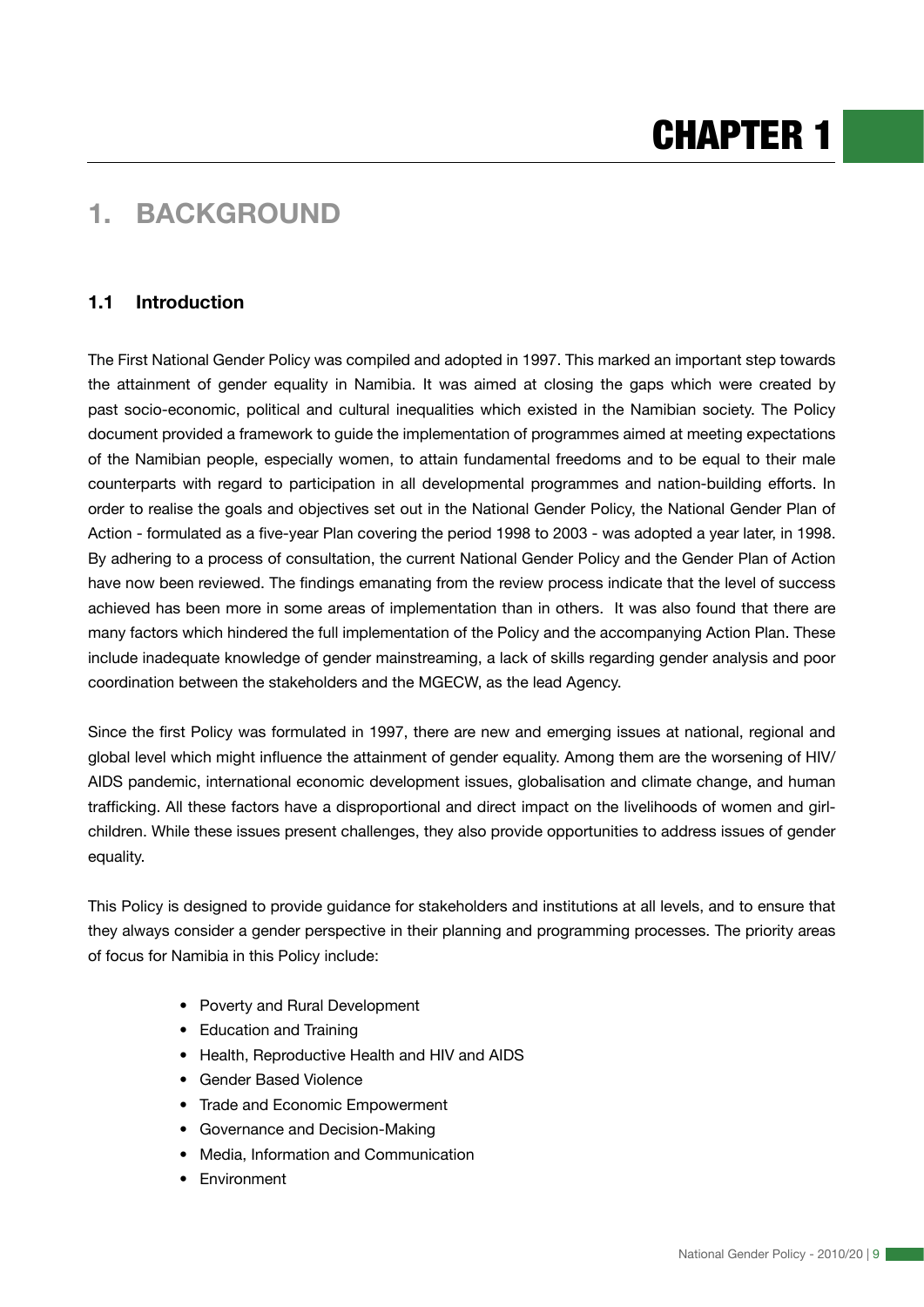- Issues of the Girl-Child
- Peace-Building and Conflict Resolution, and Natural Disaster-Management
- Legal Affairs and Human Rights
- Gender Equality in the Family Context

A multi-sectoral approach to the implementation of the Policy will be strengthened to ensure effective servicedelivery for gender and women's programmes.

## **1.2 Intended Policy Outcome**

The goal of this Policy document is to guide actions towards the integration and mainstreaming of gender perspectives in the broad development framework, which will be in line with the objectives of NDP3, as well as the aspirations of Vision 2030. This will depend on effective implementation and the efficient utilisation of the allocated resources, leading to the creation of a society in which women and men enjoy equal rights and equal access to basic services, as well as opportunities to participate in and contribute towards the political, social, economic and cultural development of Namibia.

# **1.3 Legal and Policy Context**

The Namibian Constitution provides the foundation for principles of gender equality in Namibia. Article 10 of the Constitution states that:

*"All persons are equal before the law. No persons may be discriminated against on the grounds of sex, race, colour, ethnic origin, religion, creed or social or economic status".* 

In addition, Article 23(3) states that: *"In the enactment of legislation and the application of any policies and practices contemplated by [the Constitution], it shall be permissible to have regard to the fact that women in Namibia have traditionally suffered special discrimination, and that they need to be encouraged and enabled to play a full, equal and effective role in the political, social, economic and cultural life of the nation".* 

Another relevant provision of the Constitution is Article 95(a), which stipulates that:

*"The State shall actively promote and maintain the welfare of the people by adopting, inter alia, policies aimed at the following: enactment of legislation to ensure equality of opportunity for women, to enable them to participate fully in all spheres of Namibian society"…* 

These constitutional provisions form the basis of the commitment of the Namibian government to the improvement of the status of women in society, and to the eradication of the injustices of the past. Towards this end, measures have been put in place to promote economic and social justice for women.

The National Gender Policy conforms to the provisions of several national, regional and international legal instruments which the Namibian government has adopted, signed and/or ratified for the promotion of gender equality. These include: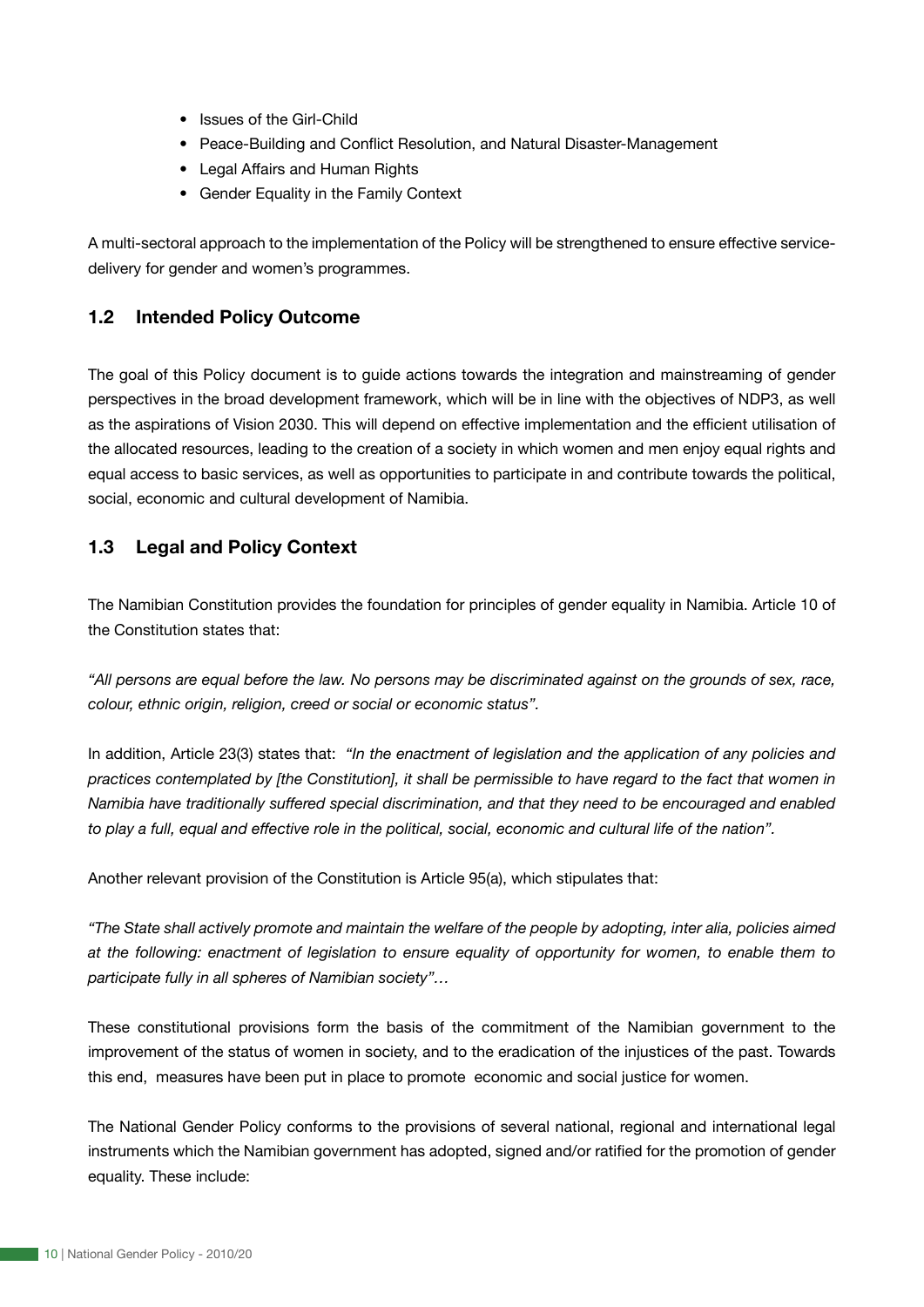- SADC Declaration on Gender and Development and its Addendum on the Prevention and Eradication of Violence against Women and Children
- SADC Protocol on Gender and development
- The Beijing Declaration and Platform for Action (BPFA)
- The Convention on the Elimination of All Forms of discrimination Against Women (CEDAW, 1997), and its Optional Protocol
- The Millennium Development Goals (MDGs)
- The Convention on the Rights of the Child (1990)
- The Protocol to the African Charter on Human and Peoples' Rights on the Rights of Women in Africa (2003)
- The UN Convention against Transnational Crime, 2000 (UNTOC) and the Protocol to Prevent, Suppress and Punish Trafficking in Persons, especially Women and Children, known as the Palermo Protocol
- The UN Security Council Resolution 1325 on Women, Peace and Security (2000)
- The International Conference on Population and Development (1994)
- The Universal Declaration on Human Rights (UDHR)
- International Covenant on Civil and Political Rights (ICCPR)
- International Covenant on Economic, Social and Cultural Rights (ICESCR)

National Policy Frameworks adopted by the government for promoting gender mainstreaming in Namibia include the National Development Plans (NDPs), and Vision 2030 which recognises the NDPs as the main instruments to implement policies and programmes to achieve the Vision. The Third National Development Plan (NDP3) represents the first systematic attempt to translate the Vision 2030 objectives into concrete policies and actions. NDP3 identified five core areas which are to be mainstreamed through sector programmes and programming processes. They include Gender, HIV and AIDS, Poverty, the Environment, as well as Information, Communication and Technology. The Gender Policy seeks to create an enabling environment for institutions and sectors to mainstream gender perspectives in line with the NDP directives.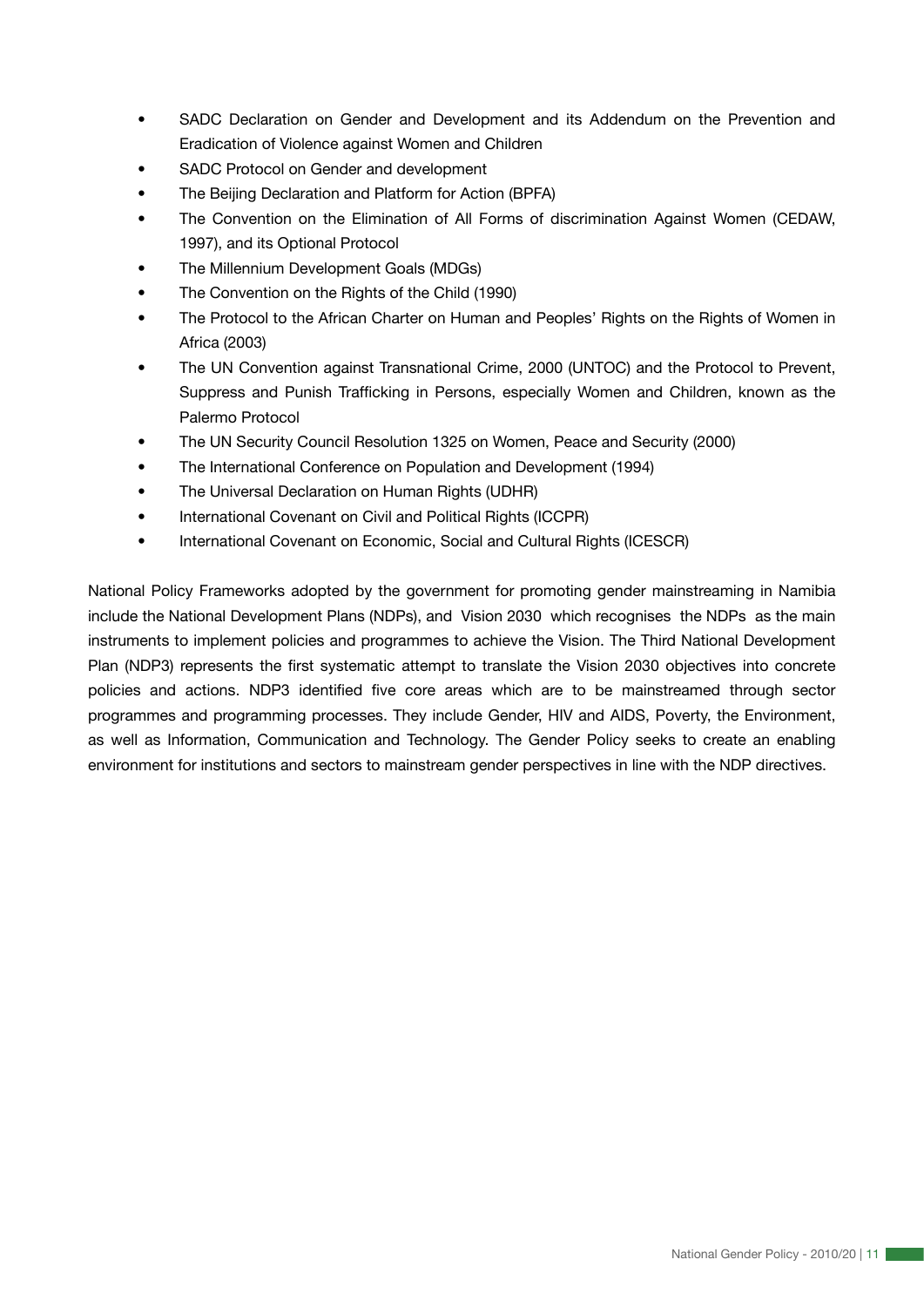# CHAPTER 2

# **2. SITUATION ANALYSIS**

Overall, the assessment of achievements of gender equality efforts in Namibia provides a mixed picture of the progress and obstacles encountered during the implementation of the first National Gender Policy and the Second National Development Plan (NDP 2). Significant progress in the advancement of gender equality has been made in economic, political and legal spheres. This is an indication of increased recognition of the need to address gender issues in the Namibia's development programmes.

# **2.1 Progress, Achievements and Challenges in gender equality**

The struggle for gender equality in Namibia over the last decade has achieved mixed results. Women are thriving in certain sectors of society and key policy objectives have been achieved. For instance, the enrolment of girls in schools now matches or surpasses boys at every level. Legal reforms were carried out in order to address gender inequalities and redress issues of economic and social injustices brought about by past, discriminative cultural practices, patriarchal ideologies and historical imbalances. This led to the enactment of new laws. However, significant challenges remain. The maternal mortality rate is high, reported cases of rape have increased annually, and women continue to be under-represented in decision-making roles in Namibia. There are areas of Namibian society - such as higher education - where boys and men also face gender based challenges. The following analysis provides a brief portrait of the current situation of women in Namibian society.

#### **2.1.1 Poverty and Rural Development**

Poor households (including the severely poor) currently make up around 28% of all households in the country, while the severely poor households stand at 4%. The 2008 MDG Country Progress Report indicates that both figures have decreased significantly since the beginning of the 1990s. The 2012 target of reducing the number of severely poor households in the country has already been achieved. We believe that meeting the target for reducing the number of the poor households, is possible.

Despite progress made, challenges and obstacles remain on the way to achieving gender equality. Women in Namibia continue to experience pervasive gender and intra-household inequalities. This contributes greatly towards poverty. Poverty is most pronounced among the 44% of female-headed households in rural areas. Approximately 67% of the population live in rural areas, a decline from 72% in 1991. About 52% of the population in rural areas are female. This slightly skewed sex ratio in rural population is the result of migration by men to urban areas in search of employment. In the populous northern regions of the country where 42.6% of the population live, women who care for small children and the elderly are the main participants in subsistence agriculture and maintain rural homesteads, while men are away in urban areas. Most rural Namibians depend on subsistence agriculture, often in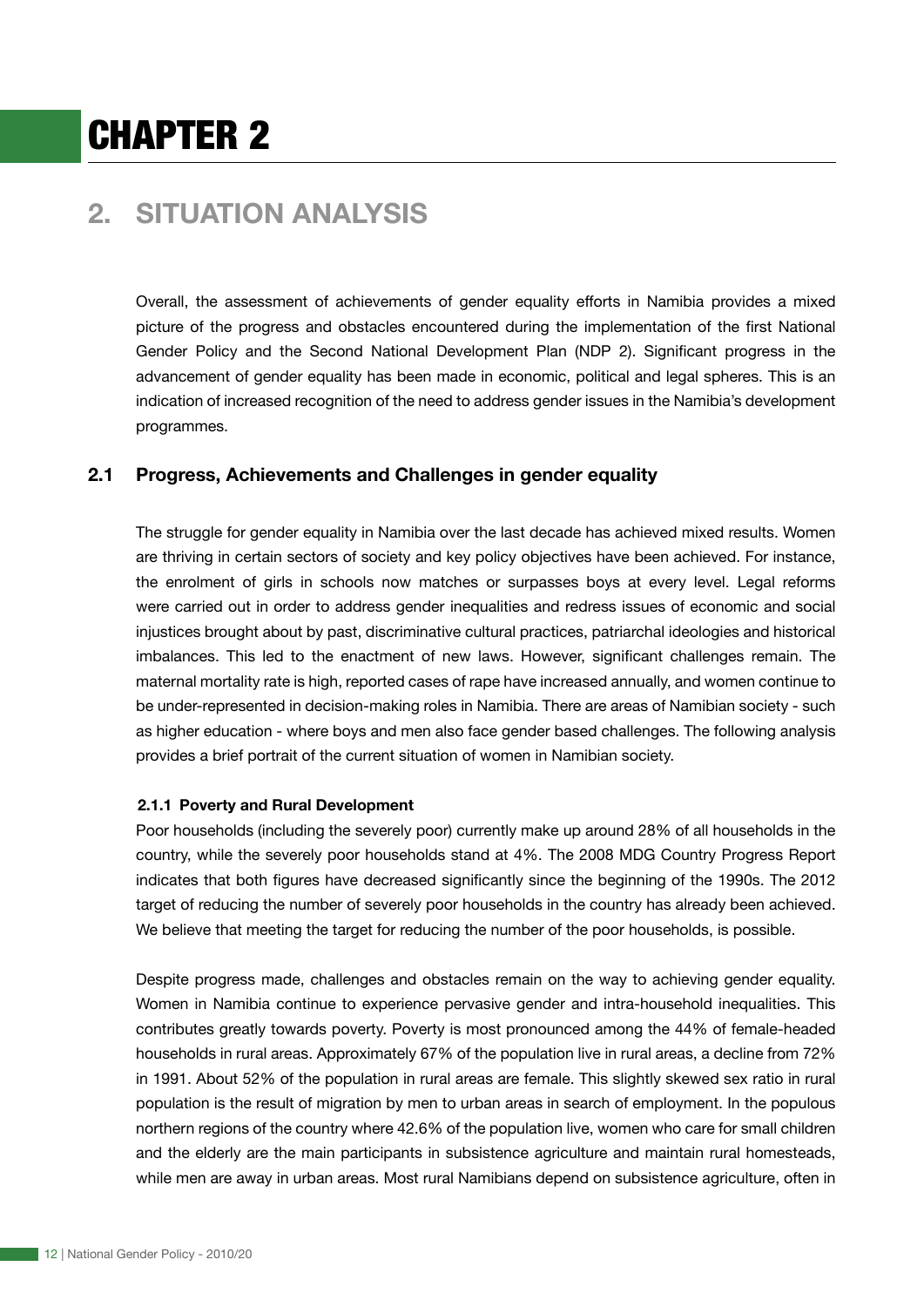conjunction with cash income and pension remuneration. However, 36% of rural Namibians have no source of income other than that which comes from their involvement in subsistence agriculture.

#### **2.1.2 Gender, Education and Training**

Namibia has recorded encouraging results in terms of the enrolment of girls compared to boys from primary school through to tertiary education. There are 102 girls for every 100 boys in primary school. For every 100 boys in secondary school, there are 113 girls. This trend continues right through to tertiary education where female students outnumber their male counterparts. Despite the high enrolment figures of girls at the primary and secondary education levels, there are still disparities among the administrative regions of the country. For instance, the enrolment figures for girls in Omaheke stands at 50.1%, in Caprivi it is 48.5%, while in Khomas Region the figure is 51.7%. These were statistics for school enrolment during 2006<sup>1</sup>. Male and female learner retention rates are approximately equal. However, female learners face unique challenges in completing their education; these include inadequate prevention and management of learner pregnancies, economic pressures on young girls from family members and financial dependence on older men ("Sugar Daddies").

There has been a steady increase in enrolment of female students in various fields of study. In the humanities and social sciences the figure grew from 51% in 1997 to 67% in 2007; Medical and Health Services as fields of study increased from 81% in 1997 to 89% in 2007; the field of Economics Management Science attracted 46% of students in 1997 and this increased to 58% in 2007; Education grew from 52% in 1997 to 75% in 2007; Science as a field of study grew from 37% in 1997 to 49% in 2007; Law, as a field selected by students, grew from 45% in 1997 to 60% in 2007; and Agriculture as a field of study grew from 36% in 1997 to 46% in 2007. It is only the Centre for External Studies which experienced a decline from 75% in 1997 to 66% in 2007. Graduation figures of men in relation to women at the University of Namibia, in all faculties, have been decreasing in recent years, necessitating action to ensure that men continue to be represented in all educational and employment sectors, including the traditionally female-dominated sectors such as teaching and nursing. In 2007, only 465 men graduated in comparison to 934 females.

According to the Second Progress Report for Namibia (2008) on the Millennium Development Goals, the national literacy rate in 2006 was higher for females (94%) than for males (91%). However, there are regional disparities in the literacy rates, with the Kunene and Omaheke Regions having the lowest rates (68% and 74 %, respectively), while the Karas (96%), Khomas (97%) and Oshana Regions (96%) had the highest rates. Similarly, Community Skills Development Centres' (COSDECs) reports indicate that about 55% of students were females in 2005/06. However, the situation in Vocational Education and Training Centres seems to be different. In these institutions more male than female students enrolled in 2005/06, namely 67% and 33%, respectively.

#### **2.1.3 Gender, Health, Reproductive Health, and HIV & AIDS**

Namibia has expanded its Primary Health Care Programme in addition to introducing initiatives to address health issues such as HIV and AIDS, safe motherhood, tuberculosis and malaria. In the area of gender and health, indicators show that the overall fertility rate has dropped from an average of

<sup>1</sup> Emis Education Statistics 2006, Ministry of Education, 2008 Edition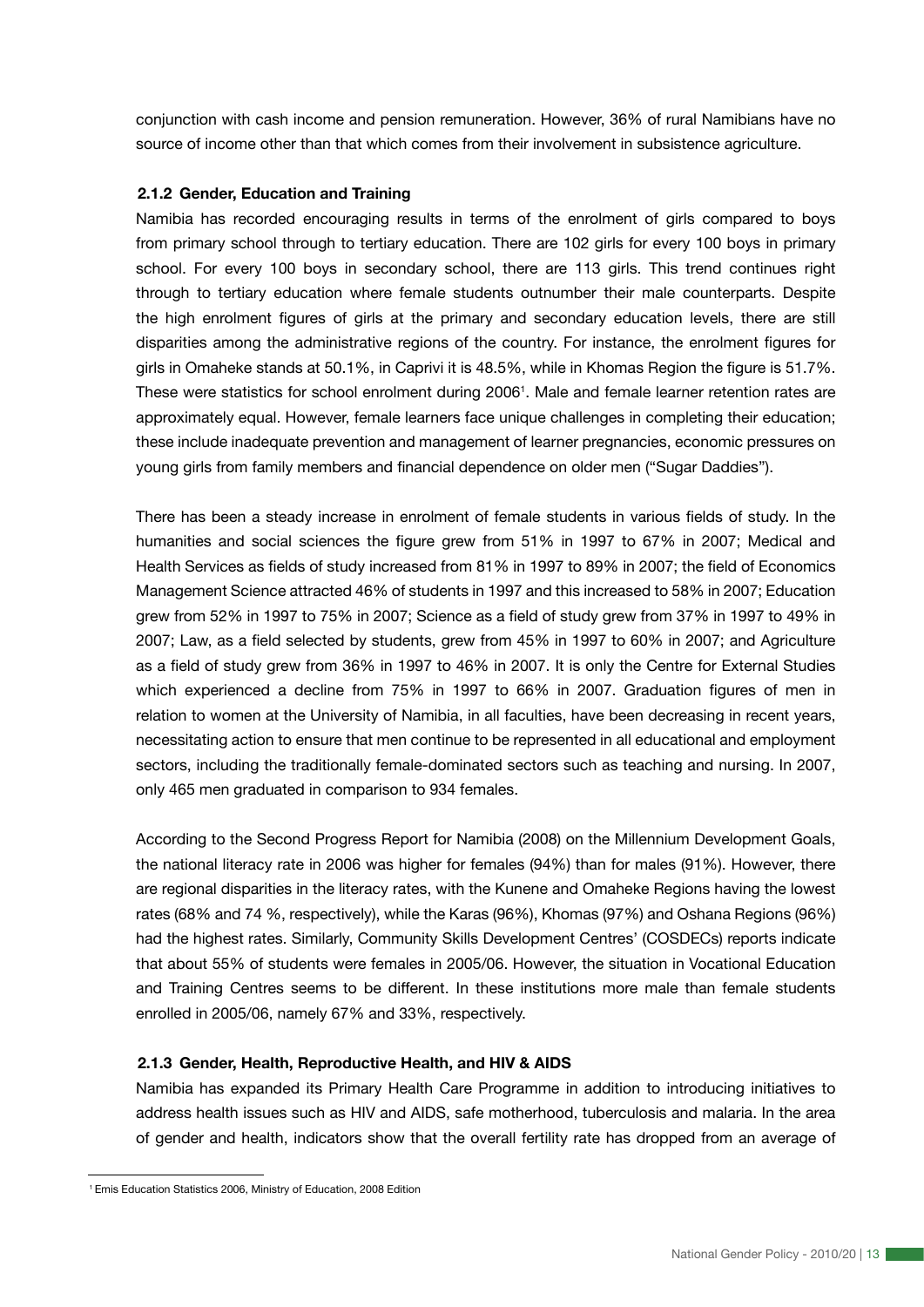6.1 in 1991 to 4.1 in 2001, and 3.7 in 2006. This can be attributed to women's greater participation in the formal economy, higher levels of education and better access to and utilisation of contraceptives. Another factor which could contribute to the decrease in the fertility rate is the impact of AIDS and the fear of contracting HIV. The Maternal Mortality Ratio in Namibia has increased from 271 deaths per 100,000 live births in the year 2000, to 449 per 100,000 in 2006, while contraceptive usage stands at 65% in urban areas and 45% in rural areas. Furthermore, 93% percent of births in urban areas are assisted by skilled birth attendants compared to 66% of births in rural areas. These statistics indicate that more needs to be done to improve maternal health in the rural areas.

Namibia also has one of the highest HIV prevalence rates in the world, with women accounting for 53% of all reported new HIV cases. In 1992, the HIV prevalence rate among pregnant women was 4.2%. Within ten years it increased to 22%, in 2002. The 2004 prevalence rate was 19.7%, while the 2006 prevalence rate increased to 19.9%. Women who die from AIDS are, on average, 5-10 years younger than men. The percentage of young women living with HIV is 29 percent compared to only 8 percent for young men. Some of the consequences of HIV and AIDS include the domestic burdens of women and girls as they have to provide the lion's share of home-based care for those who are ill, as well as support for affected families. Female-headed households and poorer women are more affected by this as they have less to spend. In this context HIV and AIDS constitute a serious challenge not only to health but also to development as a whole.

#### **2.1.4 Gender Based Violence (GBV)**

Gender Based Violence (GBV) and sexual exploitation include domestic violence and rape. Sexual exploitation may include commercial sex work, coercive sexual relationships, transactional relationships and human trafficking. Research indicates that, globally, human trafficking has reached epidemic proportions over the last decade. At both national and regional levels, trafficking in persons is recognised as a growing problem necessitating urgent responses in terms of policies and legal frameworks to guide programming. In the SADC Region, 'women and girls are the majority of those trafficked for the purpose of sexual exploitation; men are trafficked for the purposes of labour, while children are generally trafficked for domestic servitude and child-minding'.2 All of these issues continue to affect Namibian women and prevent them from living in a safe and healthy environment.

Namibia now has a strong legal framework to address various forms of gender based violence and sexual exploitation through the Combating of Rape Act No. 8 of 2000 and the Combating of Domestic Violence Act No. 4 of 2003. However, problems with ineffective implementation and inconsistent criminal enforcement remain significant barriers to protecting Namibian women from all forms of GBV. Women and Child Protection Units (WCPUs) represent progress in terms of the protection of vulnerable members of society. They must, however, be strengthened in order to effectively carry out their mandated roles.

Despite stronger laws, the prevalence of GBV has increased in Namibia over the last decade. For instance, reported cases of rape or attempted rape per region have increased in all regions of the country over the years, namely, from 564 in 1991 to 778 in 1997, 901 in 2001 and 1,100 in 2006.

<sup>2</sup> Draft 10-Year SADC Strategic Plan of Action on Combating Human Trafficking, Especially Women and Children – 2009-2019.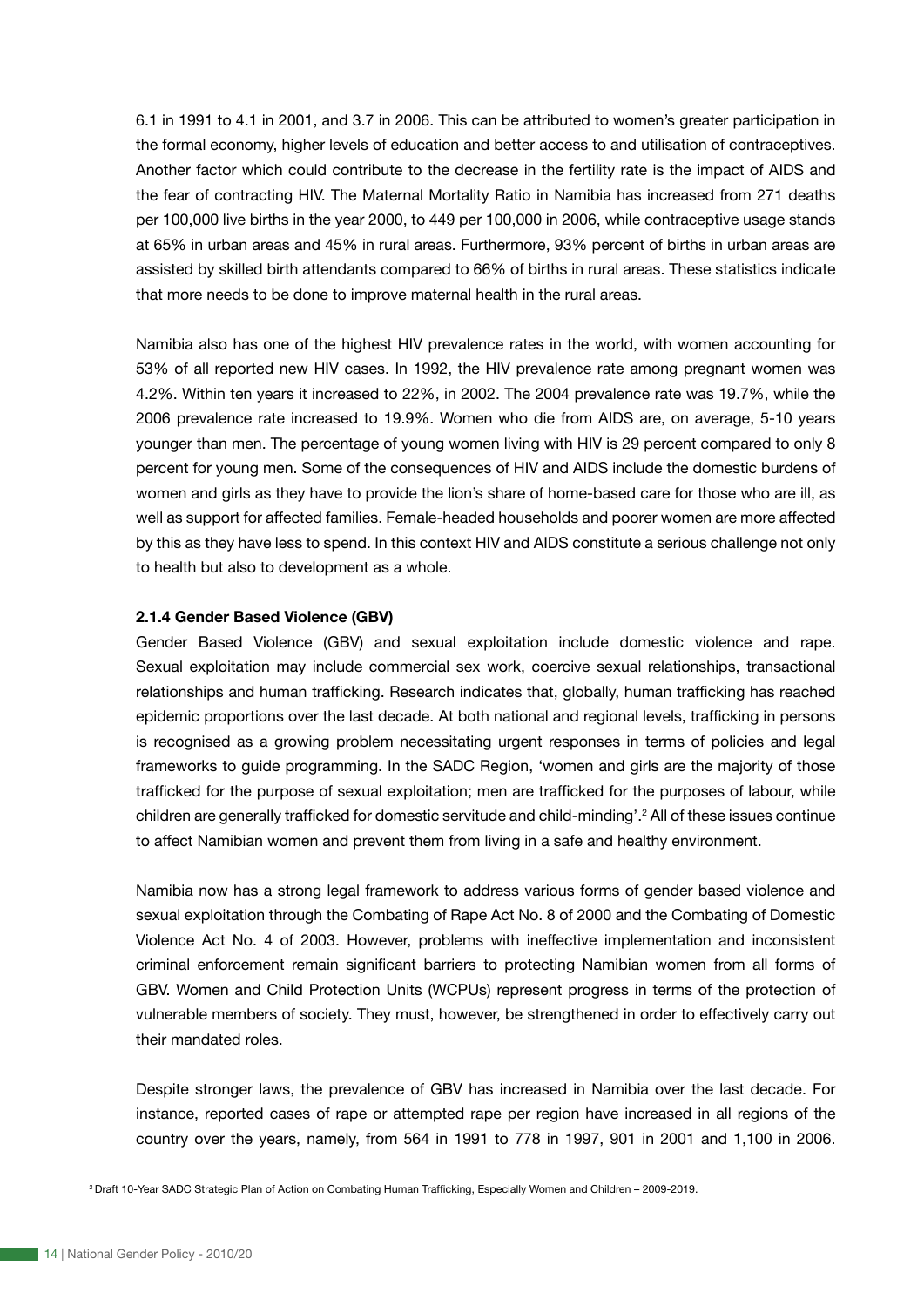Reported cases of assault with intent to do grievous bodily harm are the most prevalent and rampant type of GBV. In 2005, 6,637 cases of this form of violence were perpetrated against women, while 3,350 cases were perpetrated against men, 241 against young girls, and 131 against young boys. Sex work is also becoming more prominent and detrimental to a larger subset of women. A recent report estimates that sex workers in Windhoek earn an average of N\$30 per sex act, and that the sex workers would often settle for less in situations where they are threatened, bribed or simply desperate. Perceptions of the acceptability of violence must also change. Currently, 41% of Namibian men and a third of Namibian women believe that wife-beating (battering) is justified for one or other reason.

#### **2.1.5 Trade and Economic Development**

The 2004 Namibia Labour Force Survey (NLFS) recorded a total number of 369,863 private households, with about 1.7 million residents. The majority of the population lives in the rural areas, namely 63.2 % as compared to 36.8% in the urban areas. For example, the Khomas Region where the capital city, Windhoek, is located, has the largest population of about 61,646 private households with 253,277 persons. In 2001, there was a total sex ratio of 95 women for every 100 men. However, in the latest NLFS the aforesaid figure has dropped to 91.3 women per 100 men.

Currently, women's participation in the labour force is lower than that of men, at 49% to 60%, respectively. Gender variations also occur when comparisons are drawn between subsistence agriculture and wage employment. Studies show that 44% of female-headed households depend on subsistence agriculture, and only 28% make a living from wage employment. In contrast, more than 50% of men depend on wage labour and only 29% from subsistence farming. The overall share of women aged above 15 years in wage employment in non-agricultural sectors, is relatively low at 47%.

#### **2.1.6 Decision-Making and Political Empowerment**

Women's representation and participation in decision-making in Parliament and managerial levels have fluctuated over time, as well as across sectors. By 2008, women representation in Parliament reached 30.8%. A closer analysis, however, reveals significant disparities. There are only 5 female Ministers out of 22, 5 Deputy Ministers out of 20, and only 7 female Members of the National Council out of 26. Women are under-represented in Regional Councils, where only 13 out of 107 councillors are female, and there are only 3 women amongst the 13 Regional Governors. Women, however, are well represented on Local Authority Councils where they constitute 45% of all Councillors. This is primarily as a result of affirmative action initiatives enacted in the Local Authorities Act. However, upon closer scrutiny, it emerges that only 8 out of 30 mayors are female, while at the Deputy Mayor level, the ratio is 50/50. As a signatory to the SADC Protocol on Gender and Development, the Government has committed itself to achieving the target of 50% representation of women in decision-making positions by 2015.

#### **2.1.7 Gender, Media, Research, Information and Communication**

While the majority of our population comprises women who live in rural areas, the local media display a strong urban bias in their coverage. More than 40 percent of news stories in the media cover events or are related to events in the Khomas Region, Windhoek, in particular. This figure rises to nearly 60 percent when national stories are included. The Gender and Media Baseline Study of 2003 (GMBS) found that only 19 percent of news sources are women, and that women are typically portrayed as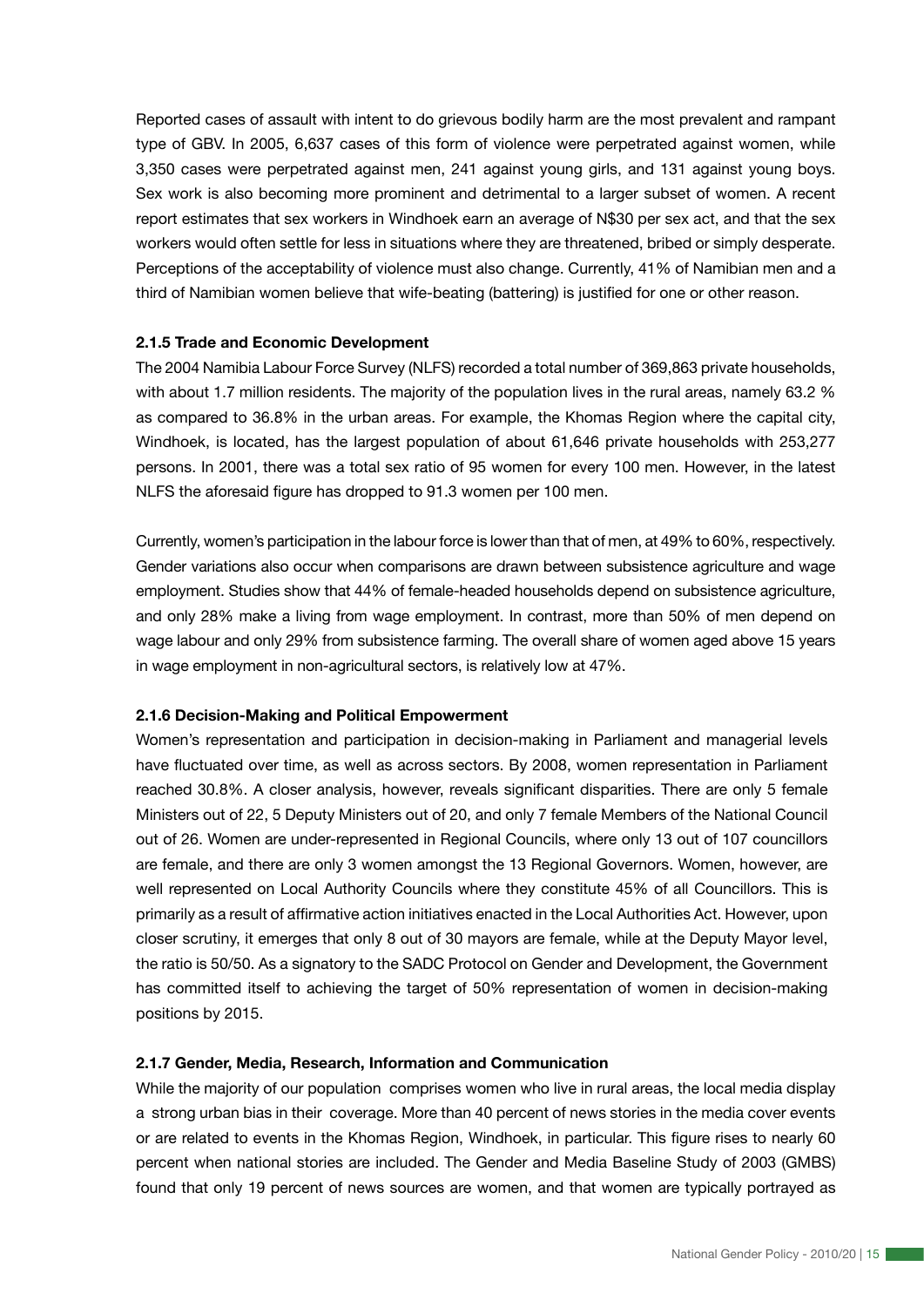victims, objects of beauty or in unusual stories rather than as spokespersons or in a professional capacity. Current media coverage of women gives little insight into women's contributions to the development process. Although there are a number of women working in the media industry in Namibia, they are still under-represented in decision-making positions, and the issues which affect women more than men are not given equal prominence in media coverage.

The media also fail to adequately cover issues of HIV and AIDS. Only 4% of stories in all media monitored focus on or mention HIV and AIDS, and stories of women with HIV and AIDS are almost non-existent. As an example of this extreme situation, a one-month analysis of media sources showed that men constituted 100% of all those living with HIV and AIDS quoted in the media, in sharp contrast to the rest of the SADC region, where women with HIV and AIDS constituted 52% of such sources (GMBS). However, media outlets are increasingly making an effort to be gender sensitive and to promote media diversity, pluralism, self-sufficiency and independence.

#### **2.1.8 Gender and the Environment**

Due to Namibia's topography of arid and semi-arid areas, the country receives low rainfall and experiences frequent drought. The majority of Namibians live in rural areas. Their livelihood depends mainly on the natural environment for food and shelter. Other resources essential for daily sustenance and wellbeing, including grazing, firewood, water and fruits, also come from the natural environment. Women are the primary users of these environmental resources. In most rural communities, women and girls constitute 75% of the workforce responsible for fetching water and collecting firewood. Fetching water is primarily a female task given that 36% of rural households have daughters fetching water, as compared to 15% which have sons fetching water. Through amendments to the Nature Conservation Ordinance No. 4 of 1975, the government has opened up new opportunities for community members to benefit from the utilisation of natural resources. The law has put in place a progressive policy of Community-Based Natural Resource Management, whose flagship is the establishment of Community Conservancies. The Community Conservancies have already started to generate remarkable benefits for their members many of whom are women. It is also hoped that these programmes, combined with adequate female representation in their implementation, would contribute towards greater recognition of the role of women in the protection, management and sustainable utilisation of the environment.

#### **2.1.9 The Girl-Child**

Although Namibia has made progress in terms of enrolment of girls in primary school, they tend to gradually drop out in upper primary and high school as a result of pregnancy, poverty, HIV and AIDS, sexual harassment, early marriages and other cultural practices. Educational marginalisation, gender insensitive teaching and learning methodologies are exacerbated by the low status afforded to women and girls. The number of girls dropping out of school is still high, threatening retension rates and the completion of studies by girl-children at upper primary and secondary levels. Teenage pregnancy is reported to be the main cause of school drop-out by girls<sup>3</sup> with a rate of 23.9% in the Kavango Region and 21% in the Ohangwena Region<sup>4</sup>. Early marriage is yet another factor in female school drop-out rates. Although there are laws in place that set the minimum age for civil marriage at 18, girls as young as 13 are being married under customary law. In the age group 15 – 19 years, 1.7% of girls are married compared to 0.1% of boys.<sup>5</sup>

3 Ministry of Education (MoE) (2008a).

4 Ministry of Education (MoE) (2007).

<sup>5</sup> Ministry of Health and Social Services (MHoSS), Namibia Demographic and Health Survey (2000).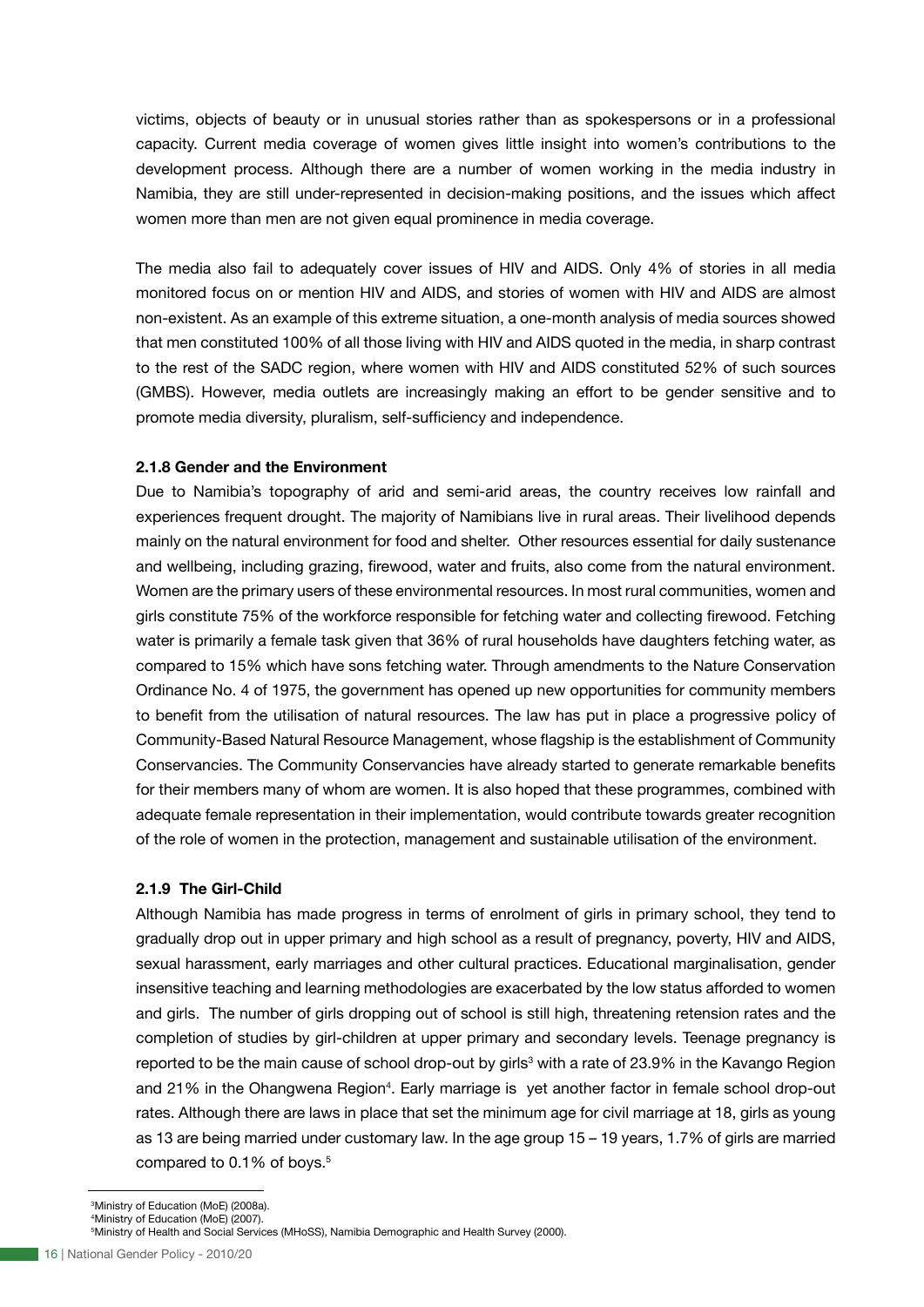The Government and relevant stakeholders are implementing measures to address the challenges faced by girl-children. Some of the policies being implemented include the education sector HIV and AIDS Policy, the National Policy on Orphans and Vulnerable Children and the Education-for-All Policy.

The Government adopted the Educational Sector Policy for Prevention and Management of Learner Pregnancy in Namibia which provides teenage mothers access to education before and after giving birth.

**Education before giving birth:** the pregnant girl may choose to continue with her education at school until 4 weeks before her expected due date, as certified by a health care provider, or take a leave of absence from an earlier date if this is advised by a health care provider on medical grounds, or if she feels unable or unwilling to continue attending school during any stage of pregnancy.

**Education after giving birth:** The girl may continue with her education after giving birth provided that:

- a social worker (or Principal if no social worker is readily available) is satisfied that the infant will be cared for by a responsible adult.
- a health care provider provides a statement that the learner-parent is in a suitable health and wellbeing
- a health care provider provides a statement that the infant is in a suitable state of health and wellbeing
- The learner-parent and her parents, primary caretaker or guardian provide a signed statement with an exposition on how the infant will be cared for and an undertaking to maintain open communication with the school.

### **2.1.10 Gender, Legal Affairs and Human Rights**

Namibia has a comprehensive legal framework and a bouquet of laws to promote gender equality and protect the rights of women. Several laws have been enacted for this purpose including the Combating of Rape Act, the Domestic Violence Act and the Maintenance Act. Policies have also been put in place including the policy on Learner Pregnancy as well as the National Policy on Orphans and Vulnerable Children (OVCs). However, major hurdles still exist for gender equality within the legal domain. To overcome these hurdles, Namibia must effectively implement the existing progressive laws and policies throughout the country and at all levels of society. Access to justice and legal literacy, particularly for rural women, also continue to limit the effective realisation of the human rights of women in Namibia. As a signatory to the SADC Protocol on Gender and Development and other regional and international instruments, Namibia is obliged to ensure a comprehensive legal framework protecting the fundamental rights of both sexes, as well as effective access to the justice system.

Namibia enacted new laws in order to address gender inequalities and redress issues of economic and social injustices brought about by past, discriminative cultural practices, patriarchal ideologies and historical imbalances. These include;

• Combating of Domestic Violence Act (No. 4 of 2003). This legislation makes domestic violence a specific crime and has a broad definition of domestic violence which includes physical abuse, sexual abuse, economic abuse, intimidation, harassment and serious emotional-, verbal- or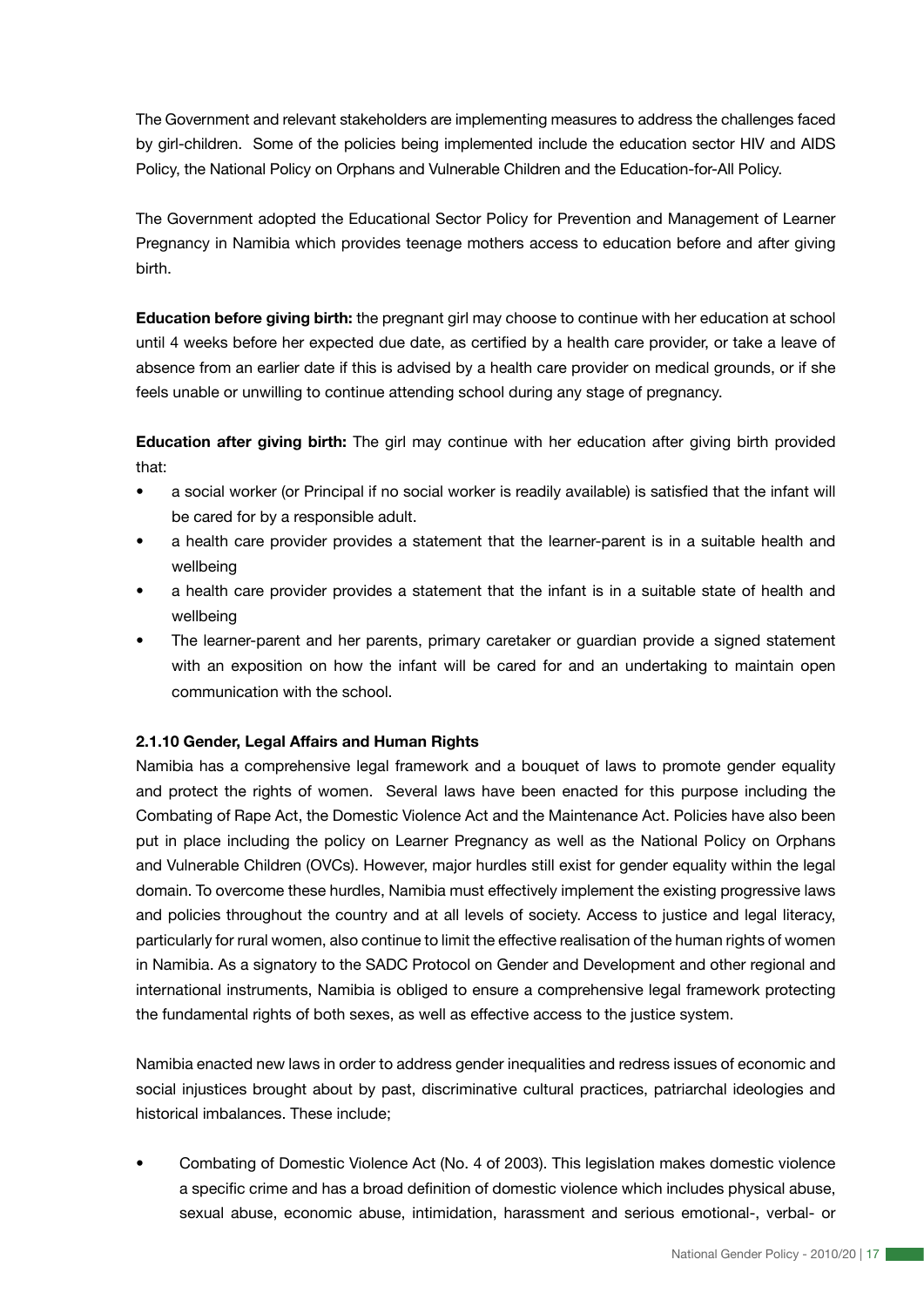psychological abuse.

- Maintenance Act (No. 9 of 2003). This law provides that both parents have a legal duty to provide for their children who are unable to support themselves, regardless of whether the children were born inside or outside of marriage, and whether or not parents are subject to any other system of customary law which might not recognise one or both parents' liability to the child.
- Combating of Rape Act (No. 8 of 2000). Even from an international perspective, this is one of the most progressive laws on rape. The Act gives greater protection to young girls and boys against rape. It provides for more stringent minimum sentences for rapists, and defines marital rape as an offence in the eyes of the law.
- Married Persons Equality Act (No. 1 of 1996). This Act specifies equality of persons within civil marriage and does away with the legal definition of a man as head of the household. The Act also provides women who are married in community of property equal access to bank loans and equal power to administer joint property. It stipulates that immovable property may be registered in both spouses' names.
- Affirmative Action (Employment) Act (No. 29 of 1998). This Act identifies affirmative action as a set of measures to ensure that all Namibians have equal employment opportunities, and are equitably represented in the workforce, focusing on previously disadvantaged groups such as women and the disabled.
- Communal Land Reform Act (No. 5 of 2002). This legislation gives widows who reside in rural areas the right to remain on land allocated to their deceased husbands. It also provides that the right of a widow to remain on the land, is not affected by re-marriage.
- Labour Act (No. 11 of 2007). This law provides for maternity leave (with the addition of maternity benefits under the Social Security Act No. 34 of 1994), and prohibits discrimination on the basis of pregnancy, as well as providing stronger protection against sexual harassment in the workplace.
- The Children's Status Act (No. 6 of 2006). This Act provides for equal treatment of children born outside marriage in relation to those born in a marriage; especially on issues of inheritance. The Act also provides for equal guardianships and custody for unmarried parents.

These laws have far-reaching effects on gender relations. They create a legal basis for gender equality and provide formal recourse to justice. However, inconsistent implementation and ineffective enforcement efforts continue to undermine the ability of these laws to achieve gender equality.

#### **2.1.11 Women and Peace-Building, Conflict Resolution and Natural Disaster Management**

Namibia is a signatory to UN Security Resolution 1325 on Women, Peace and Security. In this respect, the government has committed itself to mainstreaming gender in peace-keeping activities, and promoting the participation of women in institutions and decision-making bodies that are involved in peace-keeping and crisis prevention missions. Although Namibia is not engaged in any major conflict, Namibian citizens have participated in peace-keeping and conflict resolution missions in Africa and other parts of the world. Gender sensitisation is important to ensure the protection of women's rights in conflict areas.

Currently, women do not play a significant role in natural disaster management. Since any natural disaster would necessarily impact on women and the family, it is important that women be consulted before deciding on effective management strategies.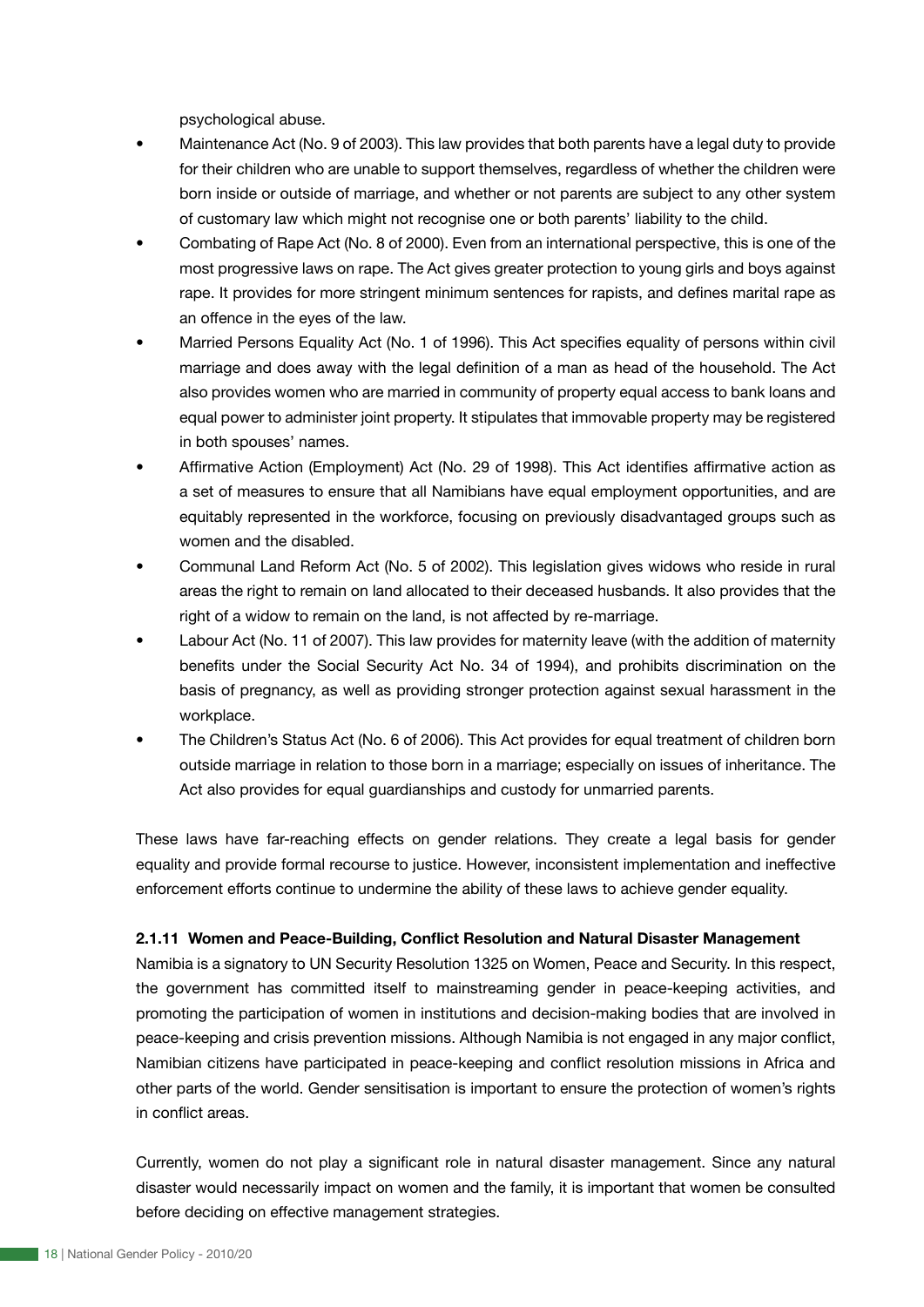#### **2.1.12 Gender Equality in the Family Context**

The family remains the cornerstone of Namibian life, and gender equality in the family context is vital to ensuring equal rights for women in our society. Namibia has developed a strong legal framework to promote gender equality within the family. Statutory laws such as the Maintenance Act, the Married Persons Equality Act and the Children's Status Act promote equal rights and responsibilities of married persons and parents in the family context. Unfortunately, little has been done to remove gender discrimination in the context of customary law and traditional practices.

Despite progress achieved during the post-independence dispensation, attitudes and cultural perceptions continue to promote unequal power relationships in the family. The Demographic and Health Survey (2000) found that 15% of Namibians do not believe a woman may refuse to have sex with her husband and 16% of men believe that a husband has the right to have sex with women other than his wife if his wife refuses to engage in sex with him on a particular occasion. In addition, issues such as customary marriage and divorce, inheritance and the rights of children have not been sufficiently addressed as yet in the law or policy framework.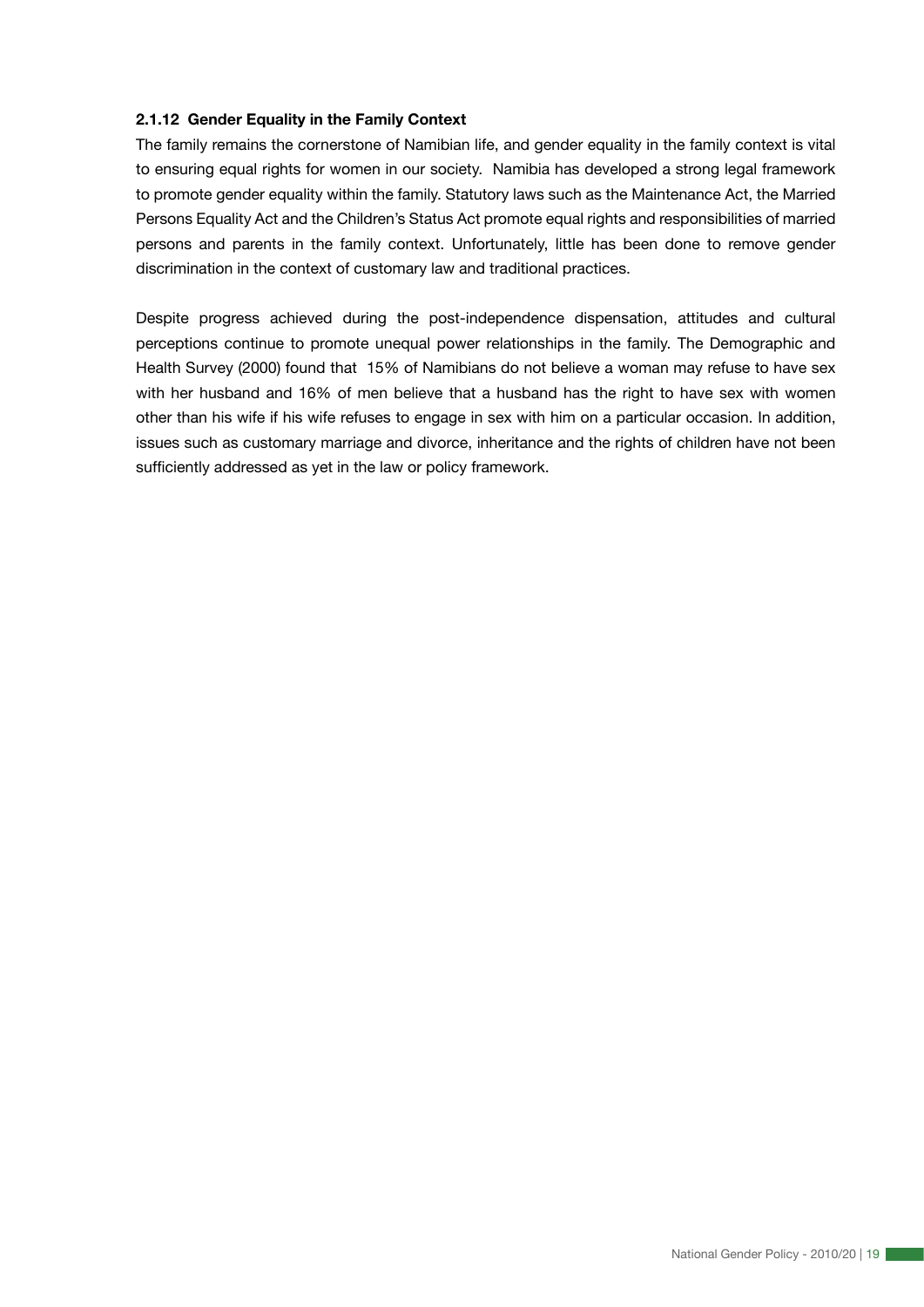# CHAPTER 3

# **3. POLICY FRAMEWORK – VISION, GOAL, OBJECTIVES AND GUIDING PRINCIPLES**

# **3.1 Vision**

The revised National Gender Policy derives its direction and focus from Vision 2030 and the Namibian Constitution. This Policy envisions the creation of a society that is just, moral, tolerant and safe, and where legislative, socio-economic and political structures are in place to eliminate marginalisation, while ensuring peace, equality and equity between females and males in all spheres of life.

## **3.2 Goal**

To achieve gender equality and the empowerment of women in the socio-economic, cultural and political development of Namibia.

### **3.3 Purpose and objectives of the Gender Policy**

#### **3.3.1 Purpose**

The overarching goal of the National Gender Policy is to achieve gender equality and the empowerment of both female and male persons in Namibia. To that end, the policy framework aims to serve the following purposes:

- 3.3.1.1 To provide mechanisms and guidelines for all sectors and other stakeholders for planning, implementing and monitoring gender equality strategies and programmes in order to ensure effective strategies for gender equality and women's empowerment.
- 3.3.1.2 To create an enabling environment for the empowerment of women in order to ensure their full participation in socio-economic and decision-making processes in all sectors and at all levels.
- 3.3.1.3 To define mechanisms and structures for institutional frameworks that can coordinate and guide implementation of gender equality programmes amongst partners and in the society, and to monitor and evaluate gender programming.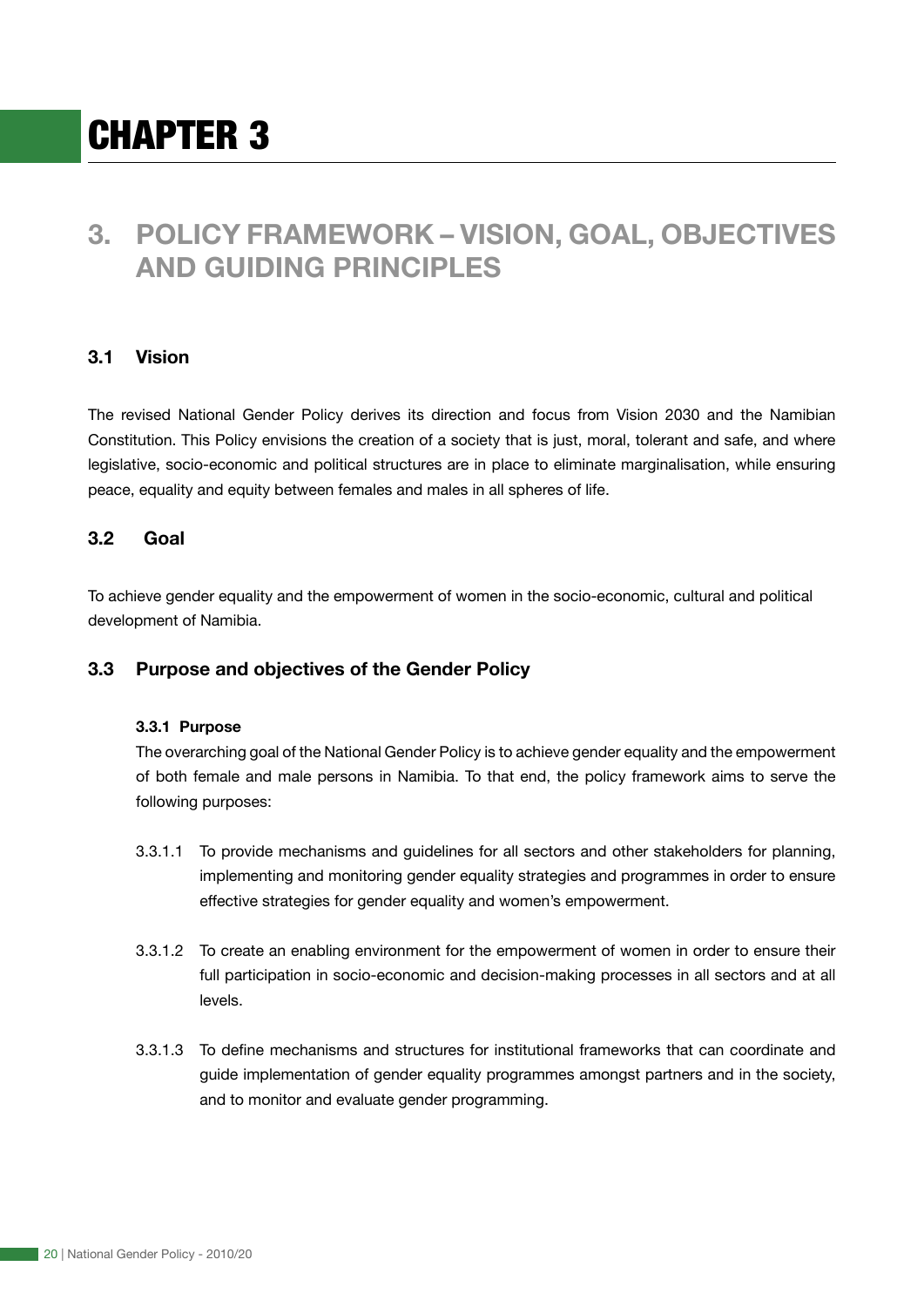- 3.3.1.4 While the policy aims to address gender equality, it is important to note that due to continuing inequality affecting women more than men in access to opportunities in decision-making, access to resources and unequal gender relations, the Policy will highlight women's needs in order to close the inequality gaps.
- 3.3.1.5 Provide guidelines for the implementation, monitoring and evaluation of regional and international instruments.

#### **3.3.2 Policy Objectives**

- 3.3.2.1 Reduce and, eventually, eradicate poverty by improving access to and control of productive resources and services such as land, credit, markets, employment and training for women.
- 3.3.2.2 Strengthen institutional mechanisms to address the needs of women.
- 3.3.2.3 Reduce gender inequalities in education, increase school completion rates for girls and improve women's access to vocational training, science and technology.
- 3.3.2.4 Improve women's and girls' reproductive rights, health and HIV and AIDS status.
- 3.3.2.5 Reduce the prevalence of gender based violence, and increase protection for women and children.
- 3.3.2.6 Improve access to and control of productive resources and services such as land, credit, markets, employment and training for women.
- 3.3.2.7 Increase women's access to all levels of decision-making and participation in the political and public spheres.
- 3.3.2.8 Promote women's access to information and communication technology, and eliminate negative media portrayals of women and girls.
- 3.3.2.9 Enhance the role and benefits of women in environmental protection and management.
- 3.3.2.10 Promote and protect the rights of girls and eliminate discrimination against them in education and training, and in the family.
- 3.3.2.11 Promote the human rights of women and eliminate social, cultural and economic discrimination against women, with specific focus on implementation and enforcement of current laws, and increasing women's access to justice.
- 3.3.2.12 Increase and strengthen women's participation in conflict resolution and promote women's contribution to peace-building and natural disaster-management.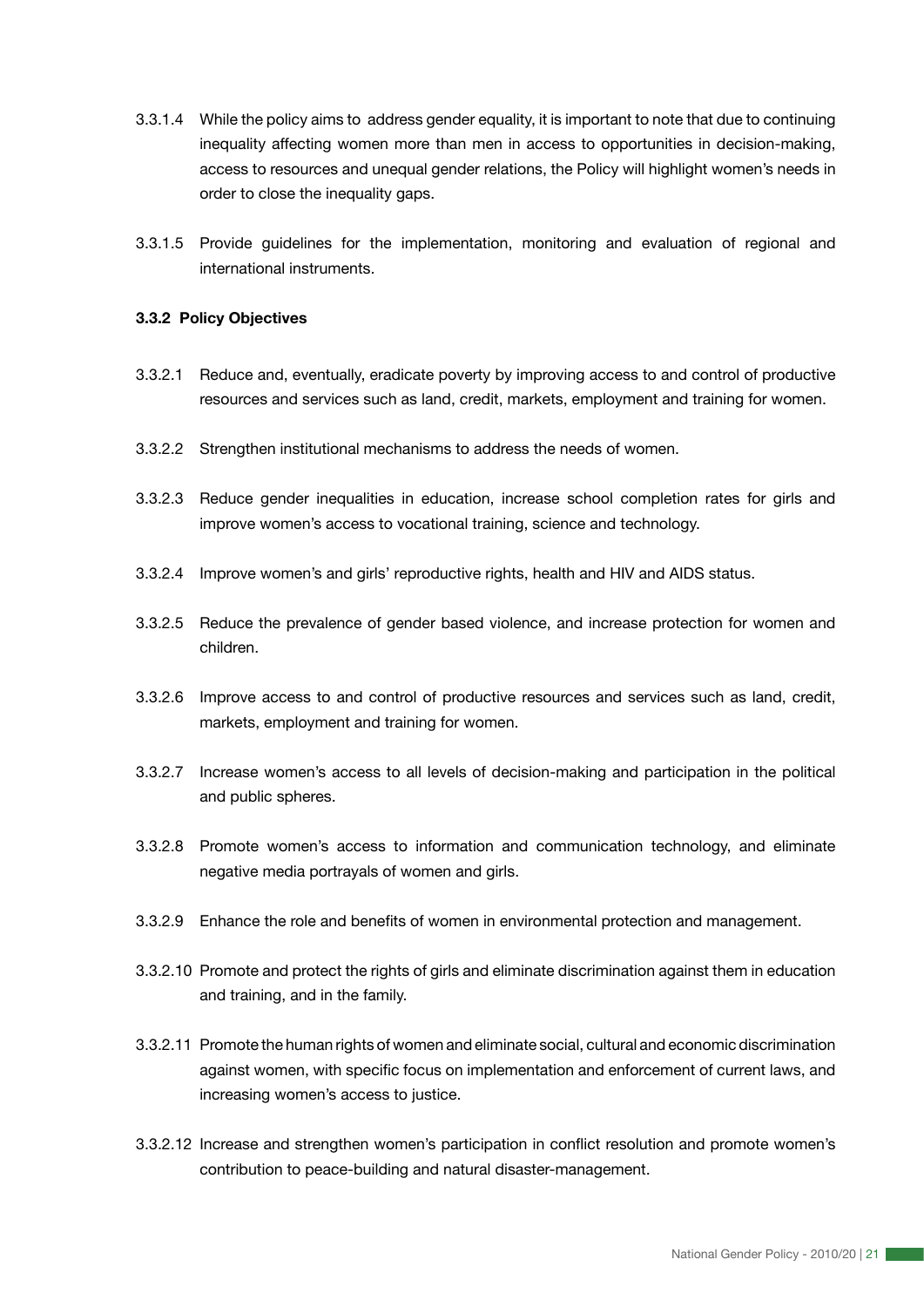3.3.2.13 Promote gender equality in family relationships, and provide greater protection for women in all spheres of family life, including marriage, divorce, maintenance and inheritance.

# **3.4 Principles of Gender Equality**

The principles enumerated in this Policy are intended to guide sector programmes among partners and stakeholders in the different interventions they will undertake to promote gender equality and women's empowerment. These principles are derived from the provisions of the Constitution of Namibia, Vision 2030 as well as national and international legal frameworks and instruments to which Namibia subscribes. The following principles should be internalised and considered as partners design, implement and evaluate their programmes.

- **Gender Equality between Women and Men:** Gender equality is an important principle and a prerequisite for sustainable development and economic growth in Namibia. It implies a situation of equal opportunities and participation and equitable distribution of resources between men and women.
- **Women's Rights are Human Rights:** Women's rights are enshrined in the Constitution of Namibia and, as a general rule, a human rights approach should be adopted in programme design.
- **Gender Mainstreaming** will be adopted and upheld as the strategy for strengthening women's empowerment, and to eliminate gender inequalities in all sectors and institutional policies, laws and programmes. Such a strategy will promote gender analysis of all programmes and the use of gender disaggregated data to inform planning and policy development.
- **Resource Allocation:** Implementation of the Gender Policy is a national responsibility, and all sectors will be responsible for providing budgetary and human resources needed for its implementation.
- **Affirmative Action** will be instituted as a necessary measure to fast-track equality. This is an important and necessary strategy in redressing historical imbalances and for enhancing women's empowerment.
- **Customary, Cultural and Religious Practices** should not discriminate against women. While it is recognised that there are customary and traditional practices that guide ways of life among communities, such practices should not contradict the interpretation, promotion and protection of women's rights and gender equality.
- **Role of Men:** Recognition of the role of men and boys in mitigating gender based violence, HIV and AIDS and promoting gender equality, is an important part of the strategy.
- **Gender Based Violence:** Advance the principle of zero-tolerance for gender based violence at all levels.
- **Promote Partnerships and Collaboration:** Gender equality can be achieved only through broad-based collaboration with stakeholders at different levels including civil society, traditional authorities and faith-based groups, in the implementation and monitoring of the National Gender Policy.

These principles and subsequent programmes should recognise differential impact of interventions on different categories of women, based on factors such as class, culture, religion, race, disability and geographic location.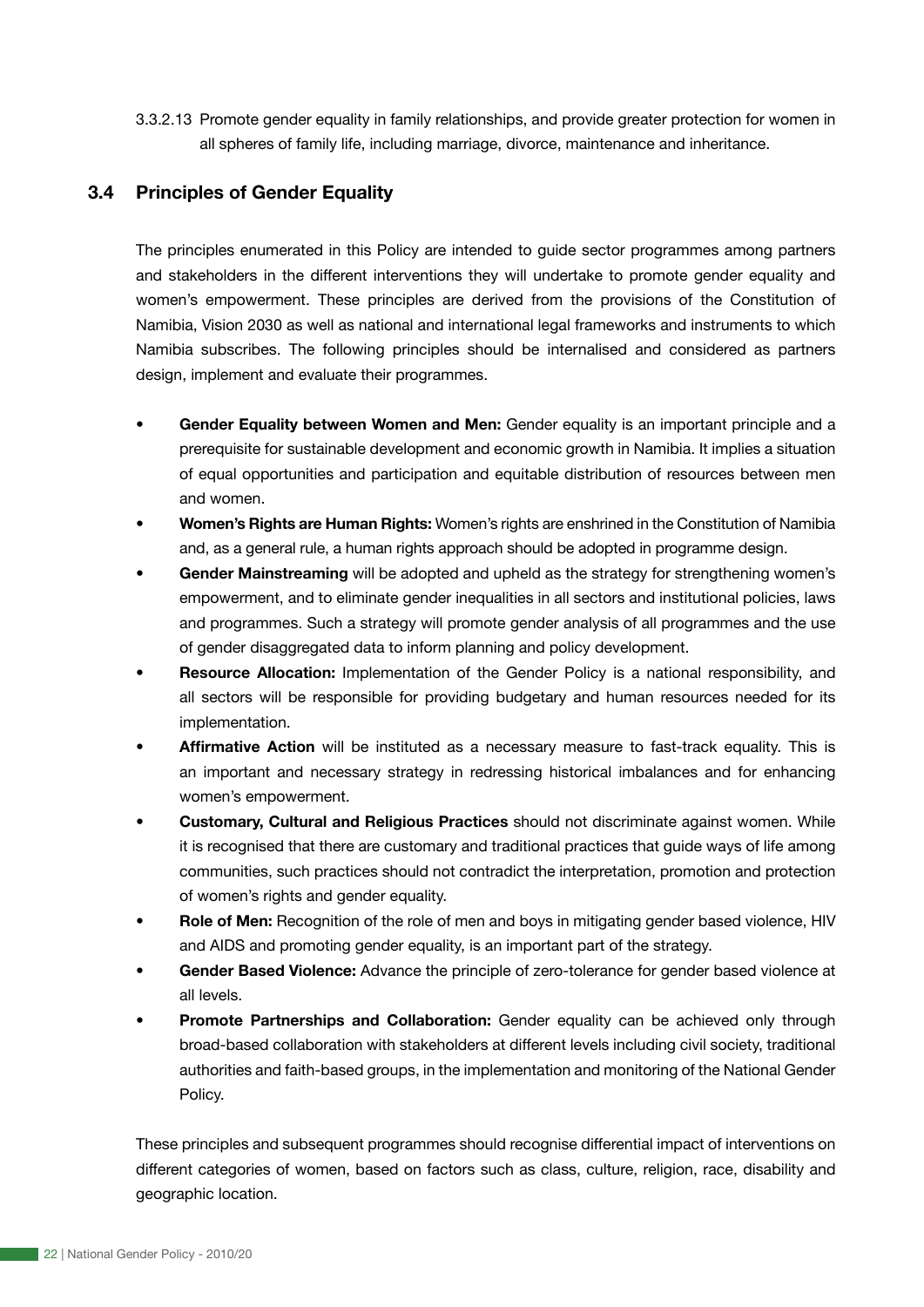# **4. POLICY PROGRAMME AREAS, OBJECTIVES AND STRATEGIC ACTIONS**

The Namibia National Gender Policy has identified the following key programme areas for reducing gender inequalities: Poverty and Rural Development; Education and Training; Health, Reproductive Health and HIV/AIDS; Gender based Violence; Trade and Economic Empowerment; Governance and Decision-Making; Media, Information and Communication; the Environment; Issues of the Girl-Child; Legal Affairs and Human Rights; Peace-building, Conflict Resolution, and Natural Disaster Management; and Gender Equality in the family context. The proposed strategic actions and interventions are informed by the Situation Analysis in Chapter 2. In view of the cross-cutting nature of gender concerns, responsibility for implementation of the strategic actions lies with all stakeholders, including the government, civil society and the private sector. A multi-sectoral approach to the implementation of the policy will be strengthened to ensure effective servicedelivery for gender- and women's programmes.

## **4.1 Gender, Poverty and Rural Development**

**Policy Objective:** Reduce gender inequalities and improve access to productive resources to enable poor women and girls to overcome poverty.

The 2001 Population and Housing Census registered 67 percent of Namibia's population as rural dwellers (down from 72 percent in 1991). Eighty-five (85) percent of the country's poor people -defined as those living in households that spend 60 percent of their total income on food – are in rural areas. Therefore, poverty in Namibia is mainly a rural phenomenon, and rural residents across the country are worse off than their urban counterparts. Rural populations are more disadvantaged in terms of income, education, health-care and employment opportunities outside the subsistence-farming arena. Poverty is complex and has many causes and outcomes. The gender analysis indicates that poverty is linked to the unequal access to and distribution of resources, a lack of control over productive resources and limited participation in political and economic institutions. Women, particularly those from rural and urban remote areas, have no access to credit facilities to establish small scale businesses.

Poverty assessment reports by the NPC invariably point to differential access to productive resources among women in the different communities in Namibia. This has implications for the livelihoods of a majority of those affected. The causes of this gender differentiation can be categorised as structural, referring to legislation and macro-economic policies and cultural practices limiting women's entitlements in terms of access to land and discriminating against them in terms of inheritance practices. As part of cultural expectations, women spend vast amounts of time on unpaid tasks referred to as the 'care economy'. These include tasks such as chores in the home and subsistence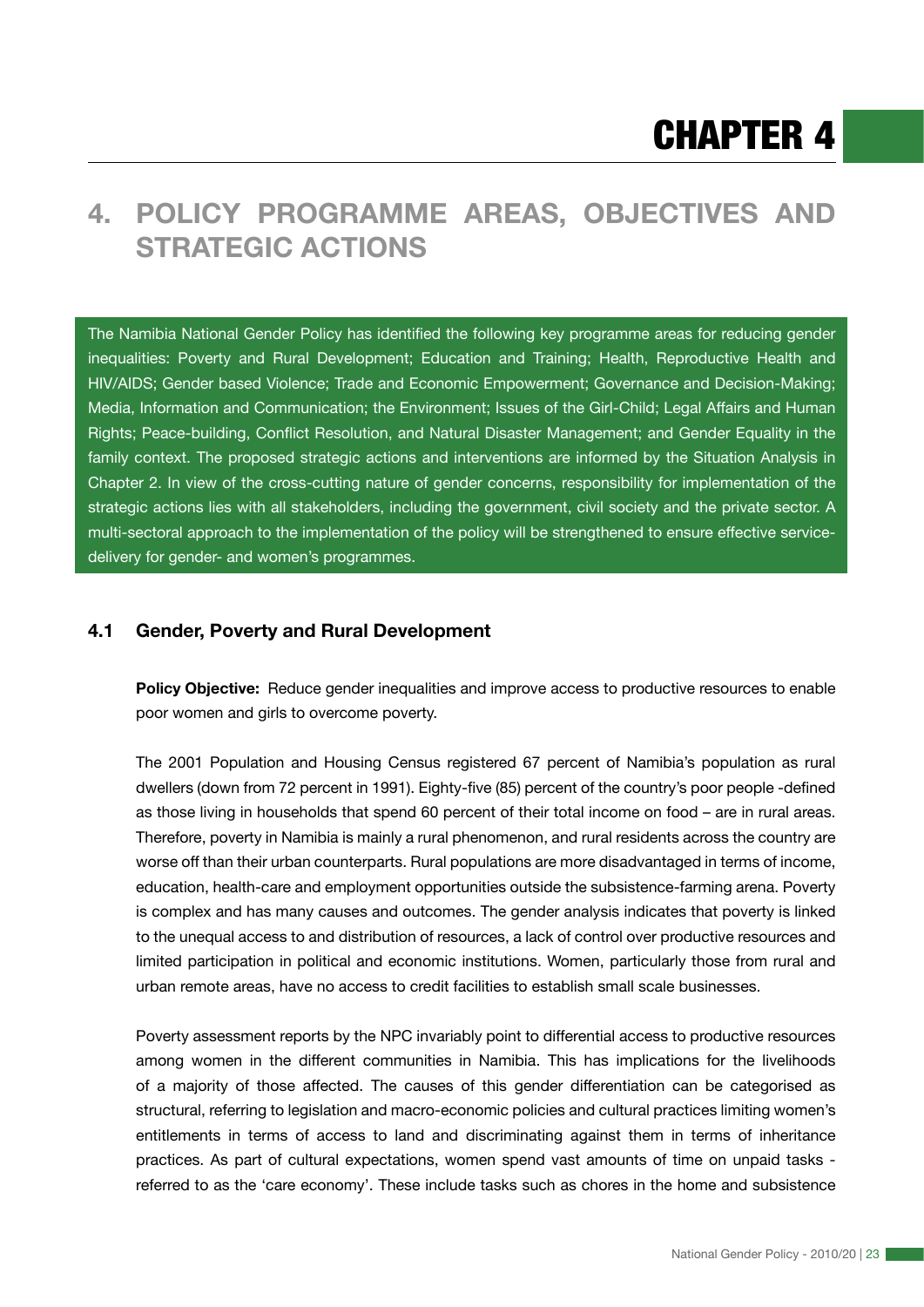farming, neither of which is recognised nor valued as work. Studies providing comparisons of men and women's time-use indicate that women spend more time than men on reproductive work and this denies them opportunities to engage in more productive activities. Reducing poverty will require investments in women and girls' education and training, health, employment, access to resources, improved livelihoods and a reduction in their vulnerability to violence.

#### **Strategies**

- 4.1.1 Review, analyse and modify policies and programmes on poverty reduction to ensure that these take women, and particularly rural women, into account in effective ways.
- 4.1.2 Restructure, target and allocate necessary financial, technical and human resources to incorporate women into the development of agricultural, mining, tourism and the fishing sectors, which currently form part of the backbone of the Namibian economy, in order to appropriately ensure household and food security for the purpose of attaining food selfsufficiency in the nation.
- 4.1.3 Adopt specific measures to address women and youth's unemployment, in particular their long-term employment status.
- 4.1.4 Increase agricultural services that would improve the knowledge, skills in farming and fishing practices of women, youth and farm labourers, by ensuring that extension service- officers have a gender proportion which mirrors the population they serve and are trained to provide gender-aware services.
- 4.1.5 Introduce measures to integrate men and women living in poverty and socially marginalised groups into productive employment and mainstream economic activities.
- 4.1.6 Enable women to have access to land and affordable housing. This can be realised by, among others, removing all obstacles to access which have so far hindered women's ability to obtain land and housing.
- 4.1.7 Collaborate with stakeholders to improve the delivery of health, education and social services so that women and girls living in poverty, including those with disabilities, have access to such facilities, particularly in the rural areas.
- 4.1.8 Develop and revise laws, policies and other practices to ensure that gender perspectives are incorporated into all aspects of economic policy–making, including planning and programming, in order to ensure equal rights and access to economic resources, in order to eradicate poverty.
- 4.1.9 Undertake time-use studies to provide statistical means to recognise and make visible the work done by women, including unpaid and domestic work, and their contribution towards national economies.
- 4.1.10 Promote access to modern, appropriate and affordable technology and support services.
- 4.1.11 Enhance the access of women and men, including women entrepreneurs, in rural and remote urban areas to financial services by strengthening links between the formal banks and intermediary lending organisations and agencies to be established within reach of the rural communities.
- 4.1.12 Provide training for women and intermediary institutions with a view to mobilising capital for those institutions, and to increase the availability of credit to women.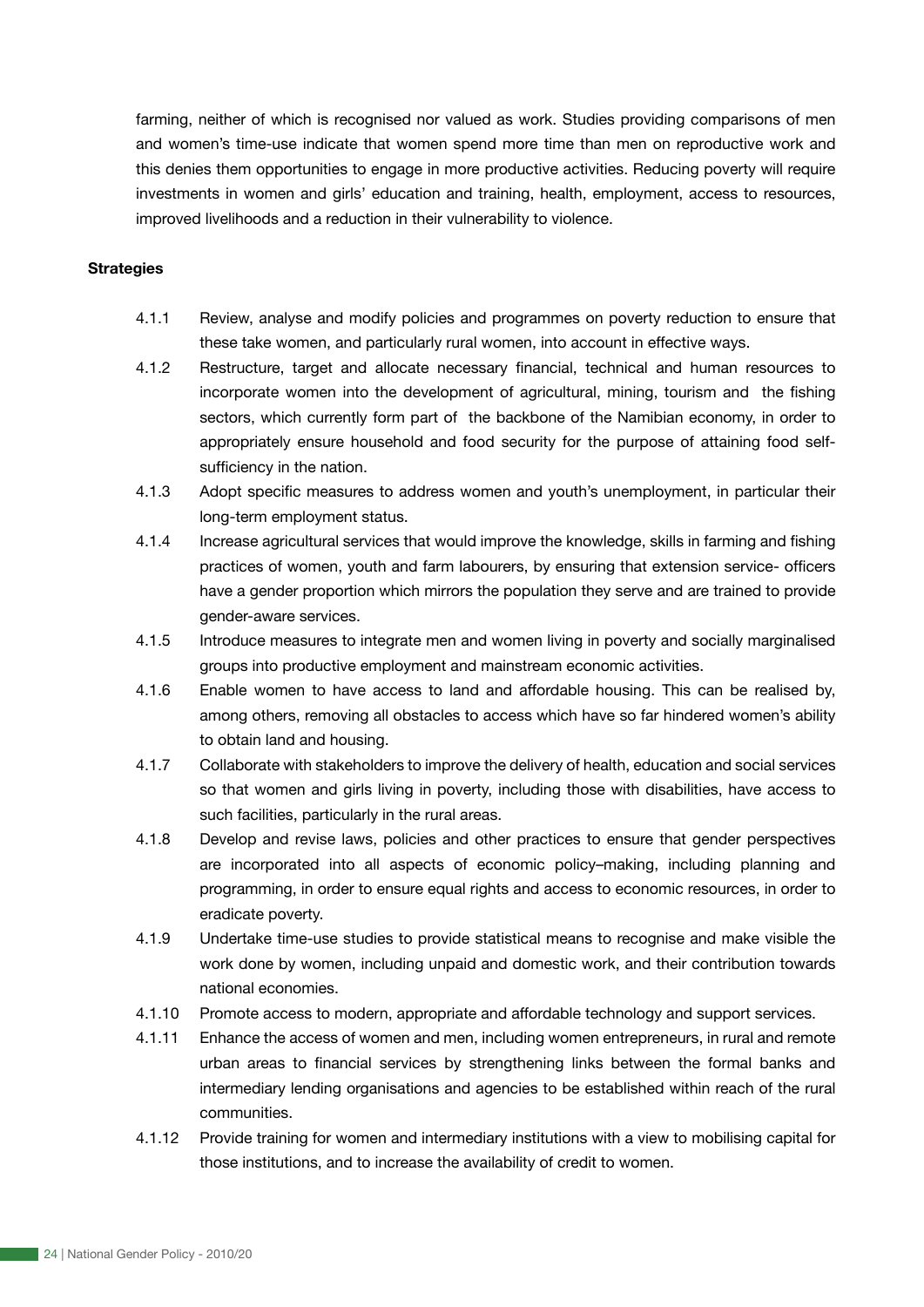- 4.1.13 Encourage all financial institutions to use methods that are effective in terms of reaching men and women living in poverty, including developing innovations to reduce banking bureaucracy and transaction costs.
- 4.1.14 Request banks to simplify banking practices, for example, reducing the minimum deposit and other requirements, that have prevented disadvantaged groups - women in particular - from opening bank accounts.
- 4.1.15 Encourage participation, joint ownership and the mainstreaming of women in decision making positions in institutions providing credit and other financial services.
- 4.1.16 Establish a Gender Development Fund to ensure the development of sustainable genderawareness activities aimed at eradicating poverty.

# **4.2 Gender, Education and Training**

**Policy Objective:** Reduce gender inequalities in education, improve school completion rates for girls and increase women's access to vocational training, science and technology

Education is a fundamental human right and a tool for transformation in the process of achieving gender equality objectives. In addition, research indicates that literacy among women is an important key to improving health, nutrition and education in the family, and to empowering women to participate in decision-making processes.

In this regard, the government of Namibia recognises the central role that education plays in improving opportunities for all its citizens for employment and economic well-being. Education patterns indicate that Namibia has done well in terms of enrolment of girls and boys at primary, secondary and tertiary levels. This can be attributed to the Government's promotion of the importance of education for all since Independence. Namibia aims at eliminating gender disparities at all levels of education no later than 2015, to comply with the MDGs 2 and 3 on "Education for All" and "Gender Equality and Women's Empowerment", respectively.

Despite the overall improvement in the education of girls, significant regional disparities remain a serious concern. Therefore, there is a need to improve access, equity and quality of education in all regions, particularly in science, mathematics and technological subjects, for girls and women. Other challenges and constraints, in relation to education, include cultural practices, bias, stereotypes which negatively influences access, retention and development of girls across the school curriculum; sexual harassment in educational institutions which could result in pregnancies and exposure to HIV, and inadequate gender-responsive pedagogy in primary, secondary and tertiary institutions.

#### **Broad Strategies**

- 4.2.1 Strive for balanced male-female participation rates in pre-primary-, primary-, secondary- and tertiary education, especially for the most disadvantaged and marginalised groups.
- 4.2.2 Eliminate gender disparities in access to all areas of pre–primary, primary-, secondary- and tertiary education, by ensuring that as of early school-years and continuously, both girls and boys, men and women, shall have access to career guidance, training, bursaries and loans.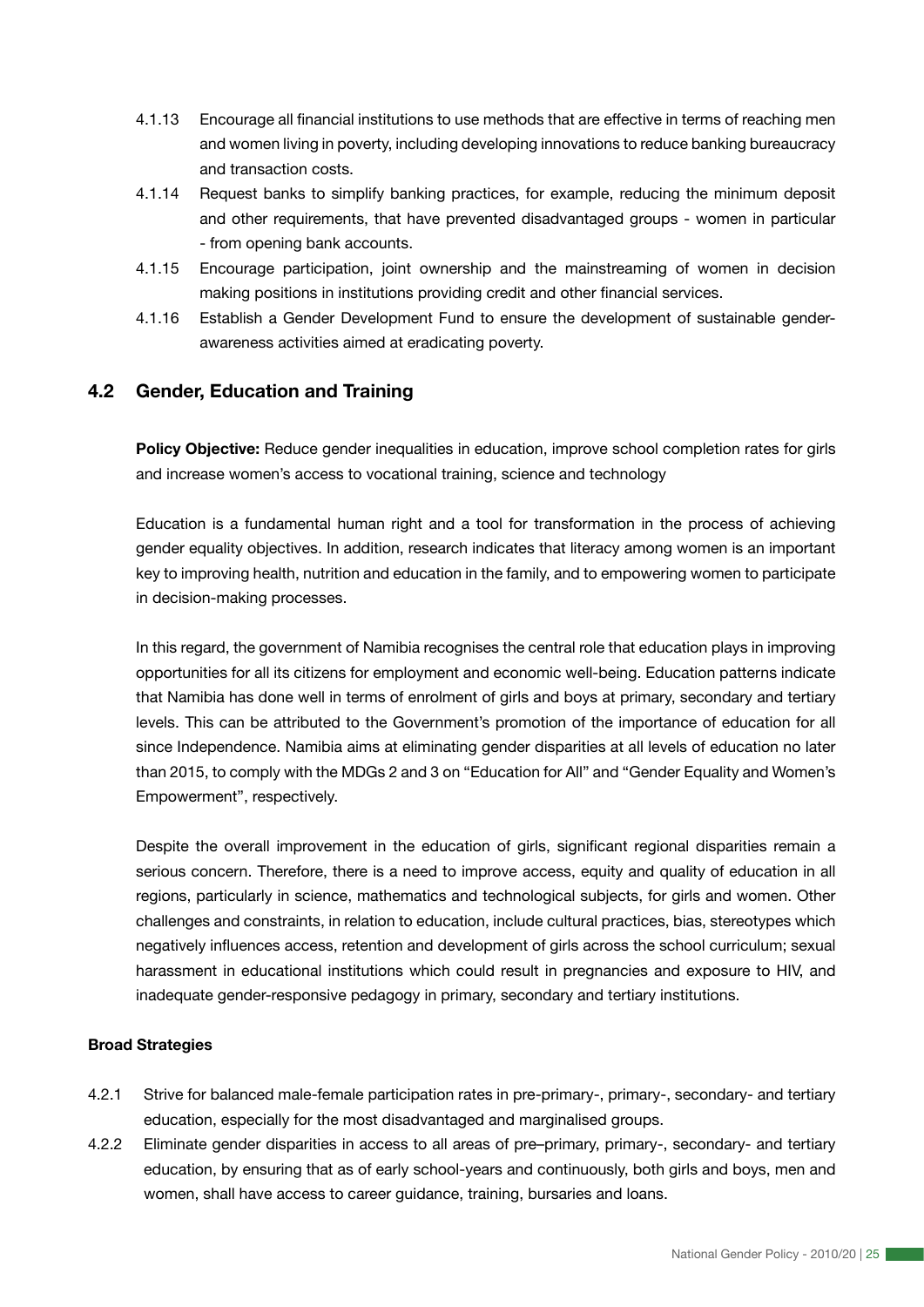- 4.2.3 Enhance gender sensitisation in communities at grassroots level, school and tertiary education level, and the work-place, through seminars, workshops and media which stress the need for support from parents and the community-at-large, and to assist the public in understanding the importance of girls' and women's access to education.
- 4.2.4 In collaboration with all stakeholders, eliminate barriers that interrupt the schooling of pregnant adolescents and young mothers by establishing accessible and affordable childcare facilities within the community and putting in place counselling facilities for learners and their families.
- 4.2.5 Establish programmes aimed at empowering boys to share responsibility for the prevention of teenage pregnancies, as well as programmes that encourage young fathers to assume parental responsibility.

#### **Strategies to eradicate illiteracy**

- 4.2.6 Continue to fully support efforts towards improving the implementation of the literacy programme for both women and men.
- 4.2.7 Support efforts to eradicate gender bias in literacy materials, and promote the production of literacy materials that are gender sensitive
- 4.2.8 Encourage adult and family involvement in learning activities in order to promote literacy for all people in Namibia especially for men, the disadvantaged and marginalised groups.
- 4.2.9 Recognise that in order for women and men with disabilities to participate in educational programmes - especially those which are meant to address literacy and the development of business skills - educational media should be made accessible in a form that facilitates use by people with disability, such as literature in Braille or large print, or on tape for the blind, and media content which is in sign language, for the deaf.

#### **Strategies to improve women's access to vocational training and science and technology fields**

- 4.2.10 Promote and improve girls' and women's enrolment in and completion of courses of study at Vocational Training Centres (VTCs).
- 4.2.11 In collaboration with all stakeholders, provide information to girls and women on the availability and benefits of vocational training and training programmes and opportunities in science and technology, available in Namibia and elsewhere.
- 4.2.12 Improve and enhance access and retention of women and girls in science, mathematics and technology-related fields through motivation and affirmative action.
- 4.2.13 Encourage gender-balanced participation in all apprenticeship programmes.
- 4.2.14 Award scholarships and bursaries to girls and women in fields traditionally dominated by men, such as Science and Economics.
- 4.2.15 Support, financially, training programmes for women and men who are unemployed, particularly in rural areas, to equip them with knowledge and skills that would improve their employment and entrepreneurial opportunities.
- 4.2.16 Promote and encourage participation, particularly by women, in research related to foodproduction and in agricultural, extension and education programmes.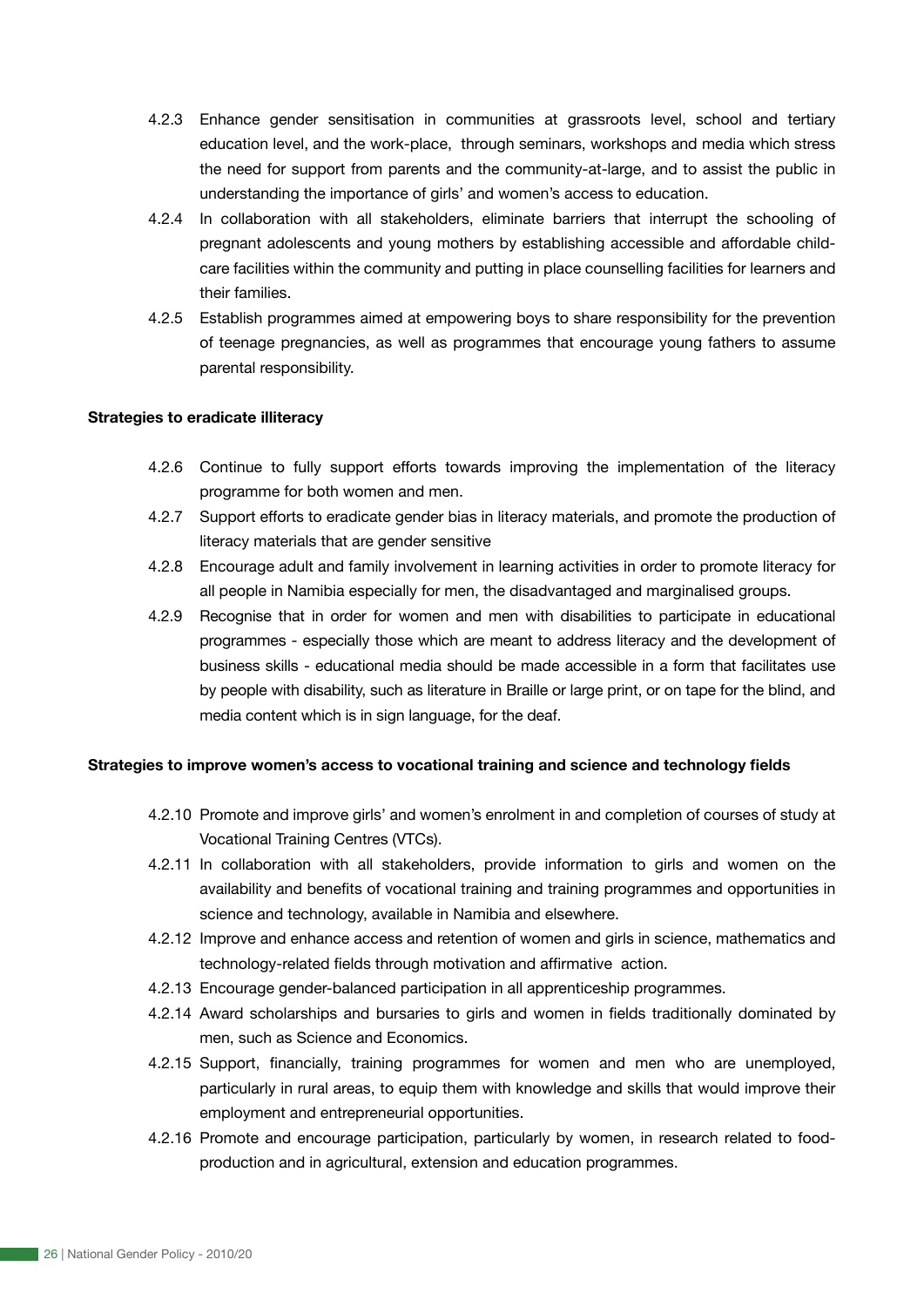#### **Strategies for gender-sensitive education and training materials**

- 4.2.17 Ensure that curricula, textbooks and all teaching/learning materials are free from genderstereotyped references and illustrations at all levels of education, including teacher training programmes.
- 4.2.18 Develop training programmes to sensitize students, teachers, principals and school Boards on gender issues.
- 4.2.19 Ensure, through affirmative action, that female educators, teachers and professors take up managerial roles at various levels in the education hierarchy.
- 4.2.20 Remove, in collaboration with all stakeholders, all legal, social and cultural barriers to sexual and reproductive health education.
- 4.2.21 Support gender studies and research activities which can be used as a tool to make the school curricula gender-responsive, and to address the problems that force girls and women out of the education structures.

## **4.3 Gender, Health, Reproductive Health and HIV and AIDS**

**Policy Objective:** Improve women and men's health, including reproductive health, and prevention/ management of HIV and AIDS

Achieving gender equality and women's empowerment cannot be done without improving women's well-being throughout their life cycle. The Reproductive Health Policy of Namibia indicates that reproductive health covers maternal and infant mortality and cancers of the reproductive system (for example cervical, breast and prostate cancers). It also includes sexually transmitted diseases (STDs), HIV and AIDS and adolescent health. Improving sexual and reproductive health and rights are a strategic priority for achieving gender equality and the empowerment of women. The 2008 MDG Report notes that when inequality limits women's access to economic resources, this compromises their sexual- and reproductive autonomy. In such situations, women and girls are often coerced into unwanted sexual activities.

While efforts have been made to improve the health sector, other basic amenities are lacking especially in the rural areas. Namibia has a limited infrastructure with which to provide people, especially the rural populations, with formal housing, electricity, transportation, and access to water and sanitation facilities. A lack of these basic amenities could have a detrimental effect on the health of rural communities. Again, because more women than men live in the rural areas and female-headed households tend to be poorer than male-headed households, a lack of rural healthcare infrastructure disproportionately affects women and female-headed households.

Challenges in the area of reproductive health and HIV and AIDS include high maternal mortality which stands at 449 deaths per 100,000 births, and adolescent pregnancy which currently stands at 15% for girls between the ages of 15 and 19 years. Adolescent pregnancy holds negative consequences for girls; this includes high risks to their health as they are biologically not mature enough to cope with pregnancy, and high school drop-out rates which limit their opportunities for economic development. Girls are also at an increased risk of contracting STIs, including HIV. There are many root causes contributing to the high HIV prevalence rate in Namibia. These include the low socio-economic status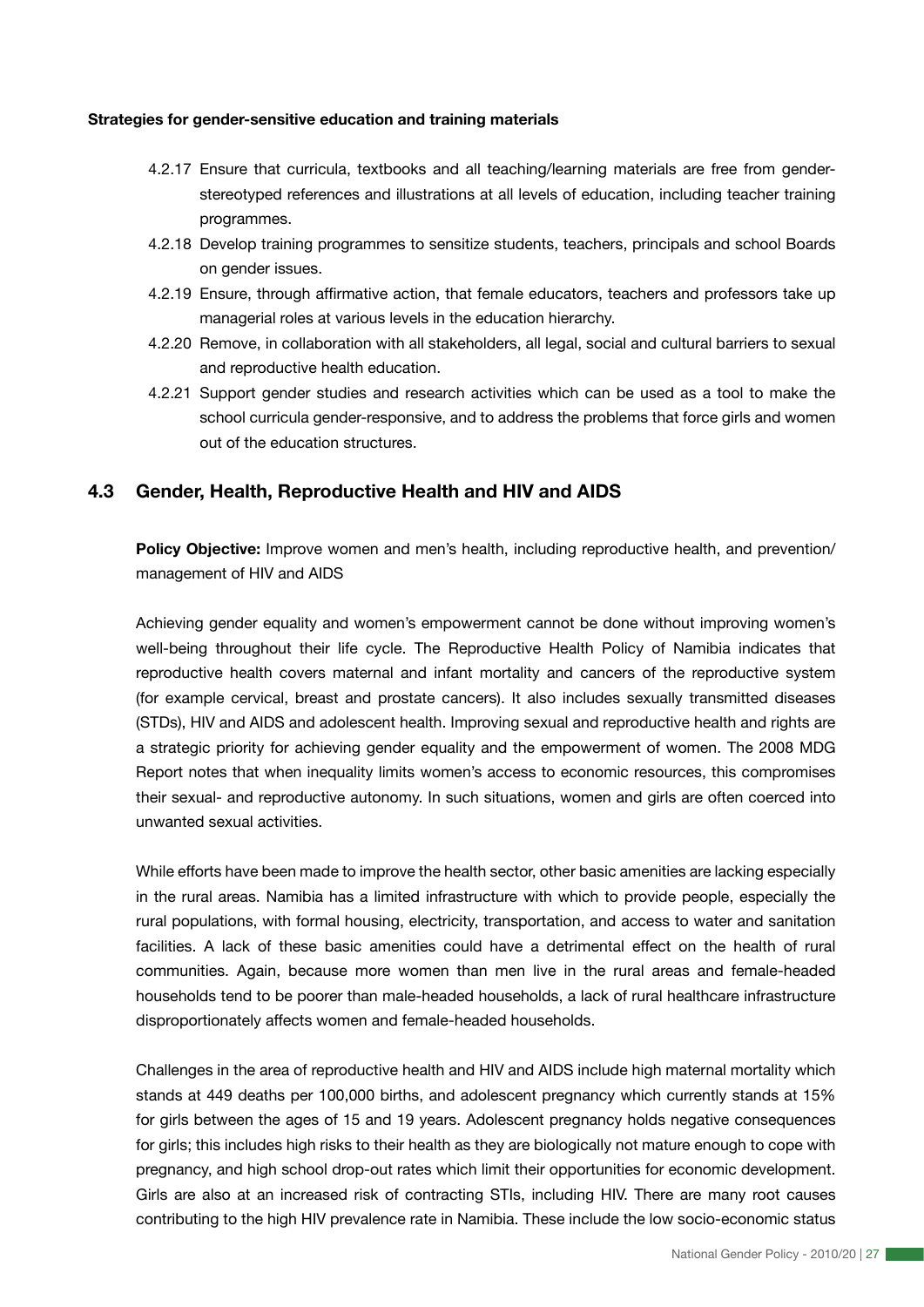of women, which causes gender inequality and poverty; gender based violence exacerbated by cultural definitions of manhood and masculinity; high rates of STIs; unwanted pregnancies, unsafe abortions; poor ante- and post-natal care; a general lack of decision-making power for women on issues regarding sexuality; and, biological factors which increase susceptibility of girls and women to HIV and AIDS. Despite intensive education and awareness efforts, there are people who still do not have complete and accurate information about HIV and AIDS. This is particularly true among rural population.

Other factors leading to poor women's health include harmful traditional practices such as early marriages and dry sex. There is limited research on the magnitude and types of harmful practices in Namibia, but several media reports and public outcry indicate that dry sex, widow inheritance, initiation ceremonies for girls and women, treatments for infertility involving sex and unconventional treatments often administered by traditional healers, are practiced in Namibia. Because of traditional gender roles, women and girls are expected to provide care for those infected with and affected by HIV and AIDS. This creates a time burden on women, leaving them with less time to earn an income or learn new skills. It also leads to girls having less time to attend school.

#### **Strategies**

- 4.3.1 Review and incorporate strategies on women's health issues into existing legislation and policies with the goal of ensuring increased sexual and reproductive rights as well as physical, social and mental health for girls and women.
- 4.3.2 Develop programmes, in collaboration with stakeholders and particularly women's organisations on gender-responsive health services and sexual and reproductive health rights, including a rights-based approach to HIV and AIDS.
- 4.3.3 Ensure that men and women have equal access to sexual and reproductive health (SRH)-care services, including family-planning and HIV and AIDS treatment.
- 4.3.4 In collaboration with stakeholders, equip all health-care providers through appropriatelydesigned gender-aware primary health-care training in the area of reproductive health and rights including HIV and AIDS.
- 4.3.5 Conduct research and raise public awareness on the impact of abortion and infanticide, and on other options for dealing with unwanted pregnancies.
- 4.3.6 Establish a common understanding and redefine concepts of manhood and masculinity through Sexual Reproductive Health education.
- 4.3.7 Advocate for the legislation that would eliminate environmental and occupational health hazards in the workplace and elsewhere, with the intention of protecting women and men, particularly pregnant women.
- 4.3.8 Support all stakeholders working with women's and men's sexual reproductive health and rights by establishing networks aimed at improving coordination and collaboration.
- 4.3.9 Reinforce laws and reforms, and promote practices which seek to eliminate discrimination against women and encourage both men and women to take responsibility for their sexual and reproductive behaviour.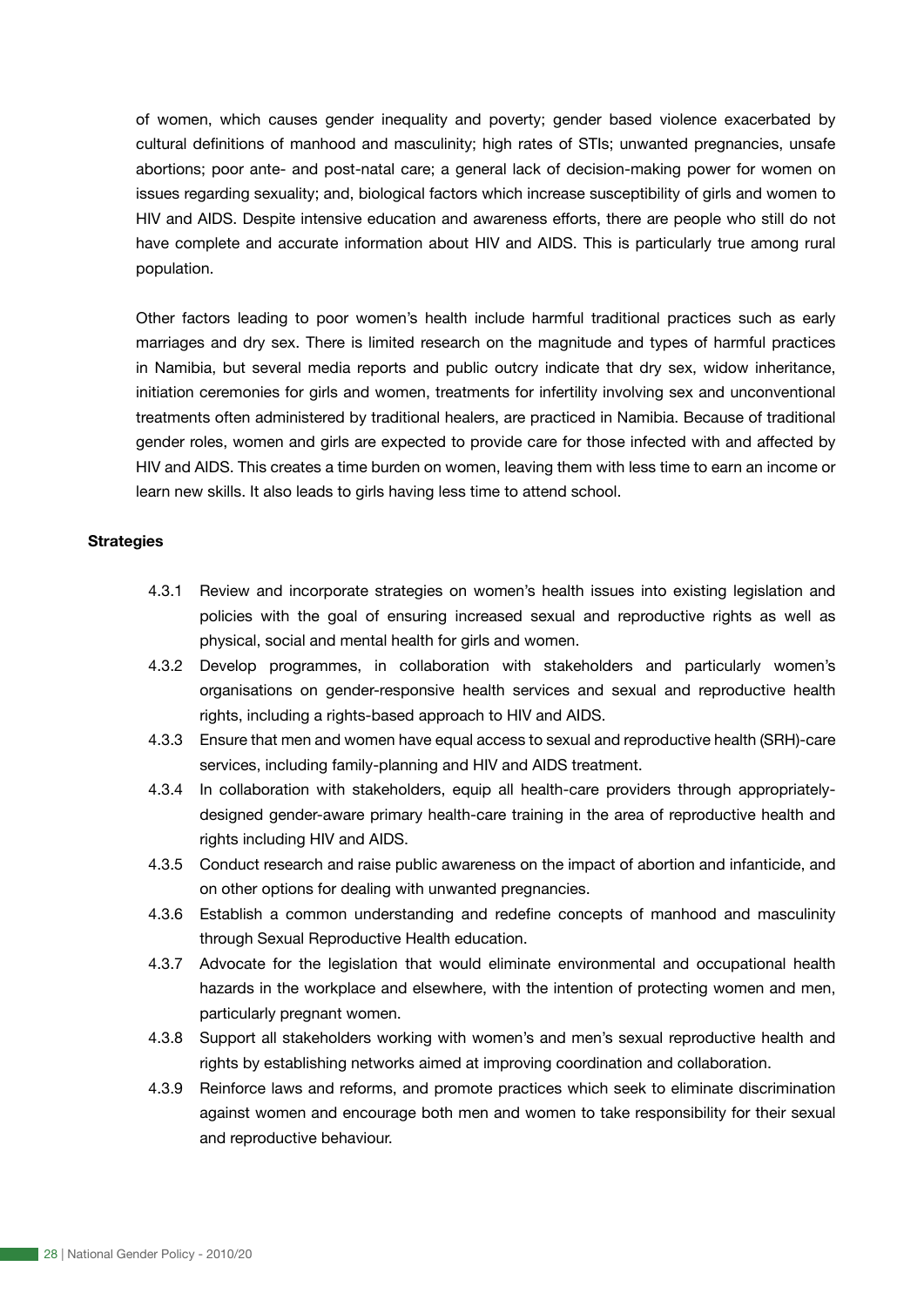- 4.3.10 Disseminate Sexual Reproductive Health (SRH) information, including HIV and AIDS information, through public health campaigns designed to ensure that women and men, particularly the youth, can acquire accurate knowledge about health issues and the ability to act in accordance with their knowledge.
- 4.3.11 Ensure, in line with other National Policies such as the National Population Policy for Sustainable Human Development (1996), that comprehensive factual information is available, and that the full range of reproductive healthcare services, such as family planning, parental care, ante-natal care, delivery and post-natal care, prevention and treatment of sexually transmitted infections most importantly HIV and AIDS and other reproductive- and sexual health conditions, are accessible and affordable to all users.
- 4.3.12 Create awareness through the media for the community at large, families and especially medical practitioners, that people with disabilities have the right to health.

# **4.4 Gender Based Violence (GBV)**

**Policy Objective:** Reduce the prevalence of gender based violence and increase protection for women and girls.

Gender based violence refers to all forms of violence that happen to women, girls, men and boys because of the unequal power relations between them. Causes of gender based violence include customs, traditions and beliefs, illiteracy and limited education, unequal power relations, and the low status of women. The two most common forms of GBV in Namibia are rape and domestic violence, both of which disproportionately affect Namibian women more than men. However, domestic violence has a significant impact on Namibian children as well. Children in abusive homes are more likely to be abused themselves and children exposed to abusive relationships may be more likely to become abusers themselves later in life. Stalking, emotional abuse, and sexual exploitation are also linked to gender based violence.

Sexual exploitation is yet another manifestation of unequal power relations and can take many forms, such as commercial sex work, coercive sexual relationships, economic exploitation and transactional relationships, and human trafficking. Transactional relationships are an especially serious issue. This is particularly prevalent in the case of orphans and vulnerable children (OVCs), but affects girls and women of all ages. Action must be taken to educate young people to avoid this scenario. While information has been scarce on human trafficking, emerging research and documentation in the region indicate that this is a growing problem exacerbated by high poverty levels, gender inequality, unemployment, and limited opportunity for the poor. To address this problem, it is important to put in place a comprehensive and multi-sectoral approach addressing prevention, advocacy and awarenessraising, rehabilitation, integration and repatriation, as well as instituting comprehensive legislation that criminalise human trafficking for ease of prosecuting offenders.

Gender based Violence and sexual exploitation remain serious concerns in Namibia. This is evidenced by recent statistics showing an increase in the number of rape and domestic violence cases reported annually. While Namibia has taken great strides in achieving formal protection for women against GBV through new laws such as the Combating of Rape Act and the Combating of Domestic Violence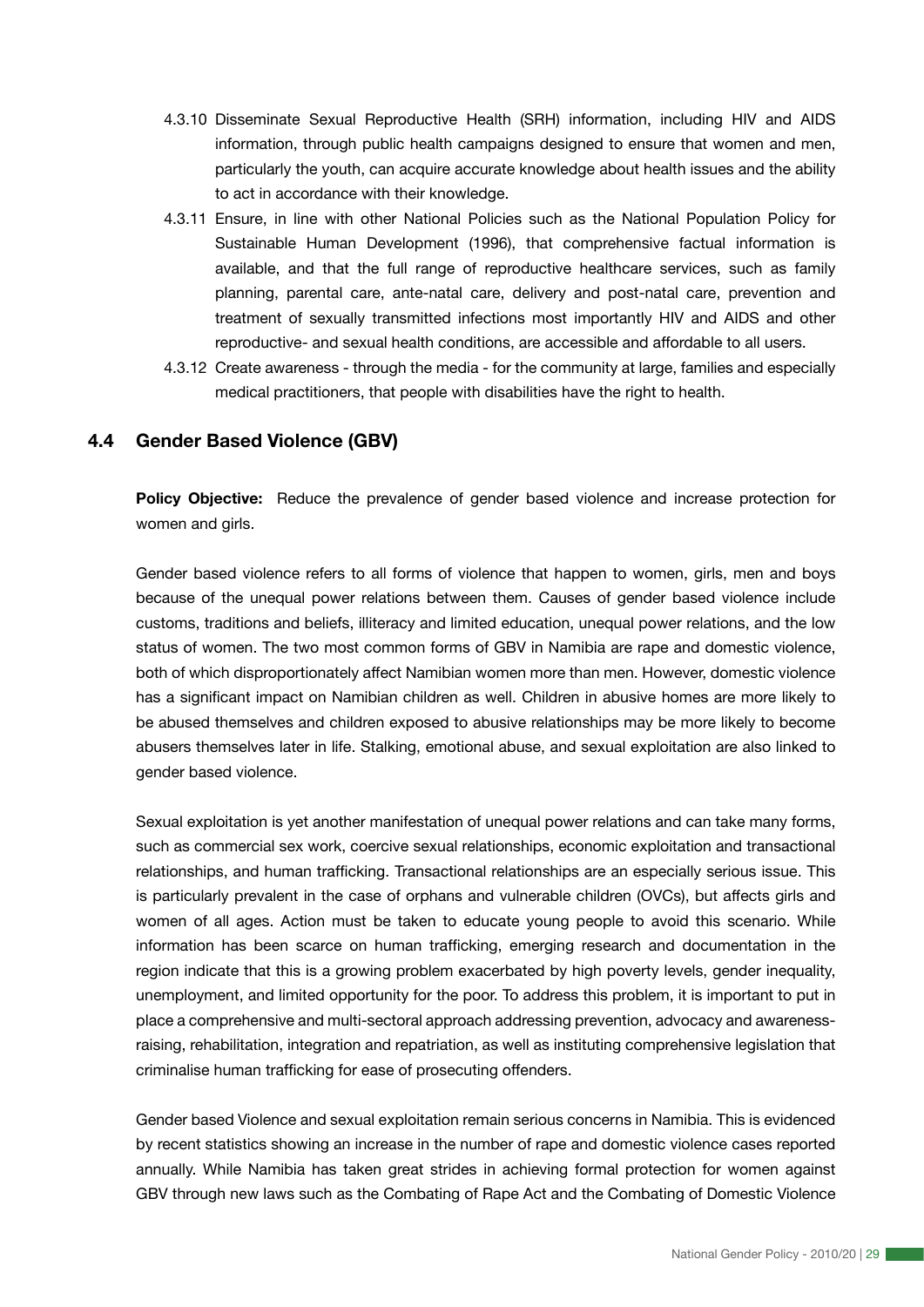Act, effective implementation and consistent enforcement of these laws are lacking. Laws combating sexual exploitation and some forms of gender based violence, such as stalking and trafficking, are less developed and should be a core focus in the fight for gender equality. Concerted action around these issues is vital because women continue to suffer disproportionately and without an adequate remedy. Also, current cultural norms reinforce the acceptability of gender based violence, particularly in rural communities.

#### **Strategies for laws and policies**

- 4.4.1 Continue with law and policy reforms prohibiting all forms of gender based violence and sexual exploitation in homes, work places, schools and communities, and increase implementation and enforcement efforts under existing legislation.
- 4.4.2 Monitor legislation to ensure its effectiveness in eliminating violence against women and children, particularly with respect to the Combating of Domestic Violence Act and the Combating of Rape Act.
- 4.4.3 Ensure that perpetrators of gender based violence and sexual exploitation, including domestic violence, stalking, femicide, sexual harassment and rape, are adequately and fairly prosecuted and tried by a court of competent jurisdiction.
- 4.4.4 Strengthen labour laws and the Public Service Act of 2007 to address issues of sexual harassment in the workplace. Ensure that all institutions have in place policies that define and prohibit sexual harassment.
- 4.4.5 Strengthen laws and policies prohibiting sexual harassment in educational settings, including harassment amongst learners and sexual harassment by teachers and staff.
- 4.4.6 Review laws and policies on gender based violence to ensure that they provide for the comprehensive testing, treatment and care of survivors of sexual offences, which shall include emergency contraception and access to post-exposure prophylaxis (PEP) at all health facilities to reduce the risk of contracting HIV and other STIs.

#### **Strategies for access to legal and social services**

- 4.4.7 Increase the number of shelters and places of safety and ensure that adequate support services are provided, such as medical, psychological, free counselling and legal support for women and children who have been subjected to violence, in order to enable them to recover and live normal life.
- 4.4.8 Support WCPUs with adequate funding to facilitate their work, and provide appropriate training to enable them to attend to GBV cases with compassion and professionally. Ensure that WCPUs are welcoming places for women and children.
- 4.4.9 Encourage health facilities to strengthen the management of sexual violence and rape, including the provision of emergency contraception and PEP for HIV/AIDS.
- 4.4.10 Provide functional, accessible, affordable and specialised legal services, including legal aid, to survivors of gender based violence and sexual exploitation.
- 4.4.11 Provide appropriate training for service providers involved in combating gender based violence and sexual exploitation, including the police, the judiciary, health- and social workers.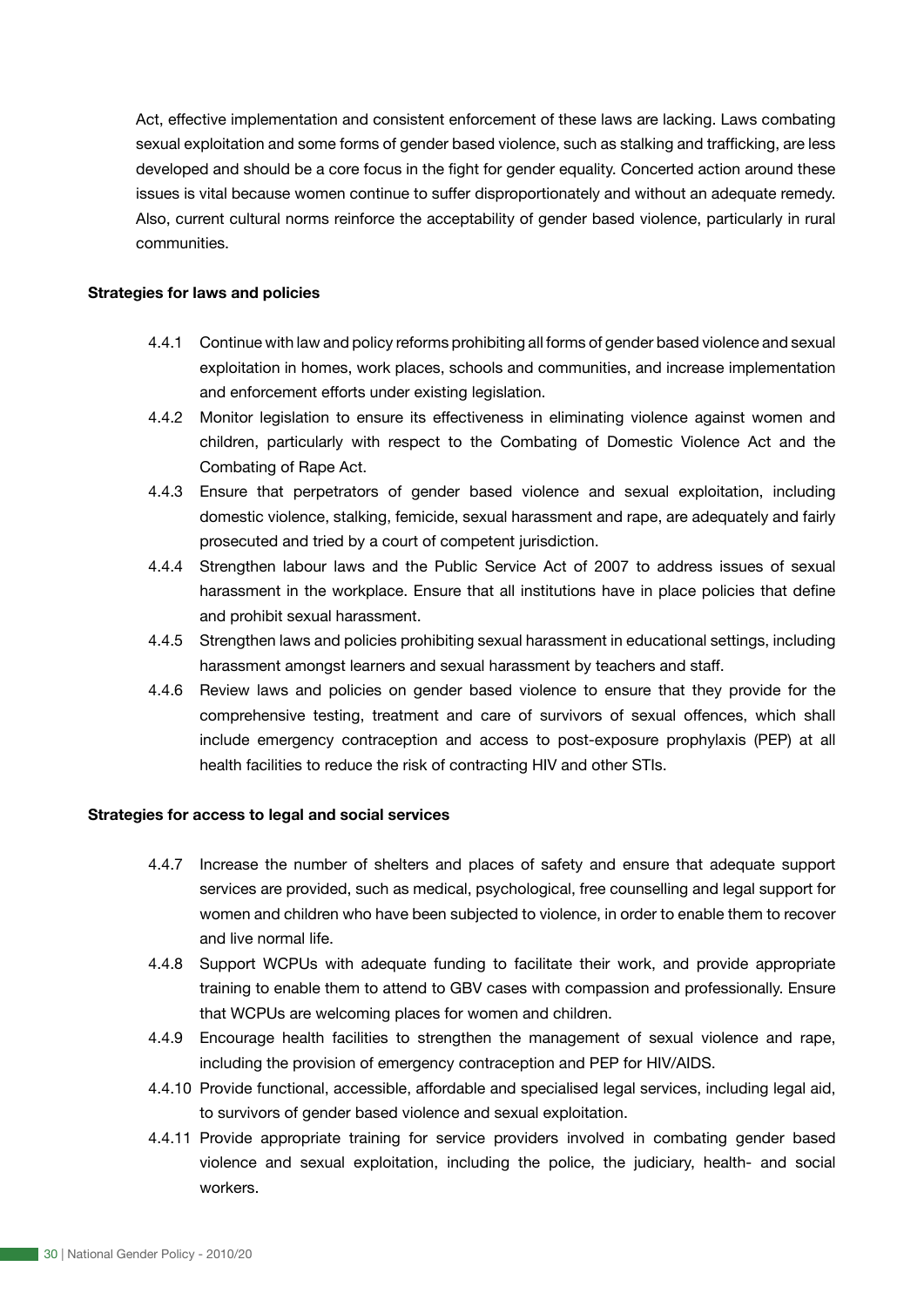#### **Strategies for education and awareness**

Work with men - as partners in advocacy - against gender based violence, and promote education, training and awareness-building for male networks aimed at promoting male involvement in preventing GBV.

- 4.4.12 Raise awareness of women's right to be protected from violence and sexual exploitation through education and awareness campaigns.
- 4.4.13 Provide women with information on how to access justice, through seminars, campaigns and programmes aimed at reaching grassroot levels.
- 4.4.14 Support community-based education programmes such as campaigns to raise awareness on GBV, to disseminate information on GBV (including its causes and consequences), and to prevent GBV
- 4.4.15 Research the extent and magnitude of human trafficking in all its forms, and provide holistic services to survivors.
- 4.4.16 Strengthen data-collection mechanisms to improve availability and access to data for purposes of effective programming and monitoring of all types of GBV.

#### **Strategies for addressing human trafficking**

- 4.4.17 Review existing legal frameworks and harmonise them with a comprehensive law that regulates the different aspects of human trafficking in Namibia.
- 4.4.18 Ensure the development of a national policy to guide a multi-sectoral approach to the prevention of human trafficking,
- 4.4.19 Establish a comprehensive directory and referral network comprised of government, the private sector and civil society service providers on human trafficking.
- 4.4.20 Ensure that mechanisms are in place to facilitate assistance to the victim, and which guarantee witness-protection, repatriation and prosecution, as well as programmes and facilities for rehabilitation and integration of victims of trafficking.
- 4.4.21 Provide a coordinated approach to service-delivery aimed at combating human trafficking, especially for women and children
- 4.4.22 Policies and programmes on human trafficking should be child-friendly, and have the needs and welfare of children as central to such programmes.
- 4.4.23 Devise programmes which are gender-aware, taking into consideration those who are most vulnerable in acts of trafficking which are driven by differences in gender, which often occur because of existing gender inequalities among boys and girls, men and women.
- 4.4.24 Implement preventive activities, which include awareness campaigns targeted at educating the general public, especially the most vulnerable and at-risk groups, on the forms of enticement and recruitment methods used by traffickers to ensnare the victim.
- 4.4.25 Facilitate training activities at various levels for communities and service providers such as law enforcement personnel, customs and immigration officials, social workers, prosecutors and judges, SCO's and the private sector - on investigation, prevention and prosecution of those involved in trafficking of persons, and on the protection of the victims of trafficking, especially women and children.
- 4.4.26 Support capacity-building activities including the TOTs, training materials and devising a curriculum on human trafficking for people who are responsible for issues pertaining to trafficking or law enforcement.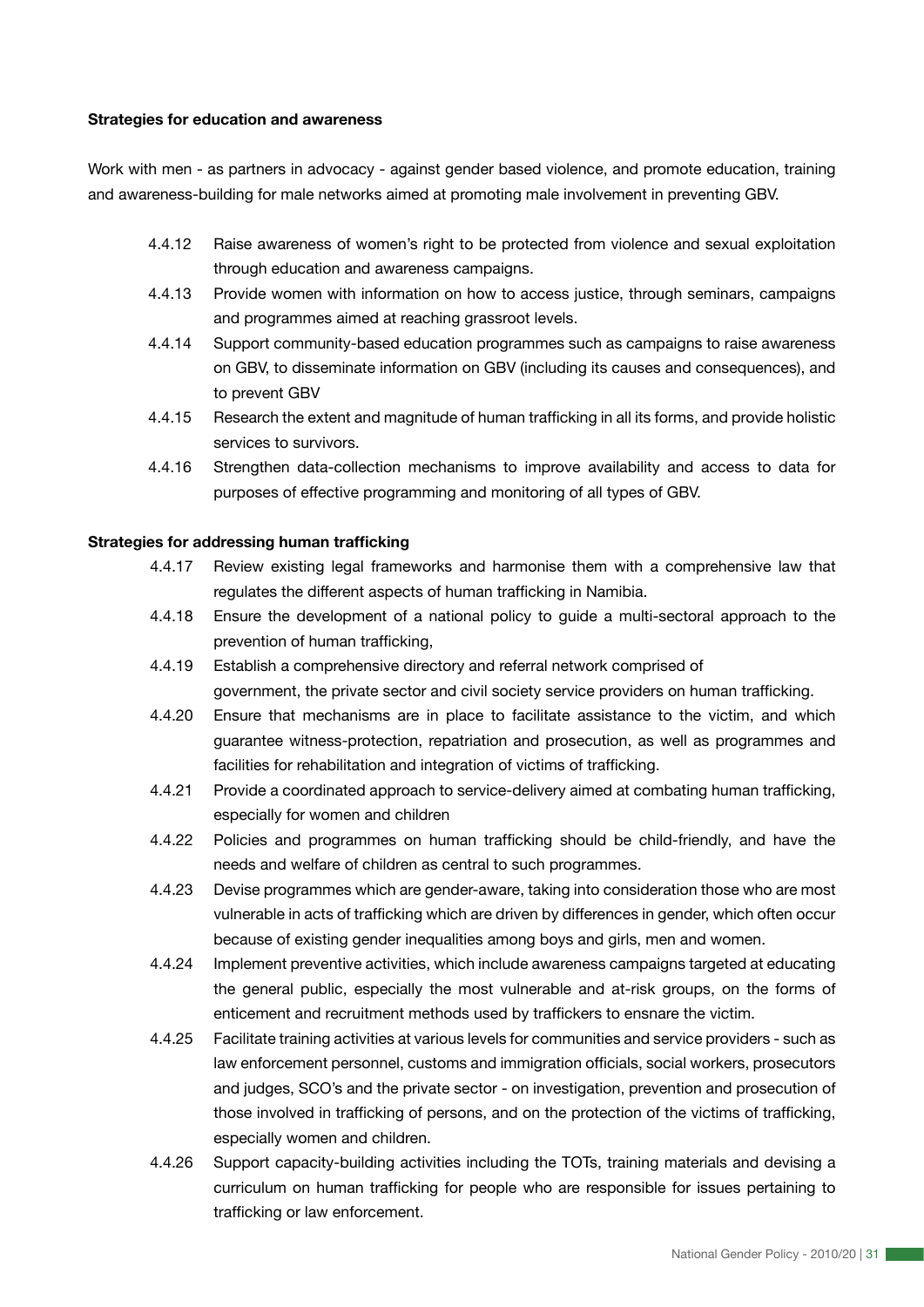### **4.5 Gender, Trade and Economic Empowerment**

**Policy Objective:** Improve access and control of productive resources and services such as land, credit, markets, employment and training for women

To achieve economic growth, it is important to address the persistent gender inequalities in accessing opportunities, productive resources and decision-making. Currently, women's participation in the formal labour force is lower than that of men, at 49% to that of 60%. Variations also occur when a comparison is drawn between subsistence and wage employment; 44% of female-headed households depend on subsistence agriculture, while only 28% make a living from wage employment. In contrast, more than 50% of men depend on wage labour and only 29% on subsistence farming. The overall share of women aged 15+ years in wage employment in non-agricultural sectors, is relatively low namely, 47%.

Gender dimensions in trade have not been well analysed in Namibia; however, trade policies affect women and men differently due to gender inequalities in access to and control of economical resources and decision-making, as mentioned above. In the context of globalisation, trade liberalisation can affect opportunities and benefits which might enhance the economy or lead to increased inequality and aggravated poverty.

Gender-related challenges in trade and economic empowerment include access to, and control of resources such as credit, land, access to information on markets, business skills and support services, as well as protective labour laws that benefit women and men equally.

#### **Strategies**

- 4.5.1 Enact and review, in accordance with the Constitution of Namibia, legislation that would give women equal access to economic resources including access to credit, capital, mortgage, security and training.
- 4.5.2 Analyse from a gender perspective all policies and programmes with respect to their impact on the economy and on gender inequality.
- 4.5.3 Encourage, in collaboration with other stakeholders, technical- and financial assistance.
- 4.5.4 Identify individuals and groups who can provide training, career guidance and counselling aimed at the development of women.
- 4.5.5 Encourage existing and upcoming businesses to create value-addition and market opportunities, especially for women.
- 4.5.6 Create supportive environments for women and men in small- and medium enterprises (SMEs) in terms of capacity-building.
- 4.5.7 Review and devise mechanisms to enable and ensure the full and equal participation of women in the formulation of economic policies and the management of financial institutions.
- 4.5.8 Allocate public expenditure to enhance and promote women's economic opportunities and ensure equal access, by women, to productive resources.
- 4.5.9 Promote gender-aware and responsive budgeting processes at the micro- and macro levels, including gender-disaggregated tracking, monitoring and evaluation of budget allocations.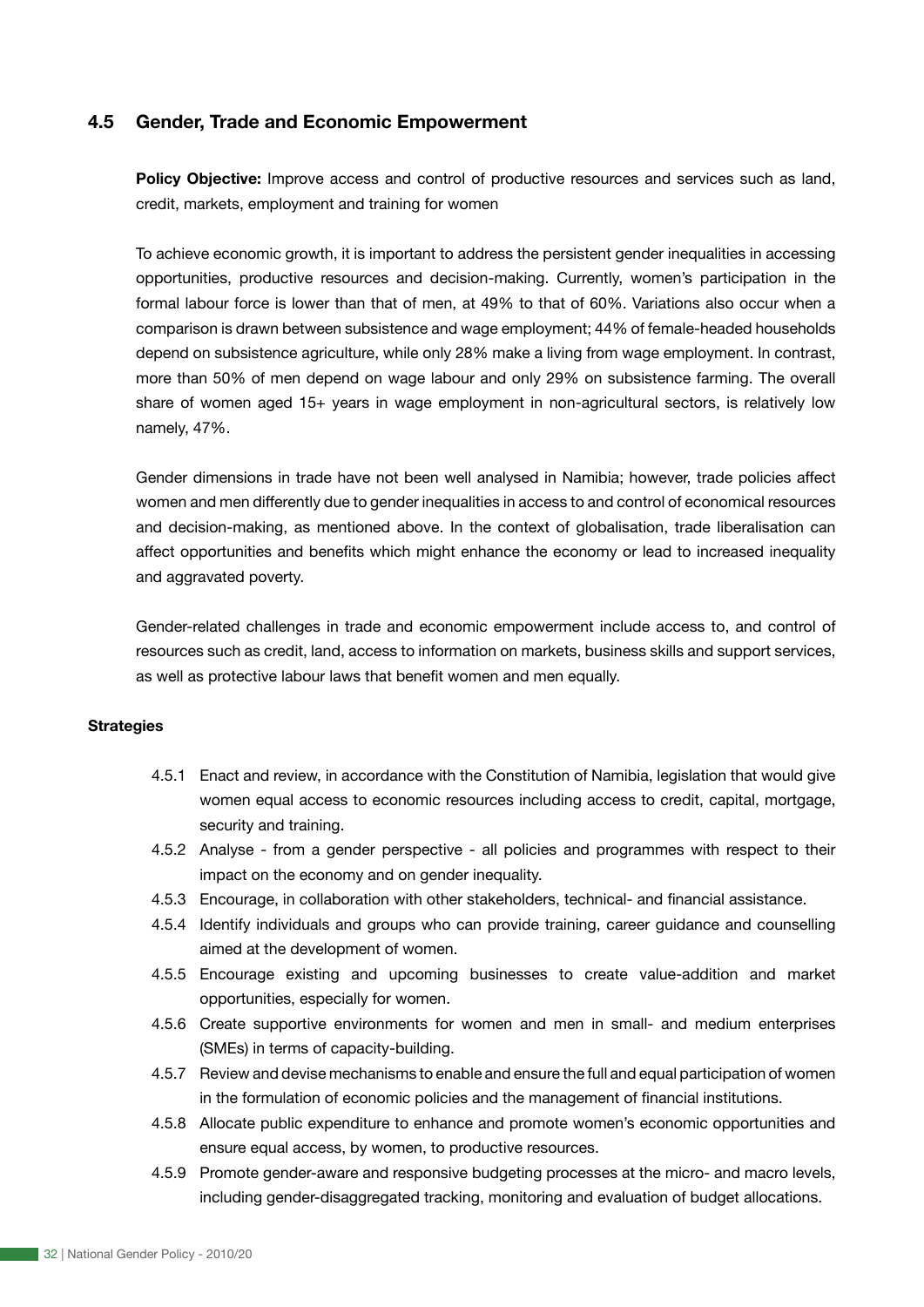- 4.5.10 Create, modify and finance programmes and policies that recognise and strengthen women's vital role in food security.
- 4.5.11 Ensure and enforce implementation of economic policies that have a positive impact on the employment and income of women in both the formal and informal sectors. Specific measures are to be adopted to address women's unemployment.
- 4.5.12 Adopt and enforce laws and regulations which ensure that women are not denied employment and promotion due to pregnancy, breast-feeding or family responsibilities.

## **4.6 Gender, Governance and Decision-Making**

**Policy Objective:** Increase women's participation at all levels of decision-making, and provide support for women in governance and decision-making positions

Representation and participation of women at all decision-making levels is a critical goal for gender equality and women's empowerment in Namibia. Namibia has made great progress in promoting women in positions of Local Authority and achieving 30% female participation in Parliament. However, women are still under-represented at most levels of decision-making: in government, the private sector, special committees, religious groups, Boards and other institutions in the community. Women's representation and participation in these governance structures are critical since it ensures that their interests and voices are heard through these decision-making bodies.

Government recognises the need to promote equitable gender representation at all levels of decisionmaking through measures such as affirmative action as well as the improvement of women's social, economic and political status. This Policy supports the SADC Protocol on Gender and Development which recommends that the minimum target for female representation be raised from 30% to 50% in all SADC member States, by 2015.

Challenges concerning gender equality in decision-making roles include factors such as cultural perceptions regarding the role of men compared to women in decision-making, uneven participation of women in electoral processes, low educational attainment in some regions, and a lack of women empowerment programmes. Namibia also faces challenges in ensuring meaningful and substantive participation of women in decision-making roles. Women must not only be present in positions of power, but their voices must be heard. Increasing the quantity, prominence and authority of women in decision-making positions will entail more adequate training in leadership skills from childhood as well as ongoing training and support for women leaders.

#### **Strategies**

- 4.6.1 Encourage the participation of rural women in decision-making roles at local, regional and national levels by helping them overcome cultural, educational, and geographic barriers.
- 4.6.2 Facilitate an enabling environment for women in decision-making positions by engaging them in gender-sensitisation and by providing skills-training, mentoring and opportunities for women to play an active and vocal role in important decisions.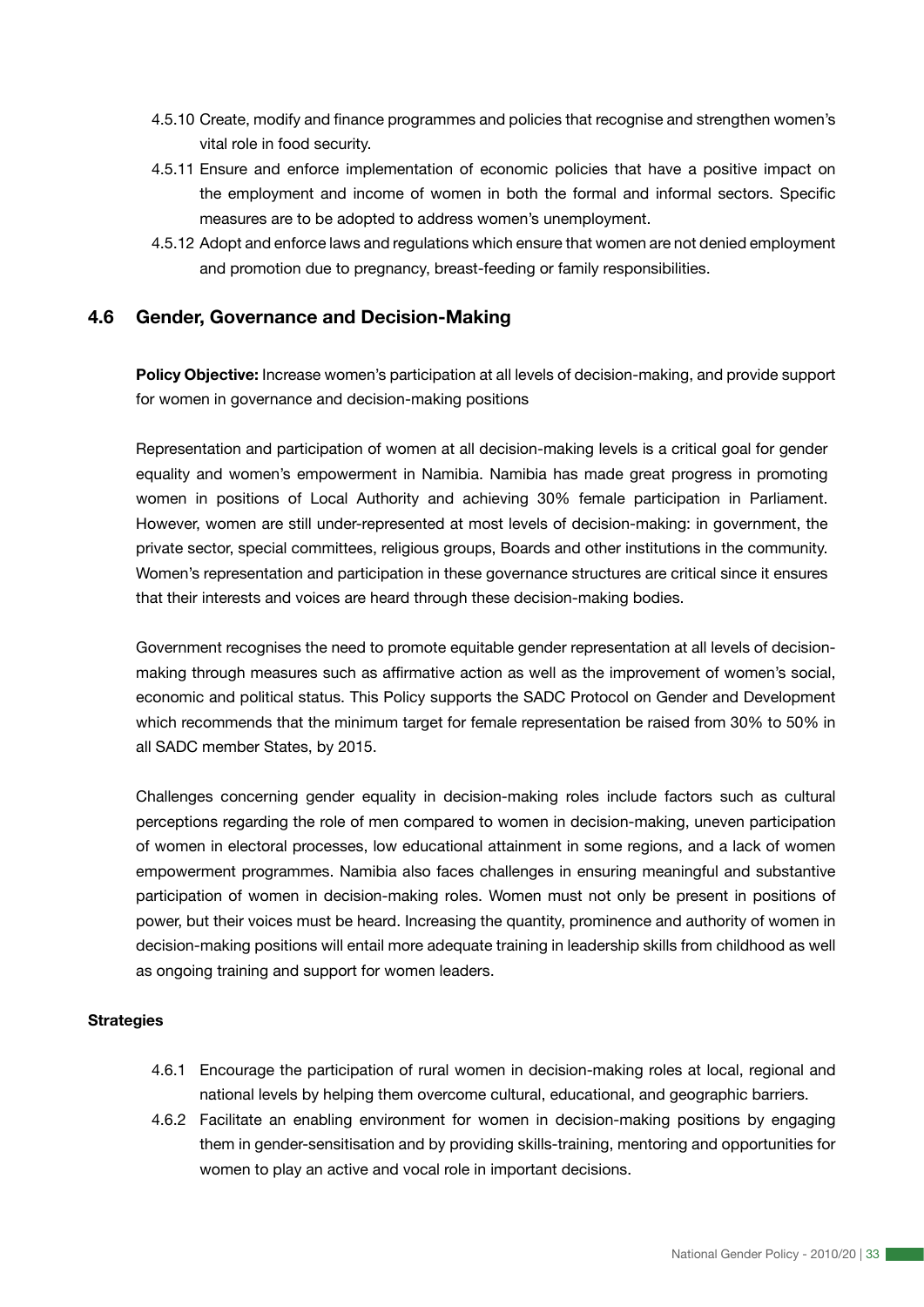- 4.6.3 Create platforms for building women's and girls' self-esteem, empowerment and assertiveness.
- 4.6.4 Eliminate cultural practices which perpetuate gender inequality in power and decision making at all levels. Women and men must encourage this change in cultural perceptions, and women in decision-making positions must be supported.
- 4.6.5 Educate women on issues affecting their lives to ensure they have the information necessary to make informed decisions and to participate effectively in governance and decisionmaking processes.
- 4.6.6 Encourage and facilitate participation of women in traditional leadership structures.
- 4.6.7 Strengthen the Parliamentary Gender Structure(s) to educate and empower female Parliamentarians across political Party lines, and provide training for women Parliamentarians on subjects such as budgeting, speech-writing, public speaking, interviews with the media and lobbying and advocacy skills.
- 4.6.8 Encourage women's participation in political party structures and ensure that political Parties institute a 50/50 zebra system when preparing Party lists.
- 4.6.9 Educate women on the importance of voting and encourage their participation in election processes.
- 4.6.10 Ensure that women participate in decision-making on all forums concerned with democracy, security and peace-making activities, at all levels.
- 4.6.11 Promote women's recruitment for decision-making positions in government, the private sector and civil society.
- 4.6.12 Design and make available, in collaboration with other stakeholders, leadership development - and empowerment programmes for women of all ages.

# **4.7 Gender, Media, Research, Information and Communication**

Policy Objective: Promote women's access to information and communication technology and eliminate the negative portrayal of women and girls

The media have an important role to play in informing and educating society on the situation of women, and on gender issues. Gender concerns in the media include the portrayal of women and girls in the media and women's access to, and awareness of, Information and Communication Technologies (ICTs). Another issue is the representation of women in media houses at managerial level and as decision-makers.

Increasingly, information and communication technologies have improved and diversified the way in which messages are transmitted. Media of transmission include television, radio, visual media such as posters and billboards, music, the Internet, print media and community theatre. The aforesaid communication channels serve to increase the content of issues covered, as well as expand the reach into the rural areas.

The media, as identified above, have great potential to promote a positive image of women. However, the media could also perpetuate cultural, social, political and economic stereotypical attitudes and practices, by projecting negative and degrading images of women.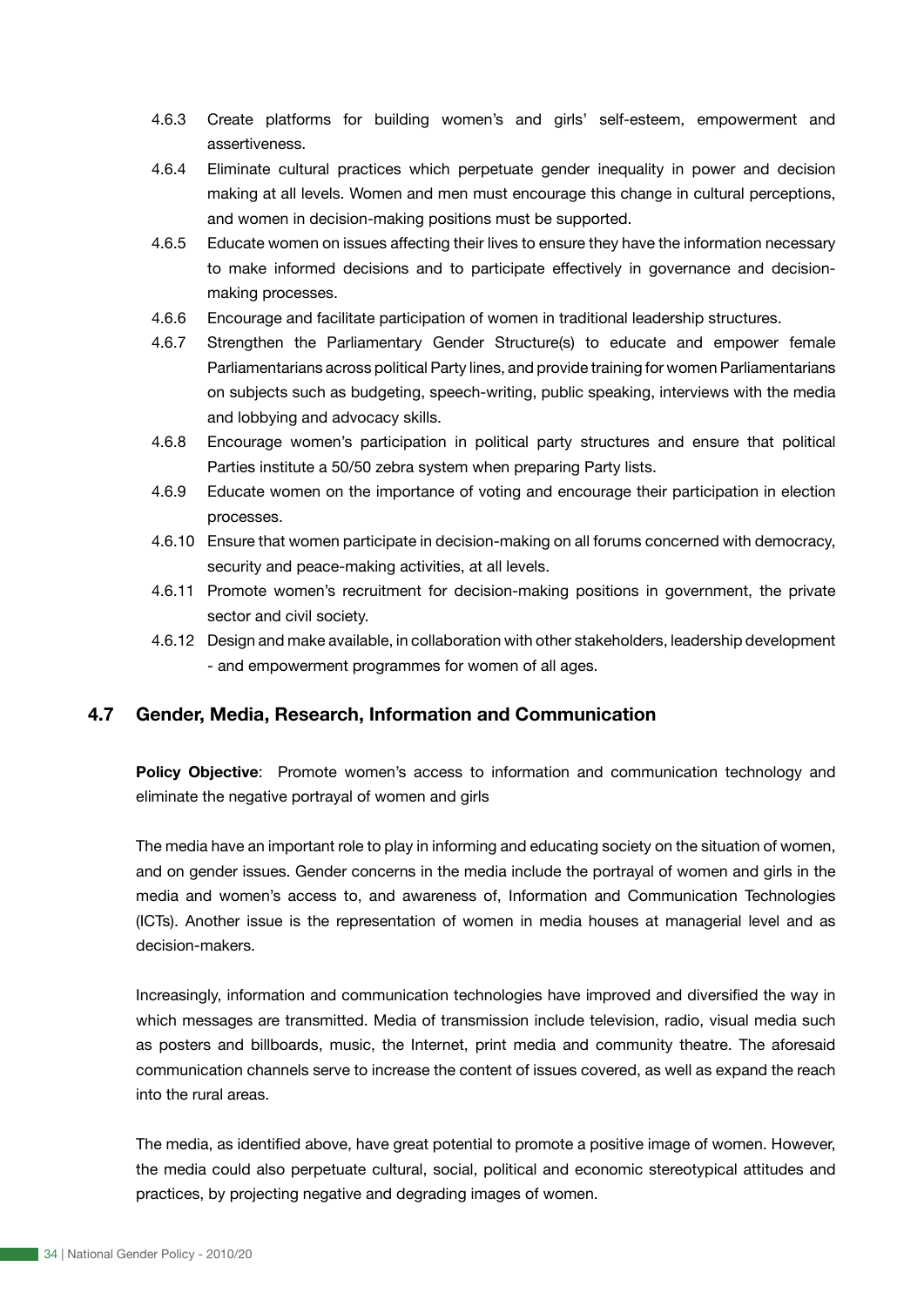ICTs have great potential to promote women's empowerment through breaking barriers to knowledge, and opening new opportunities in education, political participation, healthcare and income-generation. Through ICTs, women can access information and opportunities through the Internet without leaving their homes, villages or communities, thus bringing positive change for poor women and men, especially in rural areas.

#### **Strategies**

- 4.7.1 Make community radio, alternative video, access to television, public call-in stations, community Internet access, computer networking and alternative print media services accessible to both men and women.
- 4.7.2 In collaboration with relevant stakeholders, avail resources and implement programmes that would increase women's access to ICT-resources and knowledge, especially to new communication technologies, in a framework of respect for cultural diversity, as well as for regional and local needs and priorities.
- 4.7.3 Improve women's employment opportunities and career paths in the media industry with guidelines for encouraging women's participation at all levels of decision-making in media enterprises and in senior positions in technology-driven industries, and on governmentconvened advisory Boards.
- 4.7.4 Support gender training for journalists and media personnel and sensitise them on how women and men are portrayed, and to what extent and on which issues they are or are not given a voice, including how a lack of women in decision-making positions affect media portrayals through especially sources accessed.
- 4.7.5 Undertake research to identify areas of concern in the media and undertake appropriate follow-up actions. For example, are both women and men represented on panels for talk shows or are only males accessed to talk on issues such as, for example, the national budget, affecting women and men equally.
- 4.7.6 Support media organisations in efforts to monitor development issues, and thus contribute to the present and future goal of building democracies based on pluralism and a culture of peace.
- 4.7.7 Encourage media bodies to review policies on ethical standards, including the principles of gender equality and commitment to gender-aware media portrayals of both men and women.

### **4.8 Gender and the Environment**

**Policy Objective:** Enhance the role and benefits of women in the environment

Women in Namibia have an important role to play in the management of a sustainable environment. This is largely because of women's engendered roles which include agricultural production, where they contribute towards labour in subsistence farming, fetching water and firewood, as well as preparing food for their families.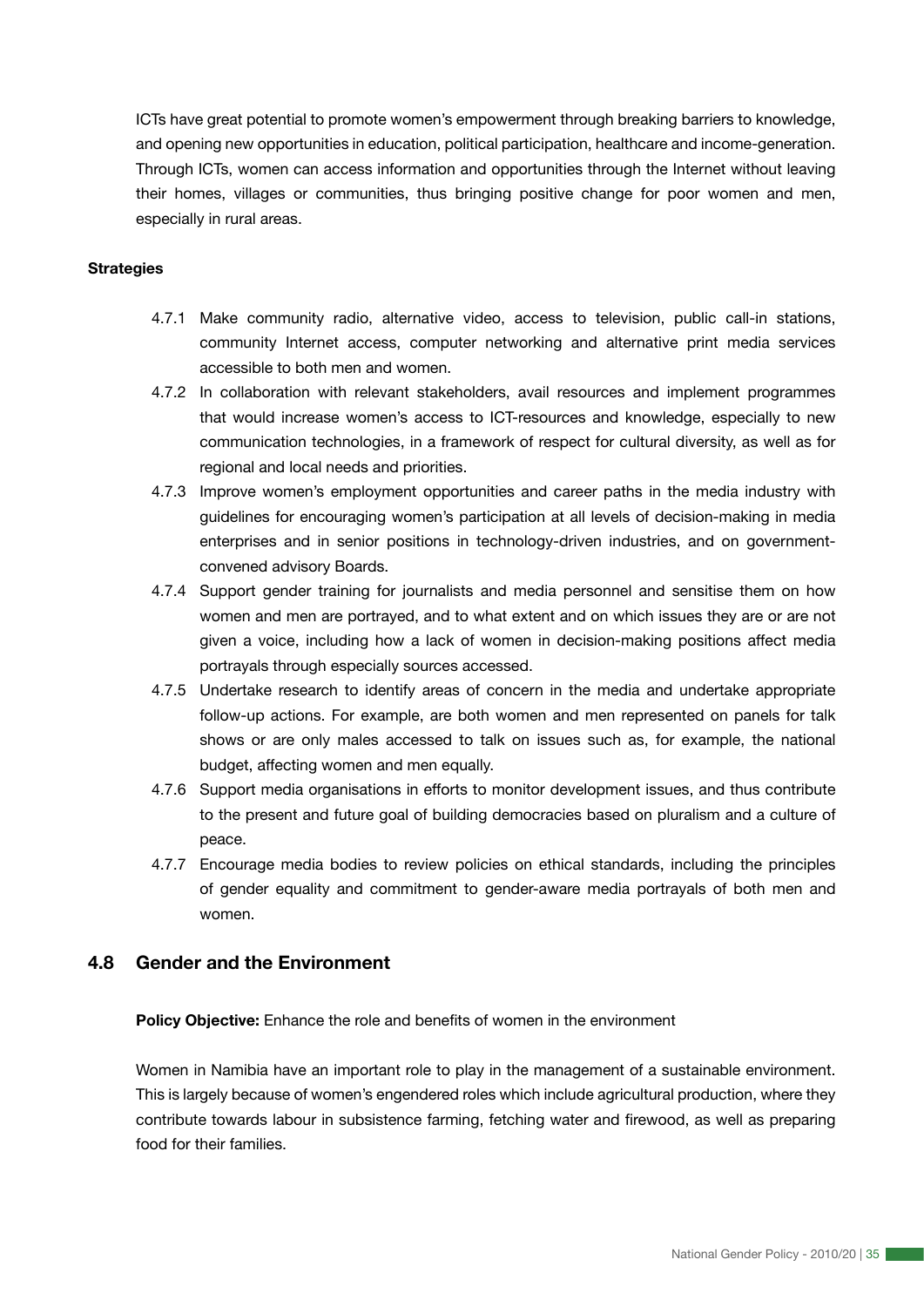Despite their key role in environment utilisation, women continue to be under-represented at policy and decision-making forums on the utilisation of natural resources, environmental development, conservation, forestry and water management. Deterioration of natural resources displaces communities, especially those living in poverty, of whom the majority happen to be women. Poverty and environmental degradation are closely related. Depletion of natural resources adds significantly to women's poverty, and increases the burden of work for women and girls. As a strategy for gender mainstreaming, women should be involved in interventions to achieve the objectives of environmental sustainability.

In line with Vision 2030, Namibia is committed to the objective of ensuring the development of Namibia's natural capital and its sustainable utilisation for the benefit of the country's social, economic and ecological well-being. NDP 3 translates this Vision through its goal of Productive Utilisation of Natural Resources and Environmental Sustainability, and corresponds to MDG-7, which pertains to ensuring environmental sustainability.

Gender challenges in environmental management include the low involvement of women in decisionmaking on environmental management, environmental hazards, cultural practices and attitudes towards ownership and control of land, inadequate information and education on sustainable environmental management, and the need for gender-responsive environmental policies and programmes.

#### **Strategies**

- 4.8.1 Ensure women's participation on an equal basis with men in decision-making regarding sustainable environmental management, and ensure gender balance in management structures through legislation, where appropriate.
- 4.8.2 Evaluate all policies and programmes in terms of their environmental impact, and their effect on women's equal access to and use of natural resources.
- 4.8.3 Educate and increase women's access to information and education, including in the areas of science, technology and economics, thus enhancing their knowledge, skills and opportunities for participation in environmental decisions.
- 4.8.4 Promote and protect use of the knowledge, innovations and practices of women of indigenous and local communities, and safeguard their existing intellectual property rights.
- 4.8.5 Put measures in place to reduce risks to women from identified environmental hazards at home, at work and in other environments, including appropriate application of clean technologies, in line with the international Rio Declaration on Environment and Development.
- 4.8.6 Empower women as producers and consumers so that they can take effective environmental action, along with men, in their homes, communities and workplaces.
- 4.8.7 Encourage the design of projects in areas of concern regarding the environment that would specifically benefit women and create projects to be managed by women.
- 4.8.8 Increase the percentage of women, particularly at grassroots level, involved as decisionmakers, planners, managers, scientists and technical advisors.
- 4.8.9 Involve women in the design, development and implementation of policies and programmes for natural resource management and environmental protection and conservation and climate change.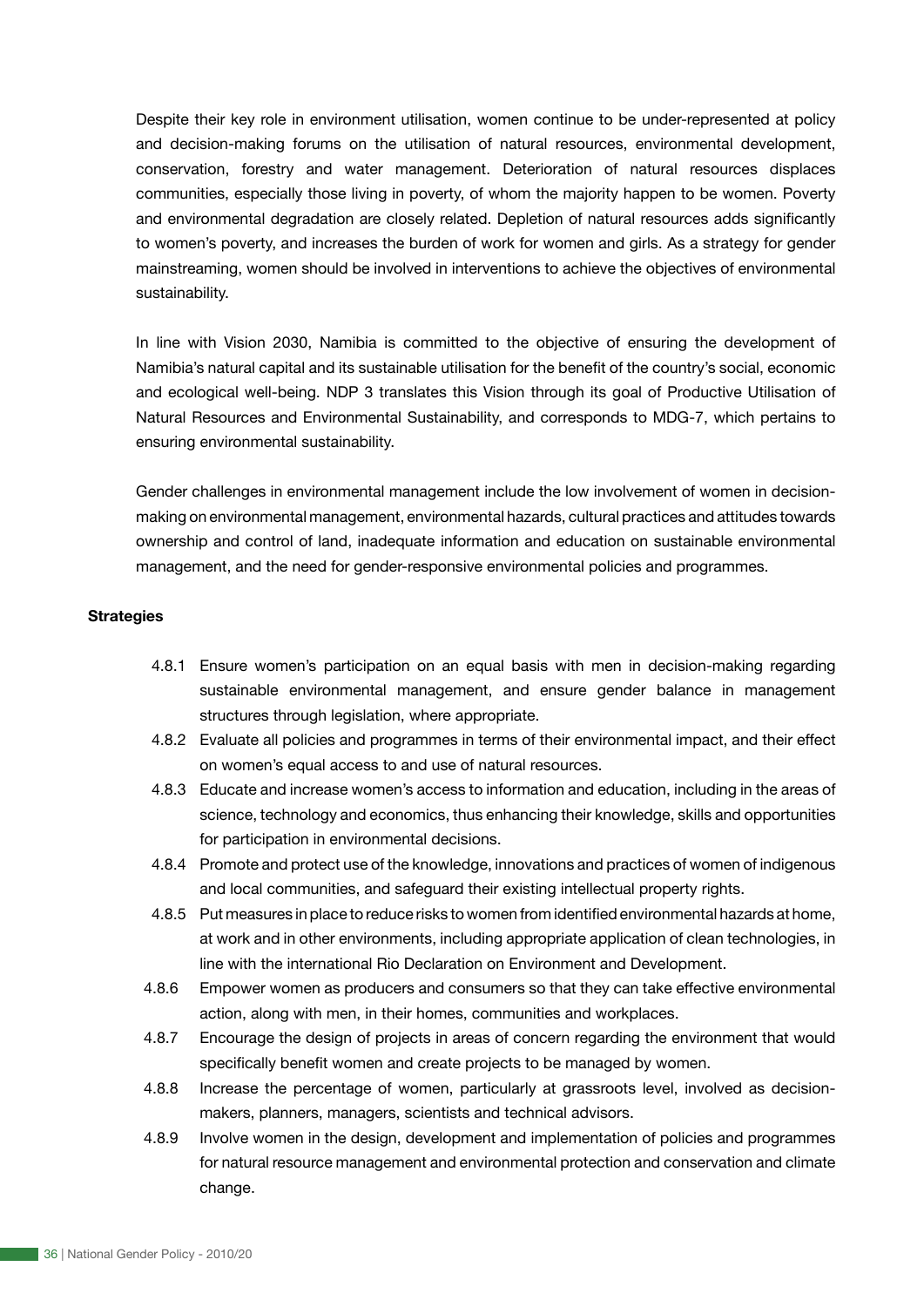- 4.8.10 Ensure adequate research to assess how and to what extent women in particular are susceptible or exposed to, or affected by environmental degradation and hazards, including research and data collection on specific groups of women, especially women living in poverty.
- 4.8.11 Promote access to safe drinking water and sanitation by committing adequate resources, and working closely with civil society to engage in community education.

# **4.9 The Girl-Child**

**Policy Objective:** Promote and protect the rights of girls and eliminate discrimination against them in education and training

Data and information from the Ministry of Education indicate that there is significant improvement in the position of the girl-child with regard to access to education. Enrolment for females at all school levels has also improved. In the context of MDG-2, Namibia aimed at eliminating gender disparities in primary- and secondary education preferably by 2005, and at all levels of education no later than 2015. The country report indicates that there is positive progress towards meeting the MDG targets on universal access to education.

The occurrence of teenage pregnancies is still a great concern in the country, and there are few or no programmes to support pregnant learners and learner-mothers. There is also little change in attitude towards girls who fall pregnant. However, the Ministry of Education's current Learner Pregnancy Policy makes provision for teenage mothers to return to school after being with their infants for at least a year. The aforesaid Policy is currently under review, in order to provide for more flexibility and to encourage pregnant learners to stay in school for as long as possible, and to return to school as soon as possible, without compromising the health and safety of the infant.

Families hard hit by poverty have also been unable to send or keep their children in school due to the cost of living, interrupting girls' active participation in education. The impact of HIV and AIDS is one of the major contributing factors to girls dropping out of school, because they have to care for siblings and sick family members. Early marriage in some communities is another reason for school drop-outs. Sexual abuse and sexual exploitation of girls by male learners and male adults (including teachers) are other contributing factors that lead to school drop-outs, and which might also lead to teenage pregnancies and HIV infections. These factors also hold negative consequences for the health, emotions and general performance of girls at school.

Moreover, the constant portrayal of girls and women in socially constructed stereotypical roles as cleaners, caregivers and secretaries in teaching and learning materials, in the media and in society at large, does not encourage girls to study science, mathematics and technological subjects.

In addition, the girl-child continues to face challenges from her childhood into adulthood as a result of the many negative socio-cultural attitudes. Child labour is also another challenge where the girl-child is expected to contribute to household chores, even at the expense of school work. Discrimination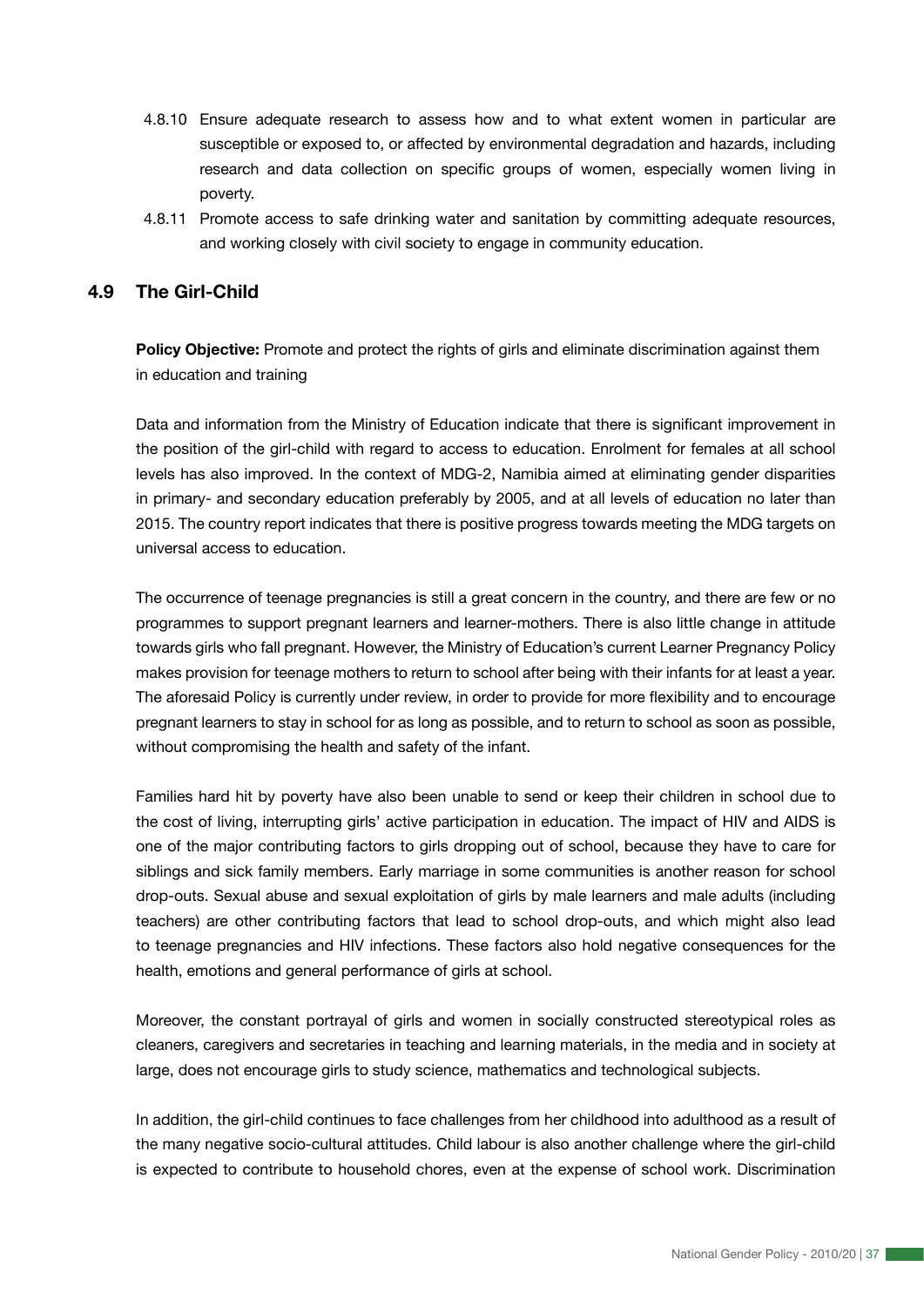against girls, therefore, does not only reinforce gender inequalities, but also undermines girls' integrity and self-esteem.

As a means to creating a safe and secure Namibian society for both girls and boys, the Government has put in place a legal framework, consistent with the Namibian Constitution, for the safeguarding and protection of children and their socio-economic rights. This child rights- framework is currently being revised and improved, through the new Children' Status Act and the Child-Care and Protection Bill which is under discussion. Namibia is also a signatory to the United Nations Convention on the Rights of the Child and is committed to its full implementation.

# **Strategies to promote and protect the rights of girls and to eliminate discrimination against them in education and training**

- 4.9.1 Implement fully the Convention on the Rights of the Child through appropriate legislative, administrative and all other measures, which shall ensure the fostering of enabling conditions which encourage full respect for the rights of children.
- 4.9.2 Strengthen effective implementation and monitoring of laws pertaining to child-support, and encourage financial, psychological, moral and spiritual support by both parents.
- 4.9.3 Eliminate injustice and obstacles faced by the girl-child in relation to inheritance.
- 4.9.4 Implement and monitor policies, plans of action, and socio-cultural, economic and educational programmes aimed at enhancing the survival, protection, development and advancement of the girl-child.
- 4.9.5 Finalise, implement and monitor a revised Ministry of Education Policy on Learner Pregnancy which focuses on prevention and management, and encourages pregnant learners to remain in school for as long as possible and to return to school as soon as practicably possible after delivery. It recommends the establishment of programmes to support the pregnant learner and young parents in continuing education within a safe environment, and to prevent future pregnancies.
- 4.9.6 Create and enforce regulations that are aimed at encouraging educational institutions and the media to adopt and project balanced, non-stereotypical images of girls and boys, and to eliminate degrading and violent portrayals of girls and women.
- 4.9.7 Implement, monitor and evaluate policies and programmes that enable girls to develop confidence and self-esteem, and to learn to take responsibility for their own lives in order to take charge of their own life decisions.
- 4.9.8 Promote and support campaigns that focus on educating the public on the importance of girls' health, as well as the need to eliminate harmful cultural practices against the girlchild.
- 4.9.9 Integrate and reinforce gender awareness training in all teaching training programmes so as to equip teachers with the essential skills and materials for gender-sensitive teaching.
- 4.9.10 Promote the training of teachers and relevant stakeholders in gender-responsive education regarding the sexual maturation of both girls and boys.
- 4.9.11 Encourage and support equal participation of girls and boys in extra-curricular activities such as sport, art, drama, debate, etc.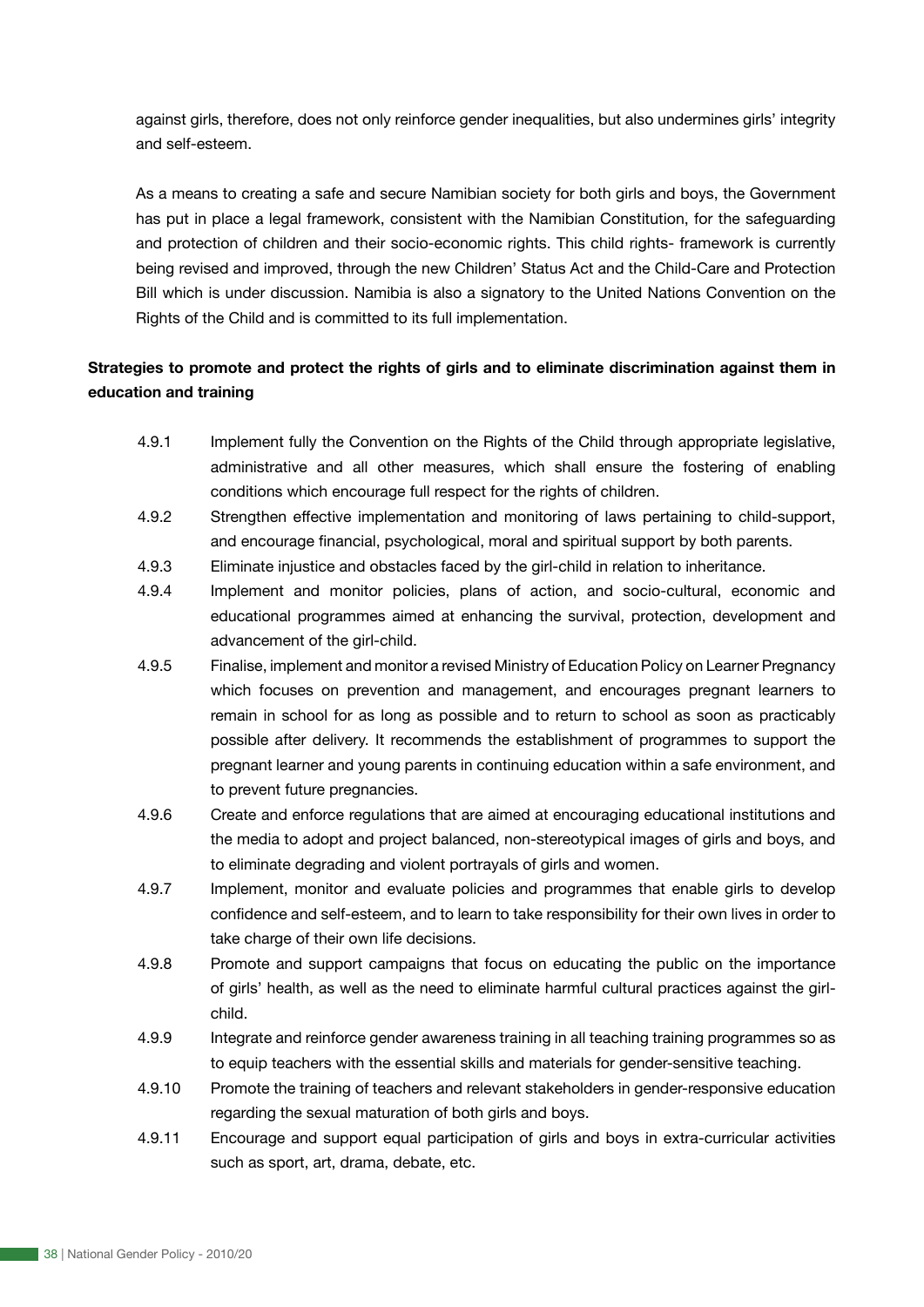- 4.9.12 Reinforce and implement laws aimed at protecting the girl-child in the household and the society at large from all forms of physical and mental violence, injury and abuse, which include sexual abuse and rape, child labour, maltreatment, neglect and exploitation.
- 4.9.13 Protect girls from economic exploitation, trafficking and all forms of violence, including sexual abuse.
- 4.9.14 Ensure and encourage families to send their children, especially girls and children with disabilities, to school.
- 4.9.15 Conduct research to establish the magnitude of violence and cultural discrimination against the girl-child.

# **4.10 Gender, Legal Affairs and Human Rights**

**Policy Objective:** Promote the human rights of women and ensure legal protection of women's rights through an enhanced legal framework, effective implementation of laws and policies, and meaningful access to the justice system

The realisation of women's human rights is an important step towards attaining gender equality. Namibia has one of the most progressive legal systems in Africa, founded upon a progressive and comprehensive Constitution, which prohibits sex discrimination and which authorises affirmative action for women. New laws such as the Combating of Domestic Violence Act, the Combating of Rape Act, the Married Person's Equality Act, and the Maintenance Act provide broad protection and fair treatment for both men and women. New policies, including the Policy on Orphans and Vulnerable Children, the ECD Policy, and the revised Education Sector Policy on Learner Pregnancy (still undergoing review), shows a true commitment to addressing the most pressing needs of marginalised groups in Namibia.

Namibia is signatory to several regional and international instruments such as CEDAW, the SADC Declaration on Gender and Development and its Addendum on Prevention and Eradication of Violence Against Women and Children, the SADC Protocol on Gender and Development, the Beijing Declaration and Platform for Action, the African Regional Platform for Action, and the African Charter on Women's Rights, all of which uphold the principles of gender equality. These instruments have contributed significantly to Namibia's national Vision of full gender equality, and have provided guidelines for national gender equality legislation, programmes and policies.

Despite government's efforts to enact laws and adhere to international agreements designed to protect women from discriminatory practices, the challenges of gender inequality persist. Most critically, implementation of progressive gender-related laws remains ineffective, owing to shortages in funding and human resources, inadequate training and insufficient monitoring. For example, many magistrates courts lack the proper forms under the new Maintenance Act of 2003, and are still using the old forms, denying women and children in those regions effective protection under the new maintenance laws. Furthermore, important legal battles remain, such as those confronting issues of customary laws and harmful social practices; protection of children, particularly step-children; power-sharing and decisionmaking; and equality in the family.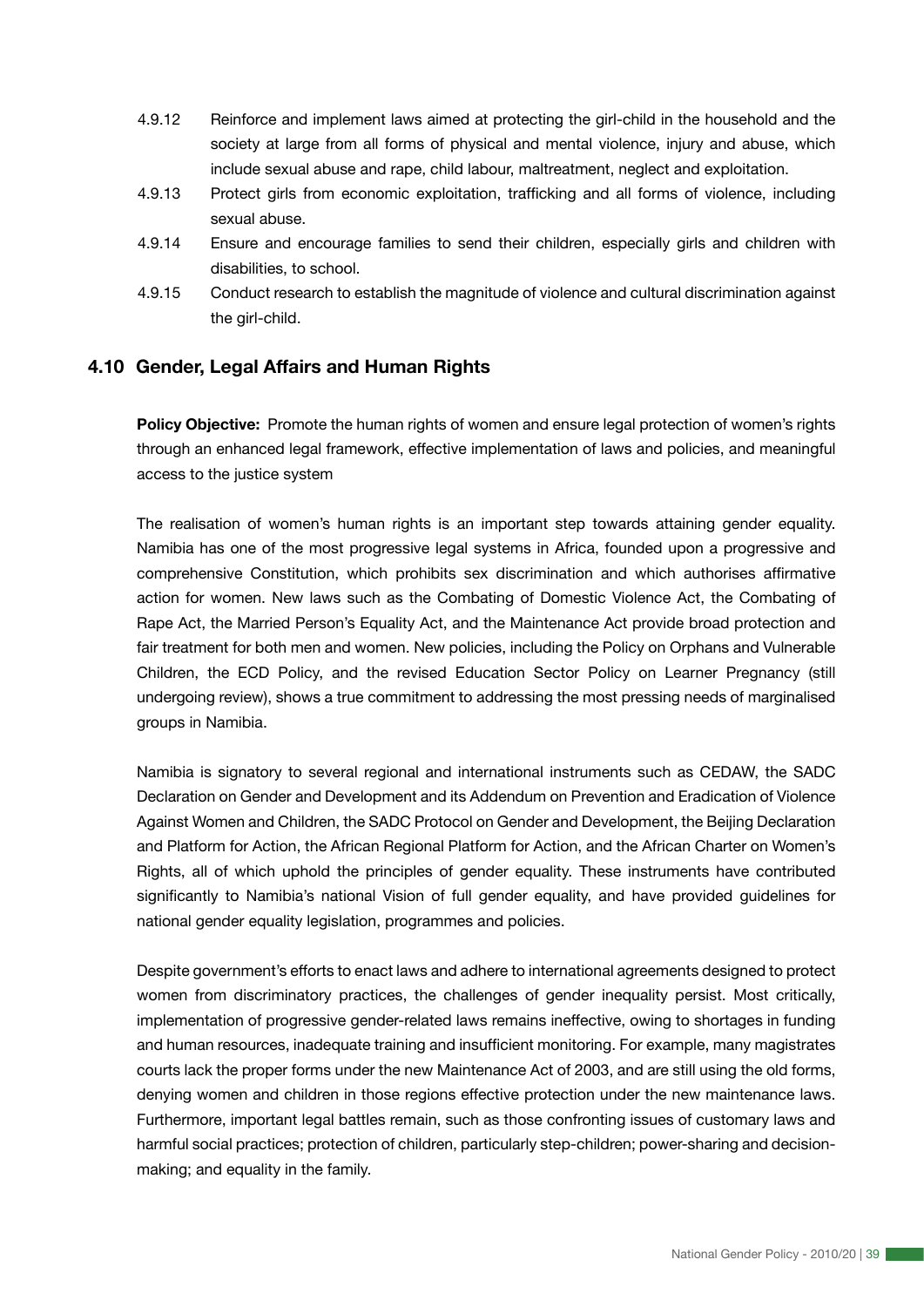The lack of meaningful access to justice and a lack of legal literacy are also significant barriers to the full protection of the human rights of women. Many women, especially in rural areas, are still unaware of their rights and legal entitlements. They also lack the resources and sufficient proximity to courts to enable them to effectively access the justice system. The system of legal aid is not sufficiently funded nor staffed to provide services to the most marginalised groups of women, particularly rural women. Attitudes and behaviour of individuals and government institutions continue to perpetuate inequality in terms of access to legal rights.

#### **Strategies for legal affairs and human rights**

- 4.10.1 Work with civil actors and the Law Reform and Development Commission to continuously review and amend or repeal all existing laws and policies in order to address discrepancies, and to revise laws which do not adequately serve the needs of both women and men.
- 4.10.2 Identify mechanisms to enforce implementation of laws and regulations that address issues of social and economic justice, including the right to sexual and reproductive health and poverty reduction, in order to promote gender equality.
- 4.10.3 Put identifiable mechanisms in place in all government sectors to monitor the implementation of laws affecting women and children, and to investigate the abuse of women's rights and promote gender equality.
- 4.10.4 Address the dual mode of customary and constitutional laws.

#### **Strategies for access to justice and legal literacy**

- 4.10.5 Ensure equality in the treatment of women in judicial and quasi-judicial proceedings, including customary and traditional courts.
- 4.10.6 Encourage increased procedural access to justice; this will entail providing facilities geographically accessible to women, and ensuring that facilities are adequately staffed and stocked with documents and forms - such as maintenance complaint forms and domestic violence protection order applications – which are mostly utilised by women.
- 4.10.7 Encourage substantive access to justice by ensuring that all laws and policies are being enforced to the fullest, and that actors within the justice system are given the resources, education, ongoing training and support to effectively uphold the laws.
- 4.10.8 Work with the Ministry of Justice and civil actors to ensure that legal aid is available for women who cannot afford legal representation, including representation in matters which affect women particularly such as divorce, maintenance and domestic violence cases.
- 4.10.9 Increase legal literacy through intensive human rights education and awareness campaigns at all levels of society.
- 4.10.10 Demystify the law-making process by disseminating simple information about the process through the media, in educational material and in all Namibian languages, and by ensuring that women have an adequate opportunity to comment on draft laws which would affect them.
- 4.10.11 Promote education on the human and legal rights of women in the school curriculum, at all levels, and campaign for gender equality between men and women in both the public and private spheres.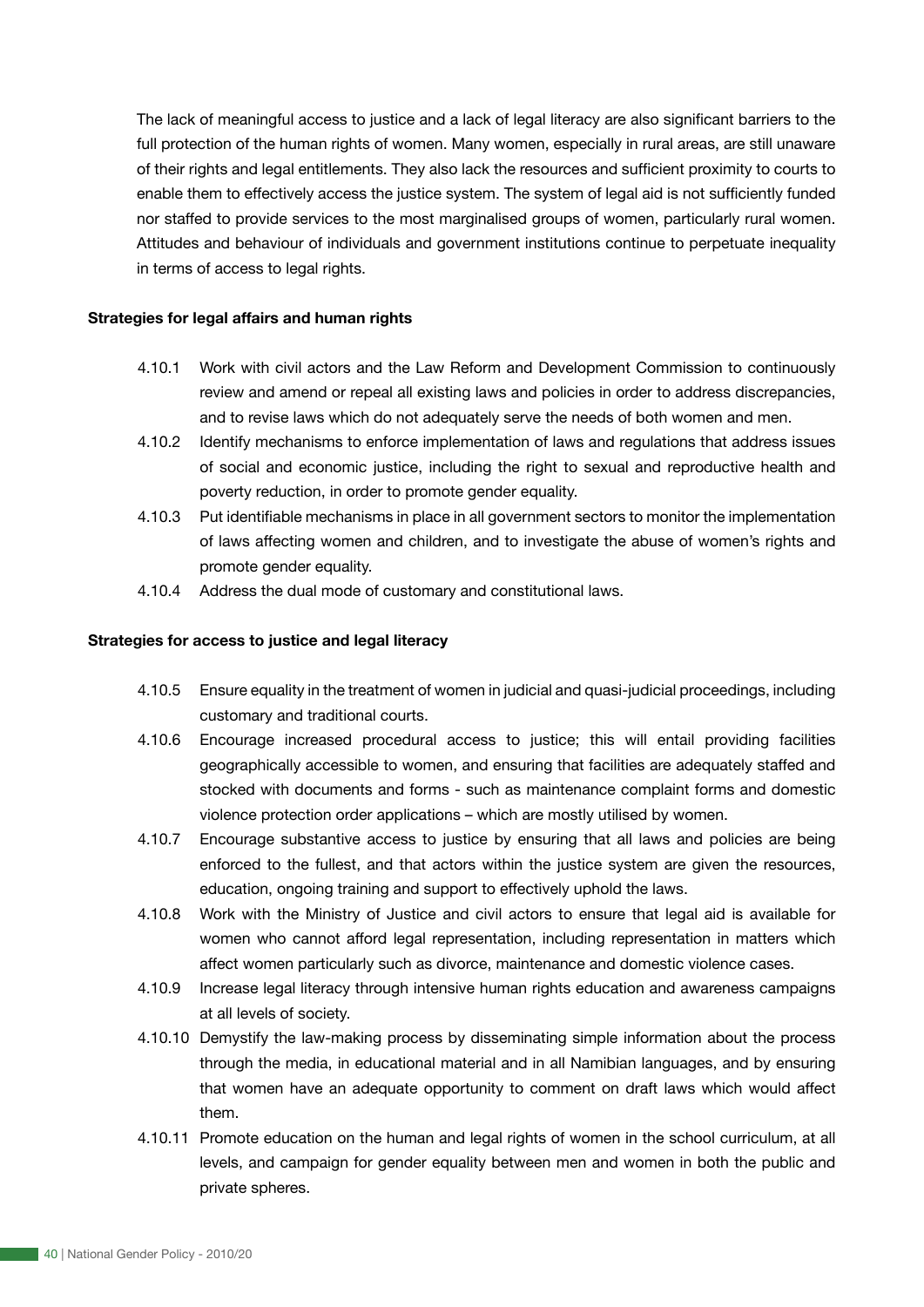# **4.11 Gender, Peace-Building, Conflict Resolution and Natural Disasters Management**

**Policy Objective:** Increase and strengthen women's participation in conflict resolution, promote women's contribution to peace-building, and involve women in natural disaster- management.

Women are disproportionately affected by conflict situations and natural disasters. Namibia has enjoyed peace and security since Independence. Unfortunately, some of her neighbours and the world-at-large have been subjected to conflicts and wars. In this respect Namibia has sent peacekeepers to such countries as Cambodia, Angola, the DRC and Liberia. Namibia is a signatory to the UN Security Council Resolution 1325 on Women, Peace and Security that was adopted while Namibia was the Chair of the UN Security Council, in the year 2000.

Resolution 1325 recognises the critical role of women in peace-building as well as in conflict prevention, and calls for women's full and equal participation in key institutions and decision-making bodies. The resolution also calls for recognition of the role women play in crisis situations. The Resolution emphasises the use of gender mainstreaming as a strategy to ensure that gender issues are addressed along the prevention-to-relief-to rehabilitation continuum.

Although Namibia is not currently involved in any major conflicts, nor has there been a recent largescale natural disaster, constant vigilance is warranted. Some areas of concern include separate spaces for women and children in evacuation centres, supplies for reproductive health needs, the physical layout of camps (for security purposes) and separate sanitation facilities for women and men, appropriately situated, to avoid incidents of rape.

In the context of armed conflict, available information indicates that conflicts increase the risk and impact of HIV/AIDS by dislocating communities and bringing fighters into contact with civilians. In these situations women and youth are vulnerable to sexual violence and exploitation. Gender issues are often underestimated and marginalised in international peace operations, relief efforts and integration programmes. Women are also largely absent from decision-making on issues of war and peace.

Natural disasters likewise interrupt normal life and lead to significant displacement and chaos. In these situations women are extremely vulnerable. It is important to not only consider the unique situation of women in armed conflict and natural disasters, but to engage female participation in conflict resolution, peace-keeping and natural disaster management. This would ensure that both genders are adequately protected during precarious times.

Addressing gender issues in peace-building, conflict resolution, and natural disaster management will require a concerted effort by Namibian institutions, particularly the Defence and Security Council and Armed Services, as well as the United Nations and NGOs such as the Red Cross.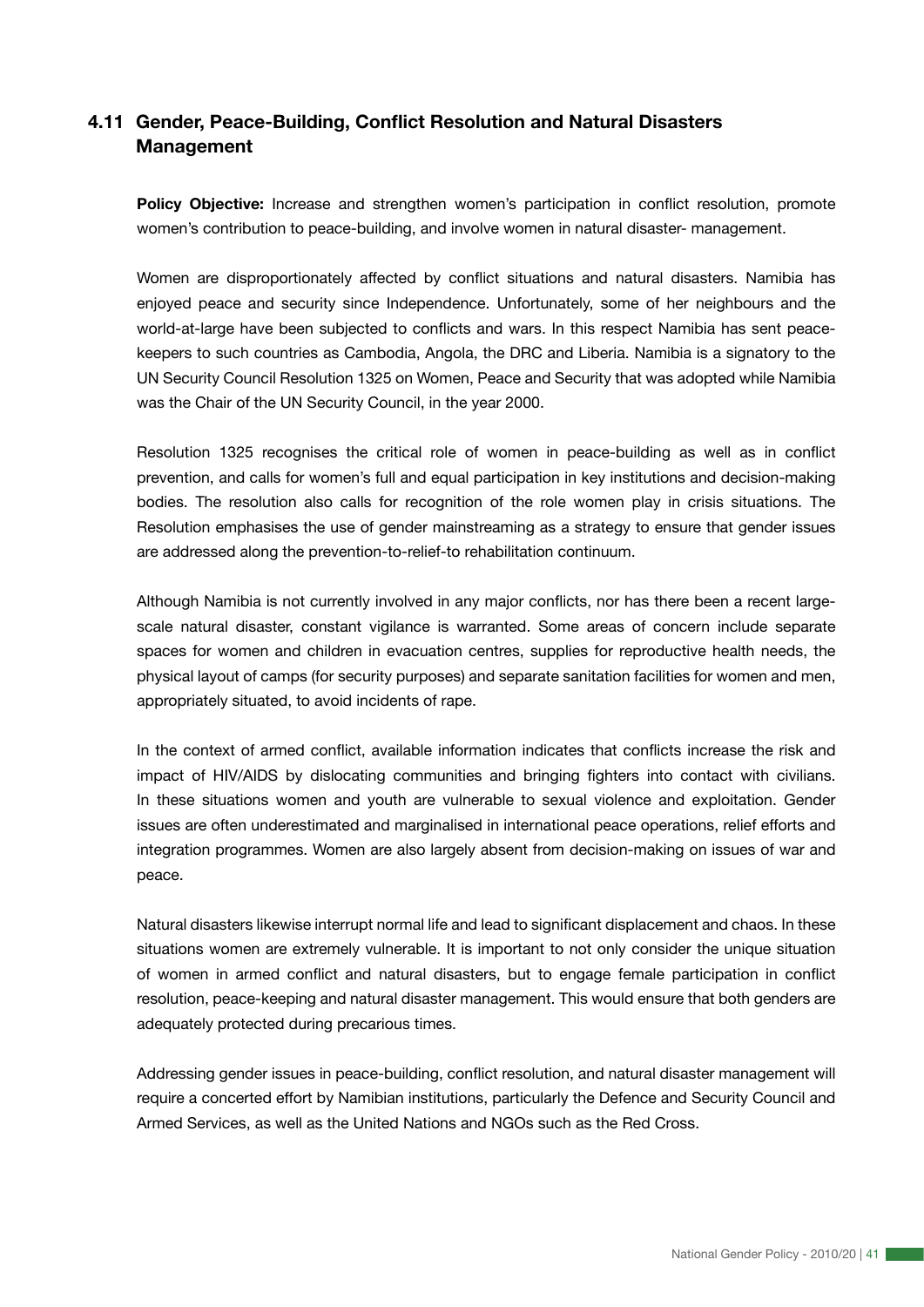#### **Strategies**

- 4.11.1 Ensure gender mainstreaming in peace-keeping, peace-building and natural disaster management.
- 4.11.2 Sensitise forces participating in peace-keeping missions on gender issues, and ensure that gender sensitisation is part of the preparation of troops and police who are participating in peace-keeping missions.
- 4.11.3 Create favourable work environments for women in police and defence forces, and encourage women to consider career paths in these areas.
- 4.11.4 Develop an engendered Emergency and Management Unit (EMU). Expand and strengthen existing structures at local, regional and national levels to be able to respond to national natural disasters.
- 4.11.5 Ensure the continuity of family- and community life during disaster times, and develop structures to meet the needs of men, women and children.
- 4.11.6 Advocate for more women to be included in peace-keeping missions at all levels of decisionmaking and peace-keeping processes.
- 4.11.7 Ensure that personnel being deployed to conflict areas are aware of the causes of conflict and effective strategies of conflict management.
- 4.11.8 Ensure measures are in place to punish members of Namibian peace-keeping forces and other peace-keepers present in Namibia who are violating human rights, including violations such as sexual exploitation, rape or other forms of gender based violence.

# **4.12 Equality in the Family**

**Policy Objective:** Ensure gender equality and respect for the important role of women in all aspects of family life, including steps to protect women's rights in respect of marriage, divorce, maintenance, inheritance and cohabitation.

Inequality in family law remains a key area of gender based discrimination and one of the most neglected topics in Namibia to date. Equality in the family is fundamental to gender equality overall, and affects every Namibian woman in multiple ways. Gender inequalities in the family context can undermine women's financial independence and personal autonomy, thus affecting their ability to exercise rights in other spheres.

Issues such marriage, recognition of customary marriage, divorce, inheritance, cohabitation and children's rights (including step-children) must be addressed on both a policy and practical scale. The issue of maintenance should also be highlighted, since this is one of the concerns most often cited by women. The new law on the Maintenance Act No. 9 of 2003 is a strong one, but it is not well implemented in practice.

Promoting gender equality in the home not only affects the family in the short term, it also provides a foundation for future gender equality. Children often mimic the environment in which they are raised in their own adult life, thus providing a safe and gender-equal home-setting which is likely to perpetuate itself in future generations. Conversely, harmful practices at home can significantly influence children,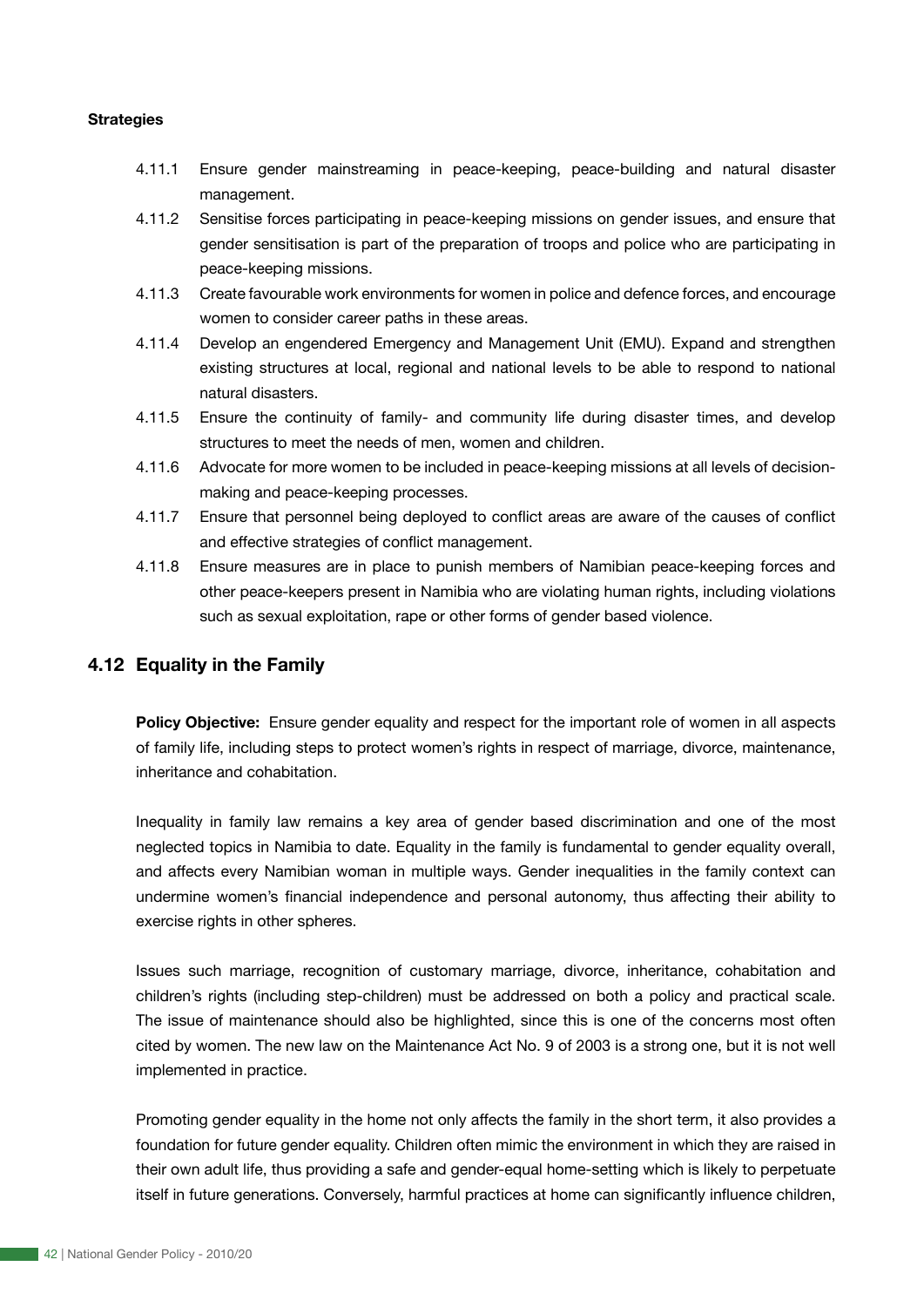and might perpetuate harmful or discriminatory practices in future generations. This not only applies to overt physical abuse or domestic violence. Children also learn from negative behaviours and attitudes exhibited within the home, and are likely to perpetuate those negative behaviours in their own adult life. Thus, the protection of gender equality in the family also means the protection of gender equality in future generations.

The SADC Gender Protocol recognises the importance of a stable and gender-equal home environment as an important foundation for gender equality in society as a whole, as evidenced by Articles dealing with "Marriage and Family Rights" and "Widows' and Widowers' Rights." As a signatory to the SADC Protocol on Gender and Development, Namibia has an obligation to strive towards the realisation of the SADC goals, and to ensure gender equality in the family context.

#### **Strategies for laws and policies**

- 4.12.1 Ensure the effective implementation of current laws and policies promoting equality in the family, including the Married Persons Equality Act, the Maintenance Act, the provisions pertaining to widows in the Communal Land Reform Act, and the Combating of Domestic Violence Act.
- 4.12.2 Align Customary Laws with the Namibian Constitution, by removing all components that discriminate against women, to bring customary laws in line with the Namibian Constitution.

#### **Strategies for maintenance**

- 4.12.3 Lobby for increased funding to ensure the hiring of maintenance investigators in all magistrates courts.
- 4.12.4 Equip all magistrates' courts with proper maintenance forms, and provide intensified training on the Maintenance Act to magistrates, maintenance clerks and maintenance officers.
- 4.12.5 Develop an education campaign to inform women, men and caregivers of their rights regarding child maintenance, and to inform men and women of their obligations under the Maintenance Act.

#### **Strategies for equality in marriage**

- 4.12.6 Reform the law on marriage and divorce and register customary marriage, to provide better protection for women's property rights in civil and customary marriage, and to remove outdated or discriminatory grounds and procedures for divorce.
- 4.12.7 Work with civil actors to promote education and awareness about gender equality in all familial or intimate relationships, including marriage, customary marriage, and cohabitation, and to encourage young people not to base sexual relationships on financial or transactional considerations.
- 4.12.8 Engage in research and law reform to identify and enact appropriate protections for vulnerable partners in cohabitation relationships of significant duration.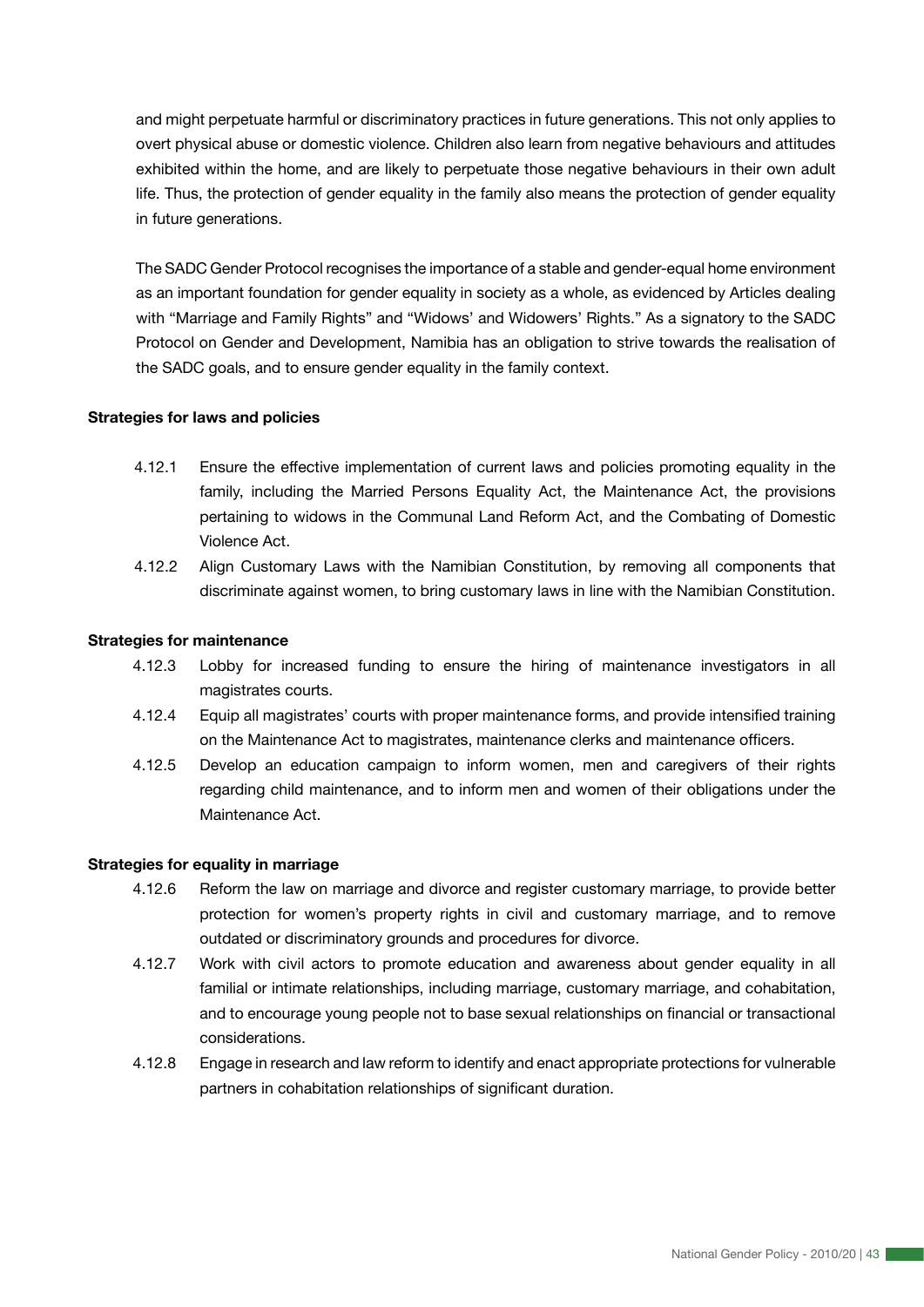#### **Strategies for Inheritance and widow and widower's Rights**

- 4.12.9 Enforce SADC Protocol on Gender and Development provision on widow's and widower's rights, and take effective steps to stop the practice of "property grabbing".
- 4.12.10 Ensure that all close family members who were dependent upon a deceased person are provided with basic maintenance and provide for the equitable division of the property of the deceased in the absence of a Will, so that widows and widowers receive a fair share of the inheritance upon the death of a partner.

#### **Strategies regarding children**

- 4.12.11 Work to enact, implement and enforce laws protecting children and recognising their unique rights.
- 4.12.12 Eliminate unequal treatment of children within the home, for instance by providing greater legal protection for all children and encouraging non-discriminatory treatment of all children in the family, regardless of their sex.
- 4.12.13 Take steps to prevent child abuse in the family context through community education and effective implementation of laws on child protection, child rape and sexual abuse and domestic violence.
- 4.12.14 Protect children from all forms of abuse, including trafficking.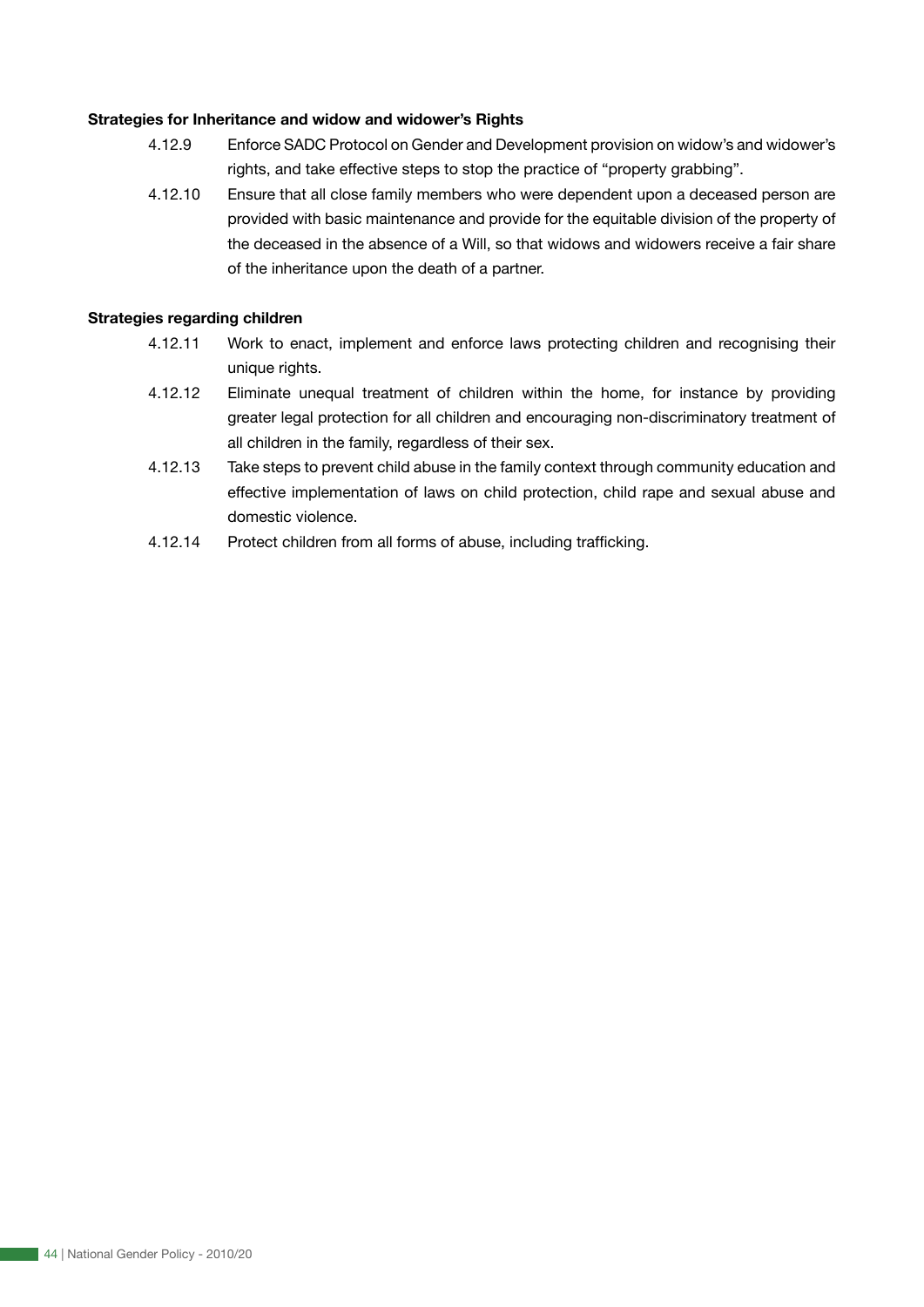# **5. INSTITUTIONAL FRAMEWORK**

Responsibility for the implementation of the National Gender Policy lies with all stakeholders. All partners involved in the Policy areas of concern outlined in Chapter 2 will be responsible for the implementation of the NGP, and will be accountable for gender equality results. It is incumbent on partners to develop plans, budgets and strategies to operationalise the Gender Policy at the sector programme level.

In 2003, the MGECW developed the National Gender Mainstreaming Programme (NGMP) to guide the gender mainstreaming strategy at national and regional levels among all stakeholders. The NGMP recommended the establishment of a Gender Management System (GMS) in order to operationalise the gender mainstreaming strategy in a systematic way in policies, programmes and structures of line Ministries and among other stakeholder-institutions.

A GMS seeks to establish a comprehensive framework of structures, mechanisms and processes for bringing a gender perspective to all government policies, programmes and projects. Key components of a GMS include an enabling environment; GMS structures; GMS mechanisms and GMS processes.

The structures suggested within the institutional framework will focus on coordination, research, monitoring and evaluation as well as capacity-building as the main mechanisms for implementing the Gender Policy. This Chapter enumerates the institutions and structures and their roles and responsibilities as follows:

# **5.1 Ministry of Gender Equality and Child Welfare (MGECW)**

MGECW will be the lead agency responsible for coordinating and monitoring the implementation of the Gender Policy. Its roles and responsibilities will be to:

- provide a framework for the implementation of the NGP, and oversee the establishment of relevant coordinating structures/committees, at all levels
- undertake capacity-building for gender responsive programmes by providing training on gender sensitisation, gender analysis, gender budgeting and gender planning to all focal points and stakeholders, at all levels;
- set standards for gender mainstreaming, provide and disseminate gender guidelines, and monitor how these are operationalised at sector levels;
- identify topics in need of gender-aware research and initiate/commission studies by relevant institutions;
- in collaboration with sector institutions, develop monitoring and evaluation tools.
- ensure the establishment of appropriate and effective monitoring and evaluation mechanisms, structures and processes and coordinate the implementation, monitoring and evaluation of the NGP and Plan of Action.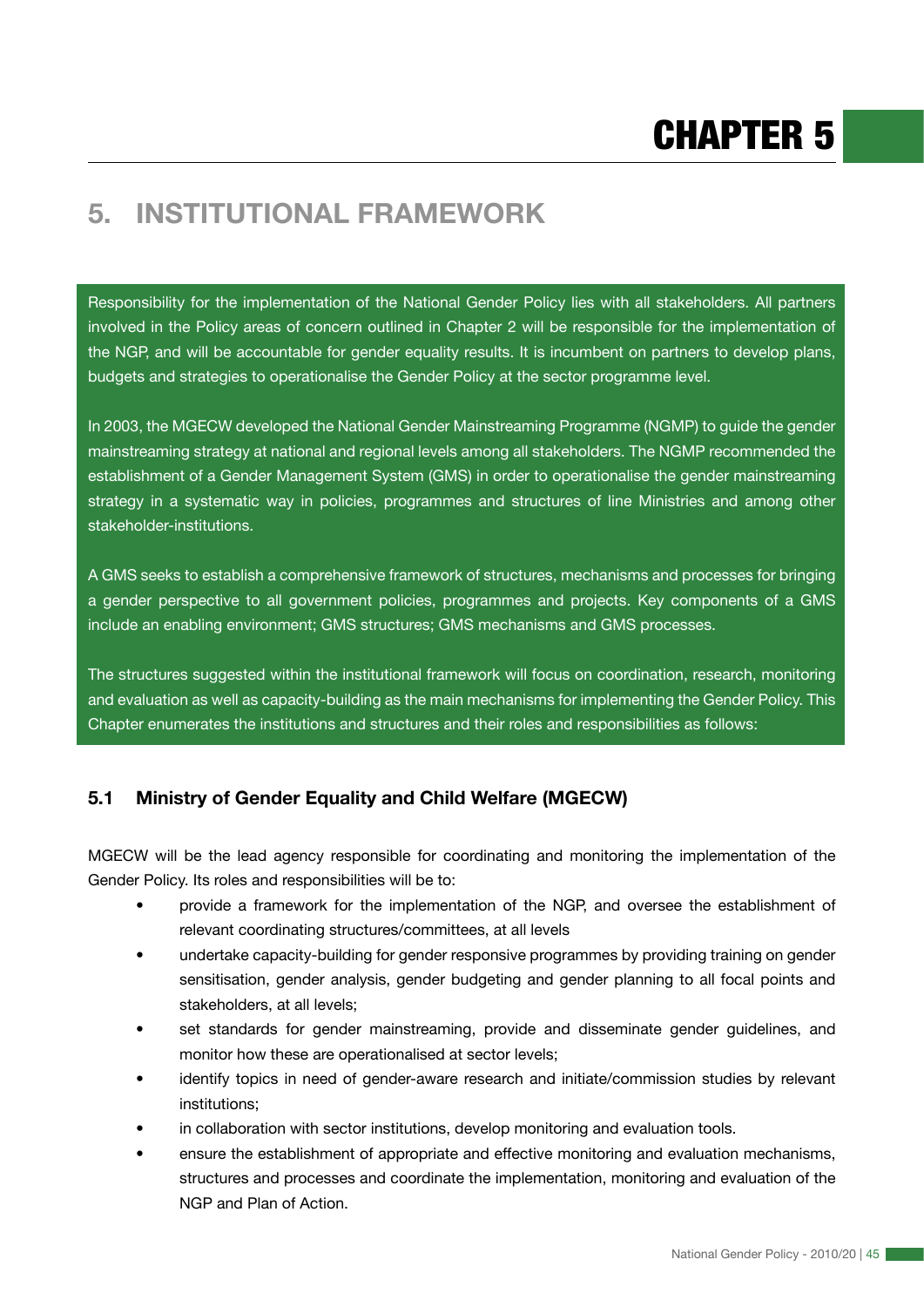- identify indicators to measure progress in policy areas of concern;
- provide guidelines and technical support on gender mainstreaming to sector institutions, the private sector and civil society, in order to improve their effectiveness;
- ensure sector compliance in implementation of gender equality strategies in line with national commitments such as NDP3, poverty reduction strategies and the MDGs; as well as regional and global gender frameworks; including the SADC gender protocol, CEDAW and BPFA.
- provide guidance on implementing, monitoring and evaluating progress in respect of regional, continental and international instruments promoting gender equality; and
- Advise Cabinet on matters related to gender equality and progress towards meeting the goal of women's empowerment and gender equality.
- Provide progress reports to Cabinet and Parliament

# **5.2. Permanent Gender Task Force**

The MGECW which is the lead agency will establish the National Permanent Gender Task Force as well as a similar structure for the regions. The national and regional task force will oversee the implementation and monitoring of the National Gender Policy. This National Permanent Gender Task force will be an advisory, consultative body, comprising key stakeholders in the government, academic institutions, development partners, NGOs, faith groups, media houses and civil society. Responsibilities will include:

- working in conjunction with the MGECW to ensure the achievement of policy objectives outlined in the National Gender Policy (NGP);
- championing MGECW efforts to the larger group of stakeholders, particularly in the national government;
- providing support in overseeing the monitoring of stakeholder policies and programmes for their compliance with NGP and their impact on women's welfare, generally;
- monitoring compliance with regional and international instruments and their alignment to national programmes;
- reaching out through information to and education of the general public, and promoting gender equality among them;
- assessing proposed laws and their effects on women and appropriate lobbying in Parliament;
- lobbying Parliament and development partners for sufficient funding to achieve gender policy objectives; and
- Advising the MGECW and other stakeholders on gender-related research and data-collection.

# **5.3 Parliament and the Parliamentary Gender Caucus (PGC)**

Members of Parliament have an important role to play in making laws of the country and can, therefore, facilitate the goal of gender equality and women's empowerment by ensuring that laws are genderresponsive. The PGC in particular will be vital to enhancing communication between the Parliament and other stakeholders, and should: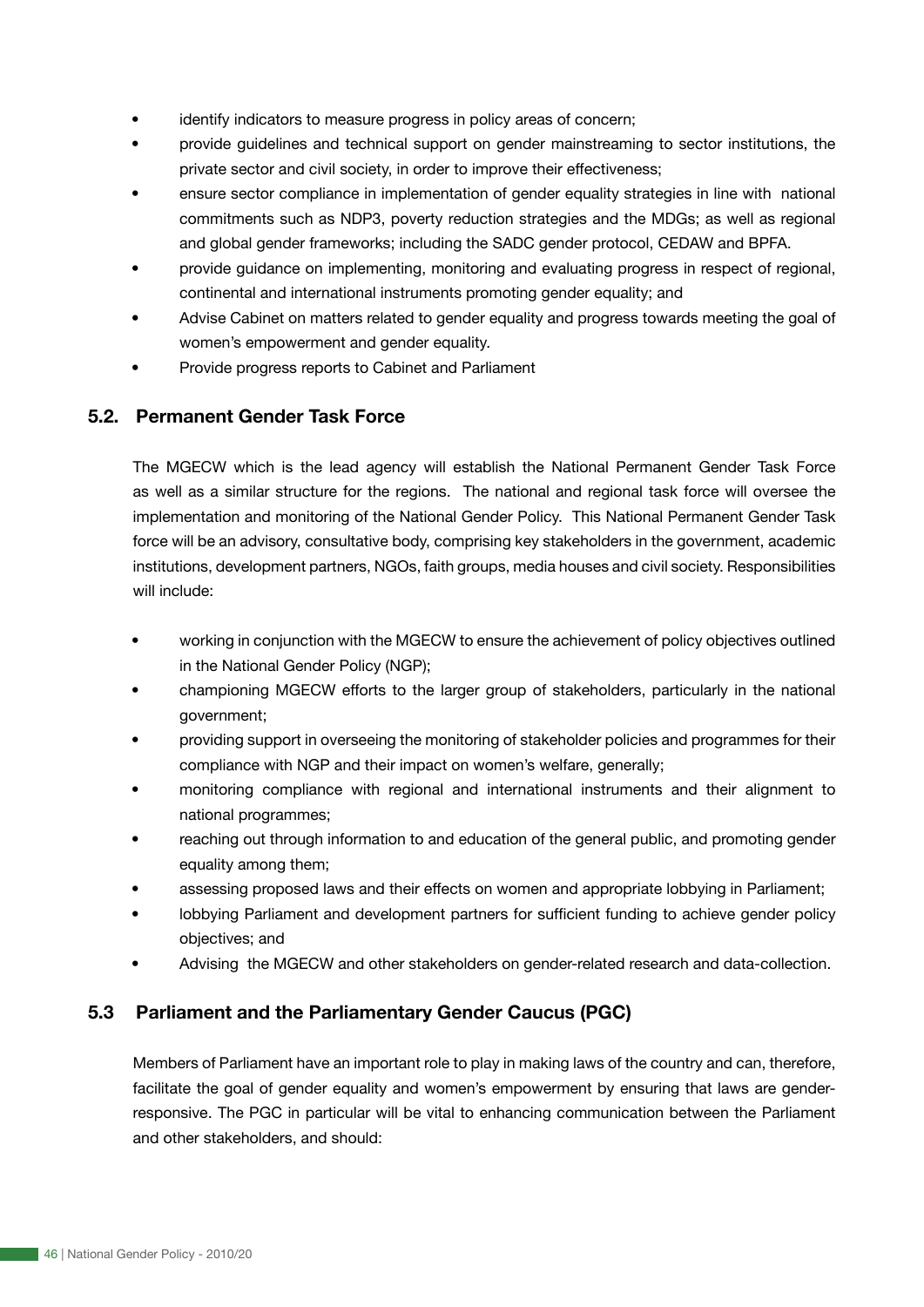- ensure sufficient support for women Parliamentarians and provide proper in-service training to allow them to be active and engaged members of Parliament;
- sensitise both female and male Parliamentarians to gender-related issues;
- monitor all matters pertaining to gender issues and ensure that all laws respect the equal rights of men and women, and address the special issues facing women in Namibia;
- scrutinise national budgets to ensure their gender responsiveness in resource allocations;
- commit adequate resources and support for implementation of gender-related activities;
- create commensurate structures to ensure integration of gender activities and participation of women; and.
- provide support for up coming women leaders and support women's empowerment programmes.

# **5.4 Gender Focal Points/Units**

A gender mainstreaming approach implies the ability to influence programming processes that include policies, legislation and budgets. A position for gender focal points/units will be created at senior level in all sectors. As part of their responsibilities, gender focal points should be able to make decisions regarding implementation of the National Gender Policy and to provide a supervisory role in departmental programmes to ensure that they are gender-aware and responsive. The focal points will be responsible for the implementation of the objectives and guidelines of the Gender Policy, within their respective institutions.

The Gender Focal Points/Units should:

- be created/strengthened and headed by a senior technical person, who would be responsible for day-to-day gender mainstreaming in their sector/institution;
- be responsible for the implementation of the Gender Policy in the sector/institution;
- liaise with the MGECW on matters related to the implementation of the National Gender Policy and Plan of Action;
- ensure integration/mainstreaming of gender concerns in the Ministry's/institution's policies, programmes, budgets and annual work plans;
- ensure sector compliance with national commitments such as NDP3, poverty reduction strategies and the MDGs as they relate to the goal of gender equality;
- build in–house capacity for gender analysis of sector programmes;
- liaise and coordinate with stakeholders on gender issues related to the sector;
- ensure that data and information collected and used in their institution are disaggregated by sex;
- identify indicators to be used in the monitoring and evaluation of sector programmes as they pertain to gender;
- monitor sector progress towards the goal of gender equality; and
- attend meetings/workshops on gender-related issues as organised by MGECW, as the lead Agency.
- provide progress reports on the implementation of gender objectives and strategies as per the NGP and as required by the lead agency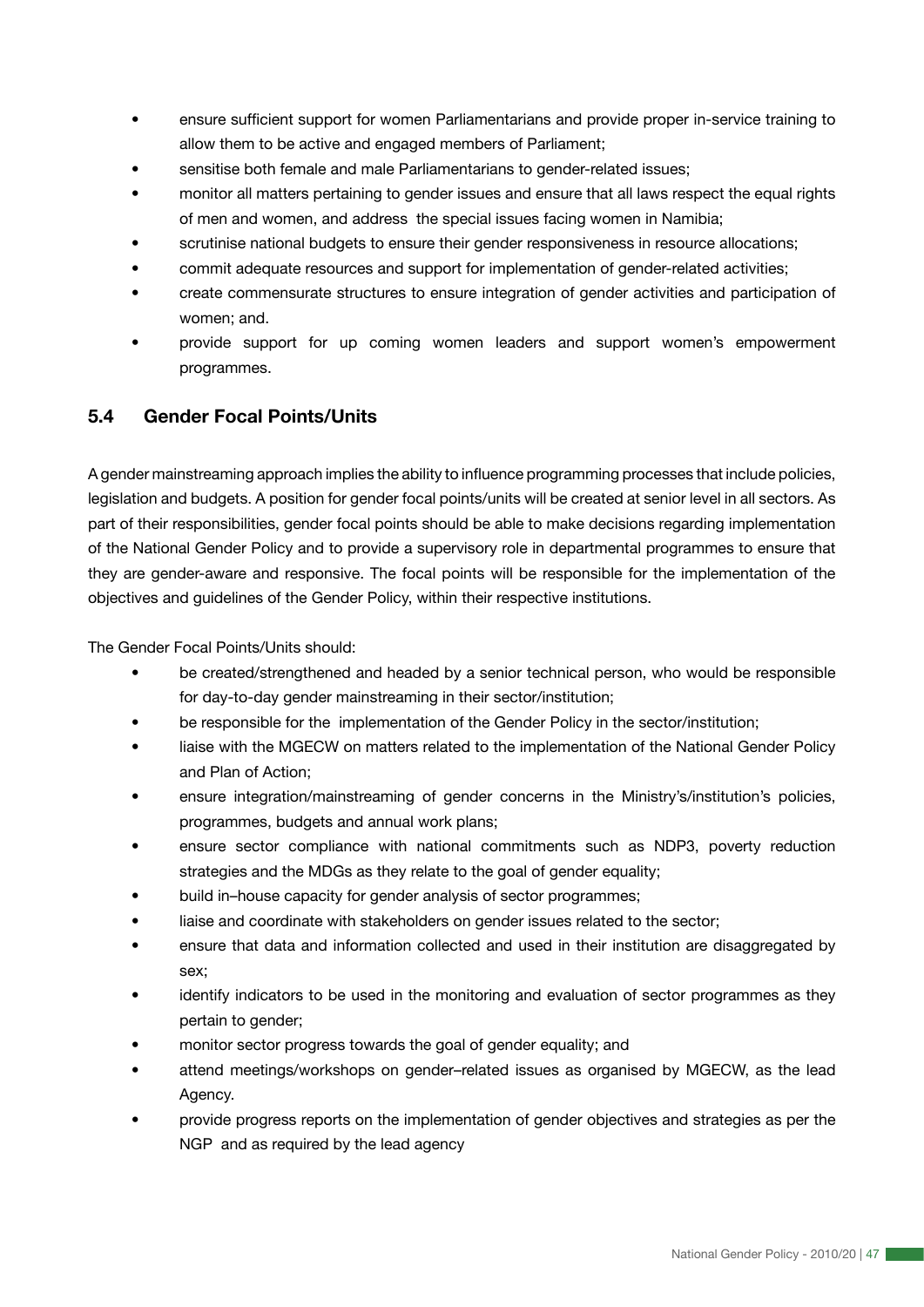# **5.5 Development Partners**

Development partners play an important role in the Gender context, through finance and implementation of development programmes and coordination with the international community, to ensure greater support for gender policy objectives. The development community should be involved in the Gender context in the following capacity:

- promote and support gender programme areas of development cooperation and partnerships;
- establish appropriate donor coordination mechanisms for ensuring gender responsiveness of development cooperation and partnerships;
- collaborate with MGECW on matters of gender mainstreaming; and
- develop incentives for the promotion of gender equality and women's empowerment in development programmes and policies.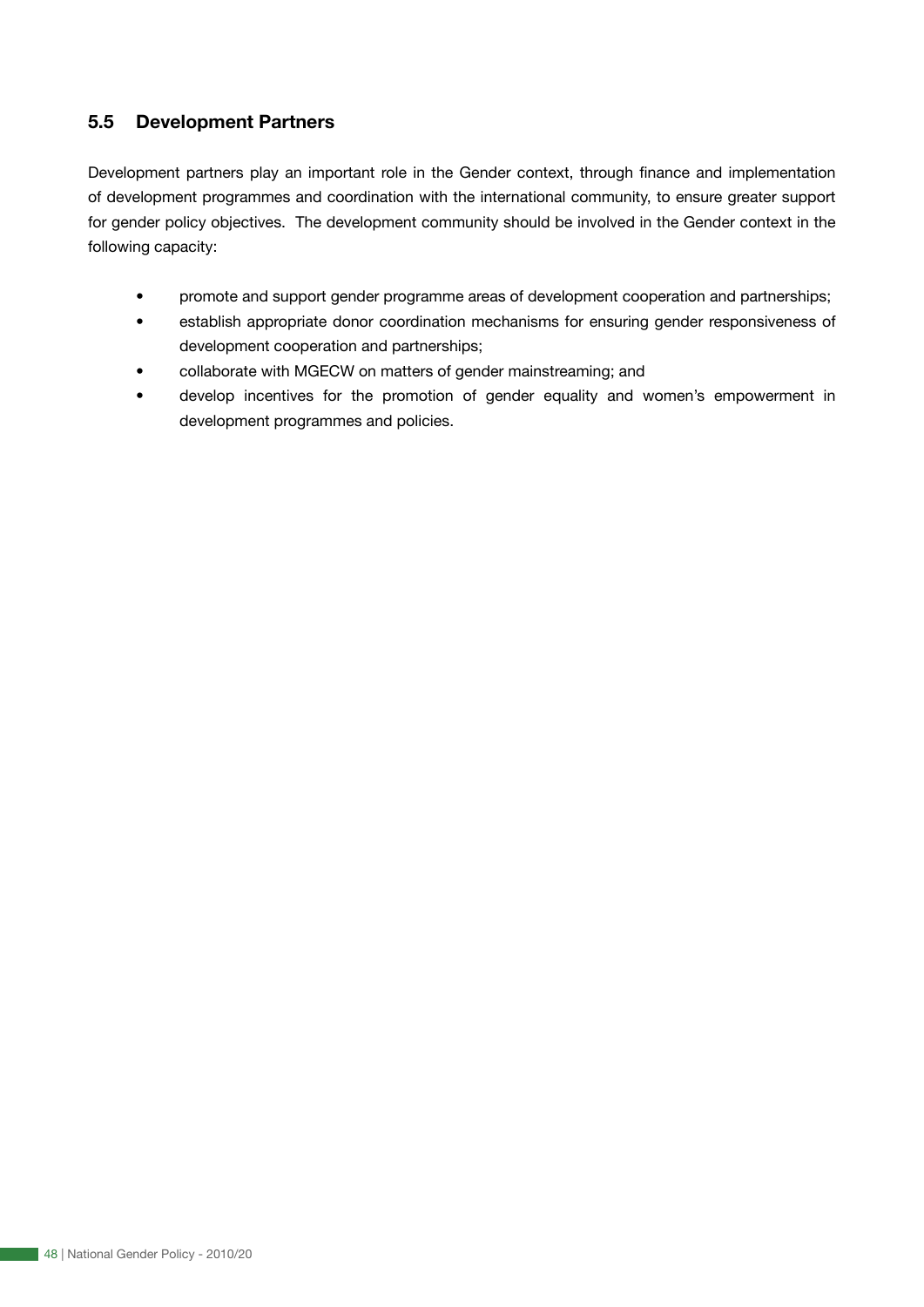# **6. MONITORING AND EVALUATION**

# **6.1 Introduction**

The goal of the National Gender Policy is to create a strategy for achieving gender equality and women's empowerment in socio-economic development in Namibia. In this respect, it is important that the implementation and impact of the Policy are effectively monitored and evaluated. This Chapter proposes mechanisms and guidelines for such monitoring and evaluation. As enumerated in the institutional framework, responsibility for implementation of the National Gender Policy rests with line ministries, O/M/A and civil society. These stakeholders are equally responsible for the monitoring and evaluation of the specific key areas highlighted in the National Gender Policy. It is, however, the responsibility of the MGECW, as the lead Agency, to coordinate and lead the process.

# **6.2 The Objectives of Monitoring and Evaluation**

Monitoring and evaluation would seek to measure the success and impact of the Policy programmes areas, objectives and strategic actions enumerated in Chapter 4. These programme areas will be monitored to see how well they had enshrined gender equality principles; to measure the effectiveness and impact of the policy and to assess whether, in the long term, there has been positive impact on women in particular, and on society in general. Monitoring and evaluation of the National Gender Policy will be in line with agreed national, regional and international instruments and standards, such as NDP3, MTP3, MDGs, SADC Protocol on Gender and Development, Vision 2030, CEDAW and CRC.

In view of the importance of institutionalising gender in sector policies and programmes, the National Gender Policy emphasises the development of structures and mechanisms through which implementation and coordination will take place. In this regard there will be an expectation of the short-term result of having structures, policies and procedures in place for gender mainstreaming.

Monitoring and evaluations would also assess the long-term impact of the National Gender Policy in respect of the Policy objectives presented in this document, including changes in society from the current state of gender inequality to gender equality, as measured by the indicators proposed below.

# **6.3 Monitoring and Evaluation Mechanisms**

At this point it is proposed that the lead Agency, MGECW, coordinates with the NPC and sector Ministries to ensure that submissions to the NPC by sector/implementing institutions, are gender- responsive. As part of its monitoring mechanism NDP 3 expects that each programme identified under a sub-sector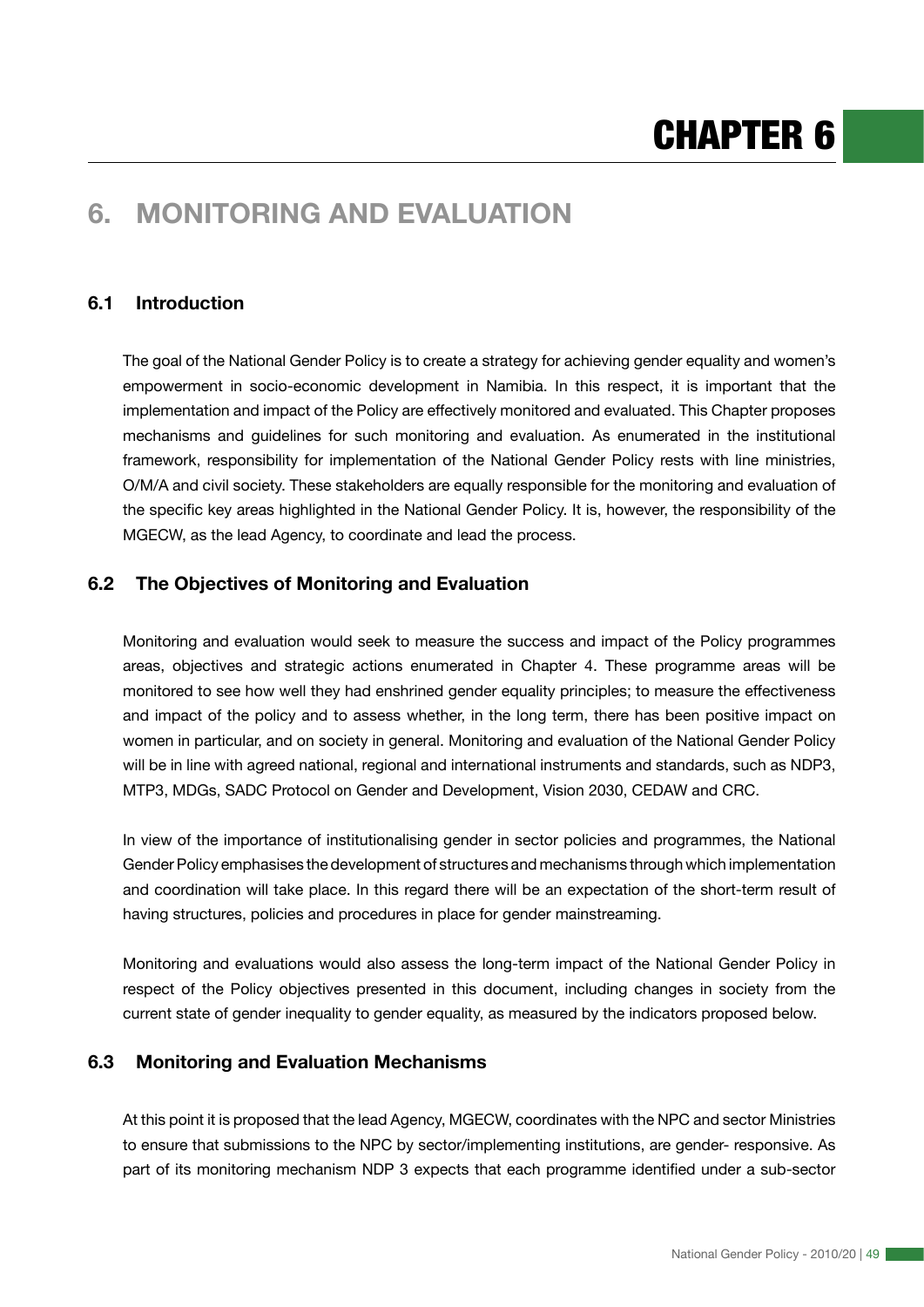within a Key Result Areas or sub-Key Result Area, develops a Programme Results Matrix (PRM) (Form L3), which will be submitted to the NPC, annually, for the assessment of progress.

According the to NPC, the PRM is a detailed performance plan for the programme, and will be used for monitoring the implementation and performance of each programme during the NDP3. The information presented in the PRM will include, among others, the following:

- NDP3 goal, indicators, baselines and targets;
- Sub-sector goal, indicators, baselines and targets;
- Programme outcomes, outputs, indicators, means of verification and assumptions and risks;
- Programme activities under each of the outputs; and
- Programme costs by output categorised into development and operating costs, on an annual basis.

The MGECW will liaise with stakeholders and ensure that information submitted for NDP purposes, is gender-responsive

# **6.4 Indicators on Gender Equality and Women's Empowerment**

| <b>POLICY AREAS OF CONCERN</b>                     | <b>INDICATORS</b>                                                                                                                                                                                                                                          |
|----------------------------------------------------|------------------------------------------------------------------------------------------------------------------------------------------------------------------------------------------------------------------------------------------------------------|
| 1. Poverty and rural development                   | Proportion below poverty line by sex of household Head<br>Proportion accessing basic services by sex<br>Access to potable water (% households covered)                                                                                                     |
| 2. Gender, Education and Training                  | Proportion of girls completing tertiary education<br>Proportion of girls completing vocational education<br>$\bullet$<br>Proportion of girls completing secondary- education<br>$\bullet$<br>Proportion of girls completing primary education<br>$\bullet$ |
| 3. Gender, Reproductive Health and HIV & AIDS      | HIV prevalence rate (% of pregnant women)<br>$\bullet$<br>Maternal mortality rate<br>Infant mortality<br>$\bullet$<br>Contraceptive-use rate, including condom-use<br>٠                                                                                    |
| 4. Gender based Violence                           | Prevalence/incidence of GBV<br>$\bullet$<br>Percentage who received protection services, by sex<br>$\bullet$                                                                                                                                               |
| 5. Gender, Trade and Economic Empowerment          | Proportion of population owning land, by sex<br>$\bullet$<br>Proportion of population accessing and utilising credit schemes<br>Percentage of women in employment, both wage- and self-employment,<br>by type.                                             |
| 6. Gender, Governance and Decision-making          | Proportion of women in politics, decision- making and managerial<br>$\bullet$<br>positions (Government, NGOs, private, parastatal and traditional<br>authority)                                                                                            |
| 7. Gender, Media, Information and Communication    | Percentage of women in media organisations<br>$\bullet$                                                                                                                                                                                                    |
| 8. Gender and the management of the<br>environment | Proportion of women in managerial positions, environment institutions<br>$\bullet$<br>and Boards.                                                                                                                                                          |
| 9. The girl-child                                  | Prevalence of teenage pregnancies<br>$\bullet$                                                                                                                                                                                                             |
| 10. Gender, Legal Affairs and Human Rights         | Percentage of women girls accessing protection services<br>Percentage of women aware of their rights                                                                                                                                                       |
| 11. Peace-building and natural disasters           | Percentage of women in managerial positions in Defence and Protection<br>services<br>Percentage of peace-building institutions and committees<br>$\bullet$                                                                                                 |
| 12. Gender Equality in the family context          | Average child maintenance award amounts<br>Percentage of women receiving inheritance from deceased spouses                                                                                                                                                 |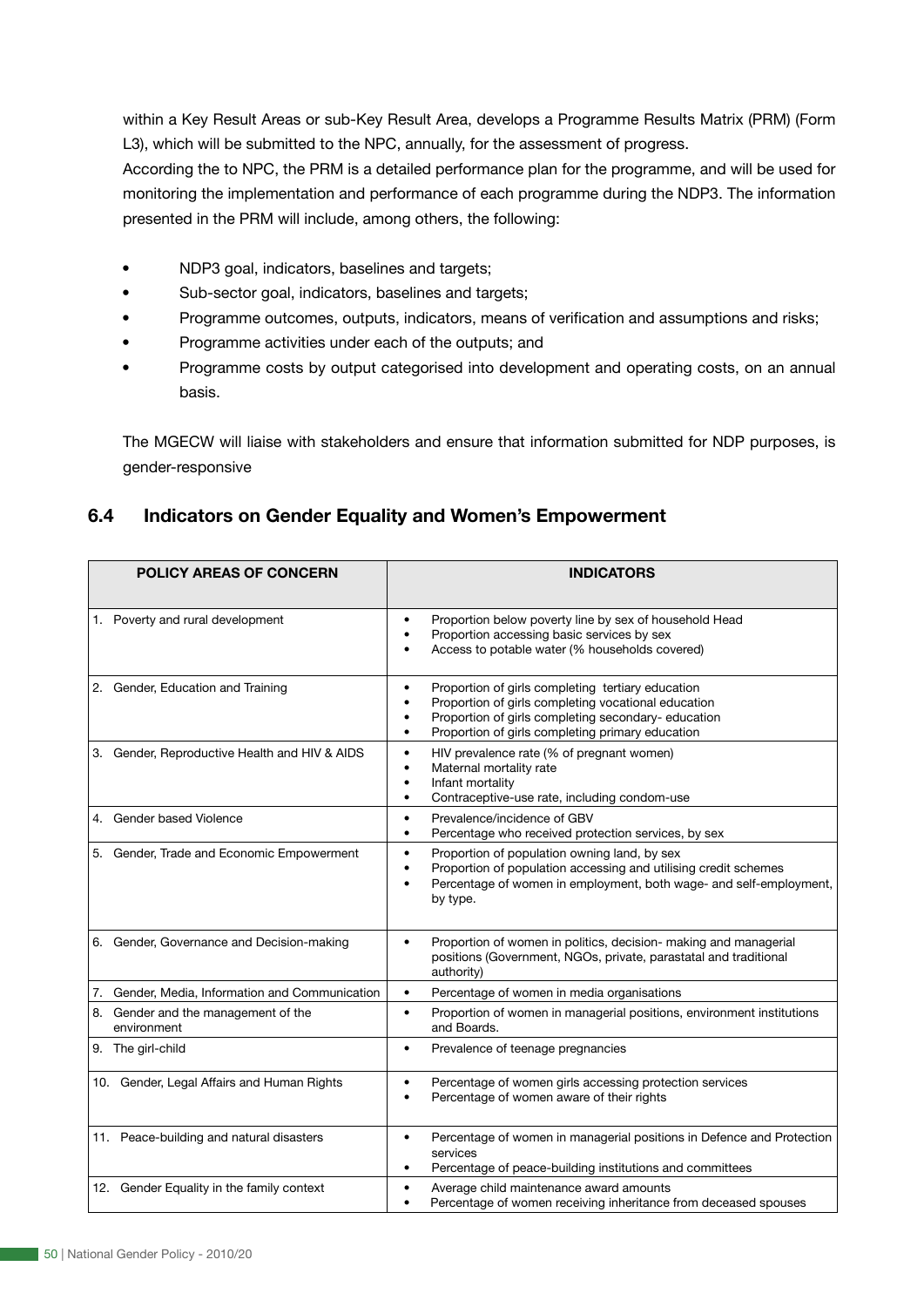## **6.5 Resources**

Resources (financial/human/material) will be required for coordination and review of existing laws, gender equality and women's empowerment programmes, capacity-building for service providers and others, law enforcement and legal machinery, and for training in gender mainstreaming, research, and monitoring and evaluation. Therefore, since gender is a cross-cutting concern, all stakeholders are expected to provide financial, human and material resources to ensure effective implementation of the National Gender Policy.

# **6.6 Implementation Plan**

A National Gender Plan of Action will be developed to outline specific activities required to achieve the policy objectives, define the roles of all stakeholders, the timeframes and resources required. The NGPA will spell out the indicators and targets which will help in the monitoring of policy implementation.

# **6.7 Timeframe for the Namibia National Gender Policy**

The policy timeframe will be 10 years (2010-2020) with a mid-term review. This would correspond with NDP 3 reviews.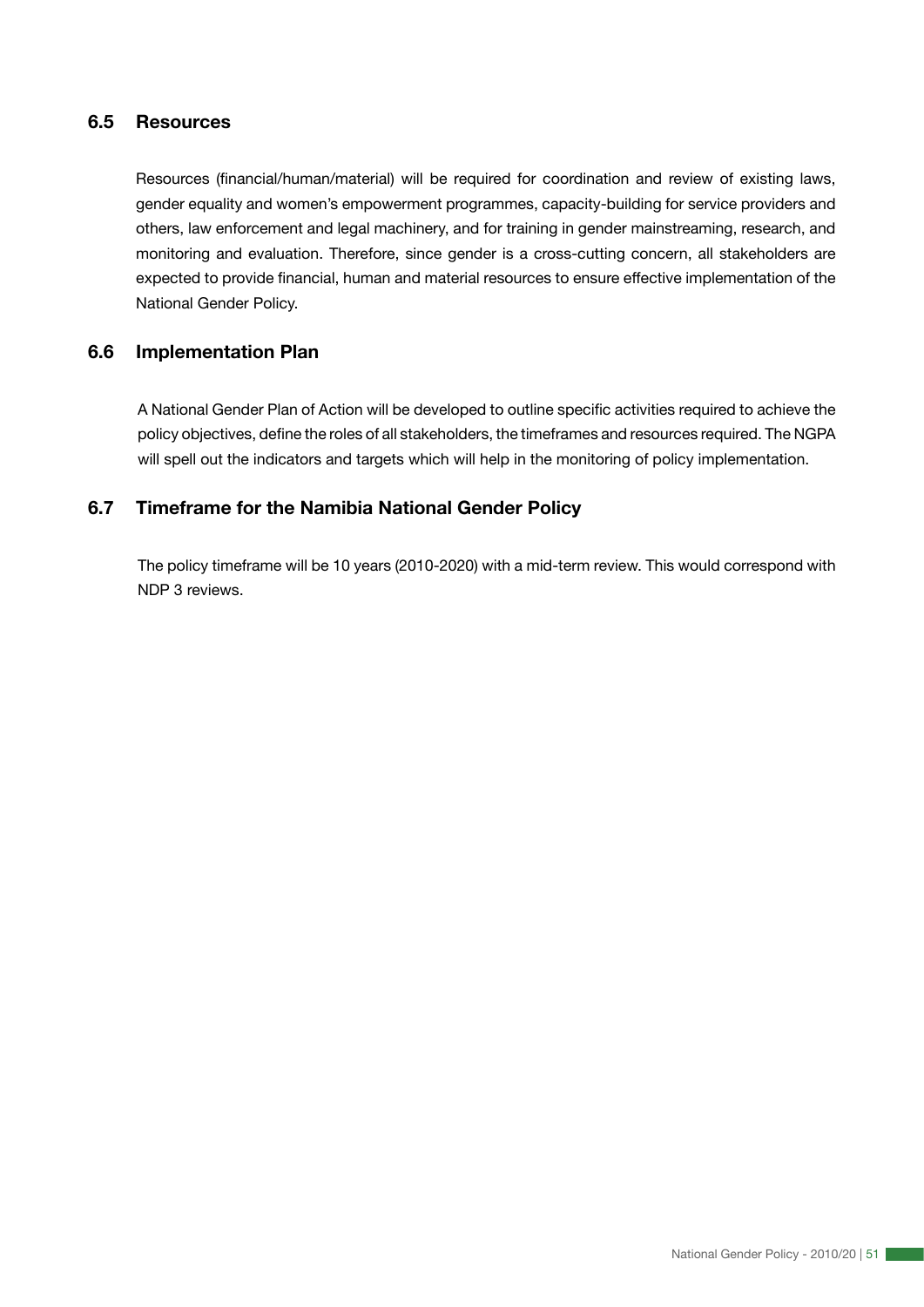# GLOSSARY OF GENDER CONCEPTS

**Gender:** refers to social attributes that are learned or acquired during socialisation as a member of a given community. Women and men's gender identity determines how they are perceived and how they are expected to think and act. Gender is an analytical tool for understanding social processes and variables such as race and class, deployed in the distribution of privileges, prestige, power and a range of social and economic resources. Because gender attributes are learned behaviours, they can and do change over time.

**Sex:** It identifies the biological differences between women and men. Only a small proportion of the difference in the roles assigned by gender can be attributed to physical differences based on sex (such as pregnancy and childbirth, or differences in physiology and bodily functions).

**Discrimination:** The Convention on Elimination of All Forms of Discrimination Against Women (CEDAW) defines discrimination against women as: "any distinction, exclusion or restriction made on the basis of sex which has the effect or purpose of impairing or nullifying the recognition, enjoyment or exercise by women, irrespective of their marital status, on a basis of equality of men and women, of human rights and fundamental freedoms in the political, economic, social, cultural, civil or any other sphere."

**Dry Sex:** It is the practice of drying the vagina through herbs, powders or cloth prior to having sexual intercourse. This practice can increase friction during intercourse and is claimed to be more pleasurable to the man. However, it leads to abrasion of the vaginal wall, increasing vulnerability to HIV infection. It also destroys healthy bacteria in the vagina and increases the probability of the tearing of the condom, if used during the sexual act.

**Gender equality:** This means that women and men have equal opportunities and enjoy the same status. It means that both can realise their full human rights, their potential to contribute to national, political, economic, social and cultural development, and that both can benefit from such results. Gender equality, therefore, is the equal valuing by society of both the similarities and the differences between women and men, and the roles they play.

**Gender equity:** This implies fairness to women and men. To ensure fairness, measures are often needed to compensate for historical and social disadvantages that prevent women and men from otherwise operating as equals. Such measures could include affirmative action.

**Gender analysis:** This can be defined as the process by which the differential impact of women and men can be discerned in development. It involves a systematic collection and use of sex disaggregated data – both quantitative and qualitative - which show the different status, conditions, roles and responsibilities of women and men.

**Gender relations:** These are concerned with how power is distributed between the sexes. They create and reproduce systematic differences in men and women's position within a given society, and define the ways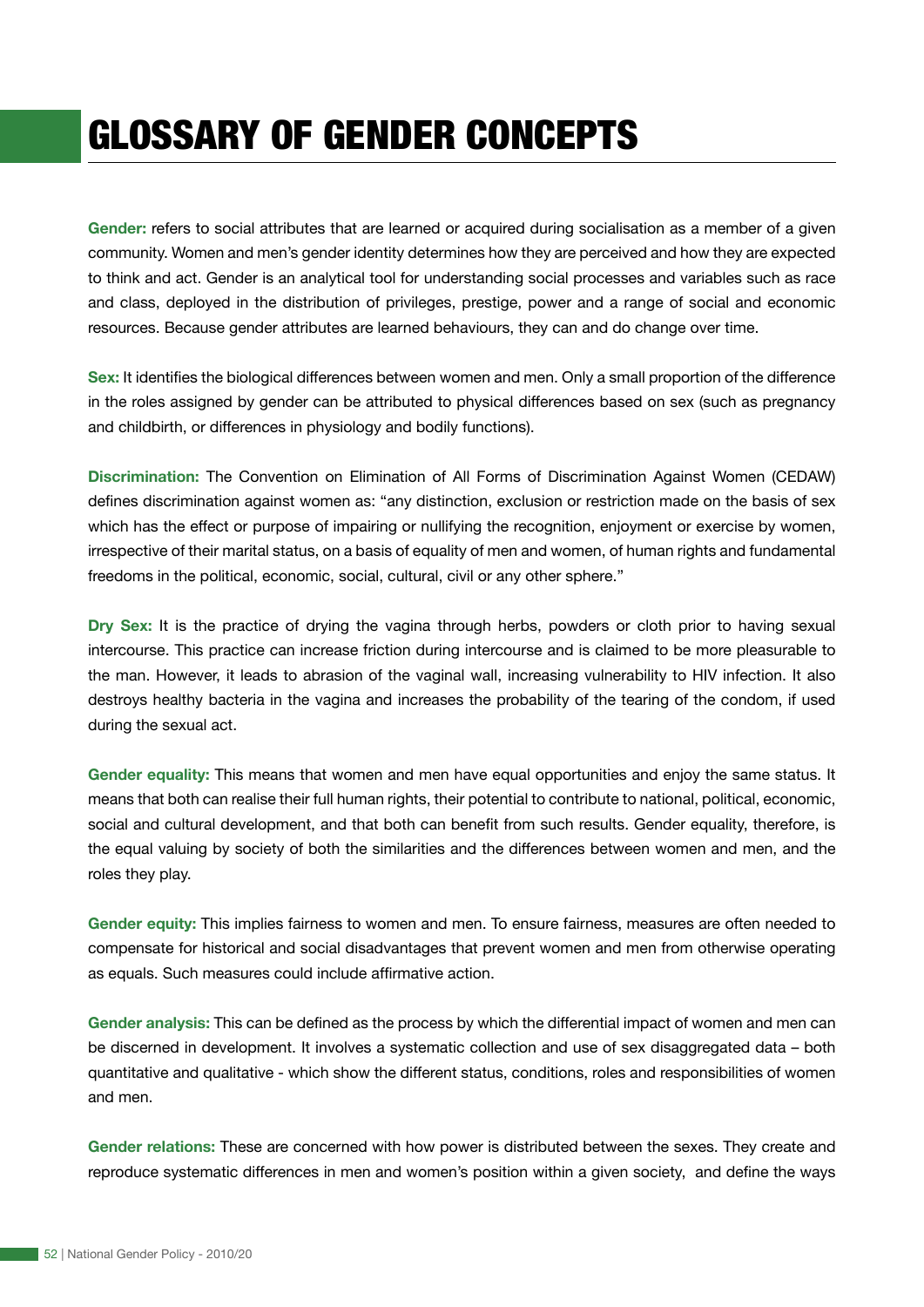in which responsibilities and claims are allocated, and how each is given value.

**Gender based violence:** This means all acts perpetrated against women, men, girls and boys on the basis of their sex, which causes or could cause them physical, sexual, psychological, emotional or economic harm, including the threat to take such acts, or to undertake the imposition of arbitrary restrictions on or deprivation of fundamental freedoms in private or public life, in peace-time and during situations of armed or other forms of conflict, or in situations of natural disasters, that cause displacement of people.

**Sexual harassment:** This refers to any unwanted, unsolicited sexual advances, sexually derogatory statements or sexually discriminatory remarks.

**Gender roles and responsibilities:** These refer to tasks and responsibilities typically undertaken by either women or men as ascribed by society. Such allocation of activities on the basis of sex is also known as the sexual division of labour, and is learned and clearly understood by all members of a given society. The sexual division of labour is perhaps the most significant social structure governing gender relations.

**Affirmative action:** This is a policy, programme or measure that seeks to redress past discrimination against a specific group through active measures to ensure equal opportunity and positive outcomes for members of that group, in all spheres of life.

**Gender Sensitive:** This is the ability to recognise the differences between and the different needs of women and men. It is the beginning of gender-awareness.

**Gender-aware:** It recognises inclusiveness in terms of language pertaining to women and men, and the visual depiction of women and men as portraying a variety of roles in society, free of stereotypical or a biased depiction of roles. Furthermore, the term implies a consciousness of mainstreaming gender wherever it is required.

**Gender responsive:** This refers to taking action to correct gender bias and discrimination in order to ensure gender equality and equity.

**Gender mainstreaming:** This is the process of identifying gender gaps and making women's, men's, girls' and boys' concerns and experiences integral to the design, implementation, monitoring and evaluation of policies and programmes in all spheres so that they benefit equally.

**Access to resources:** Resources can be categorised as economic, political or time-related. Economic resources include credit, cash income, and employment while political resources include political representation and leadership. Time is also a critical resource which women often lack. Access gives a person the use of a resource e.g. land to grow crops. Control allows a person to make decisions about who uses the resource or to dispose of the resource, e.g. to sell land. All of this is important since it holds implications for the status and economic wellbeing of women as different to that of men. It is critical that access, control and ownership of resources are available to both men and women.

**Human trafficking:** means the recruitment, transportation, harbouring or receipt of persons, by means of threat, abuse of power, position of vulnerability, force or other forms of coercion, abduction, fraud or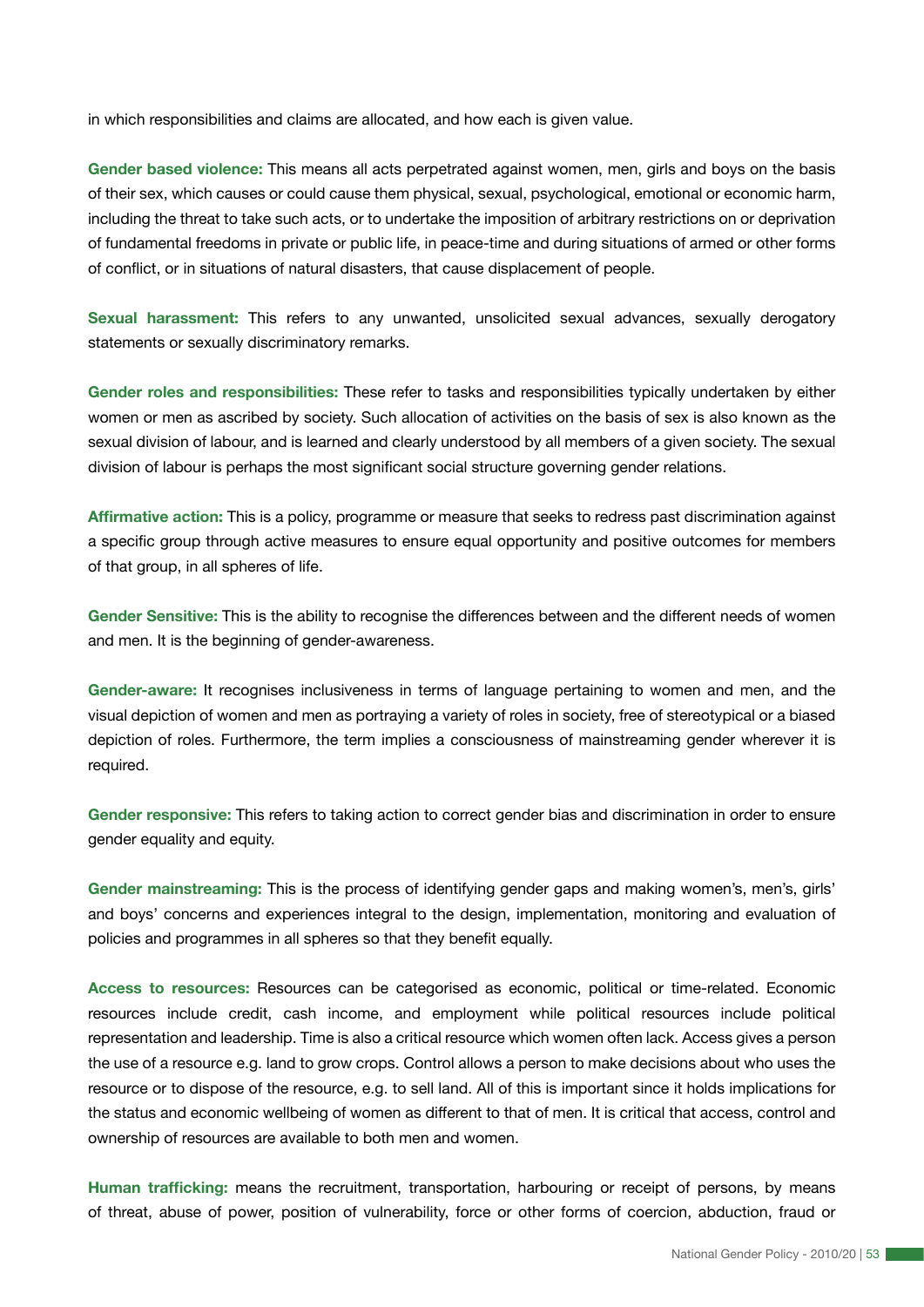deception to achieve the consent of a person having control over another person for the purpose of, amongst other things, sexual and financial exploitation (SADC).

**Sexual and reproductive rights:** It refers to the universal human rights relating to sexuality and reproduction, including sexual integrity and safety of the person, the right to sexual privacy, the right to make free and responsible reproductive choices, the right to sexual information, and the right to sexual and reproductive healthcare.

**Women's human rights:** The recognition that women's rights are human rights and that women experience injustices s because of their gender.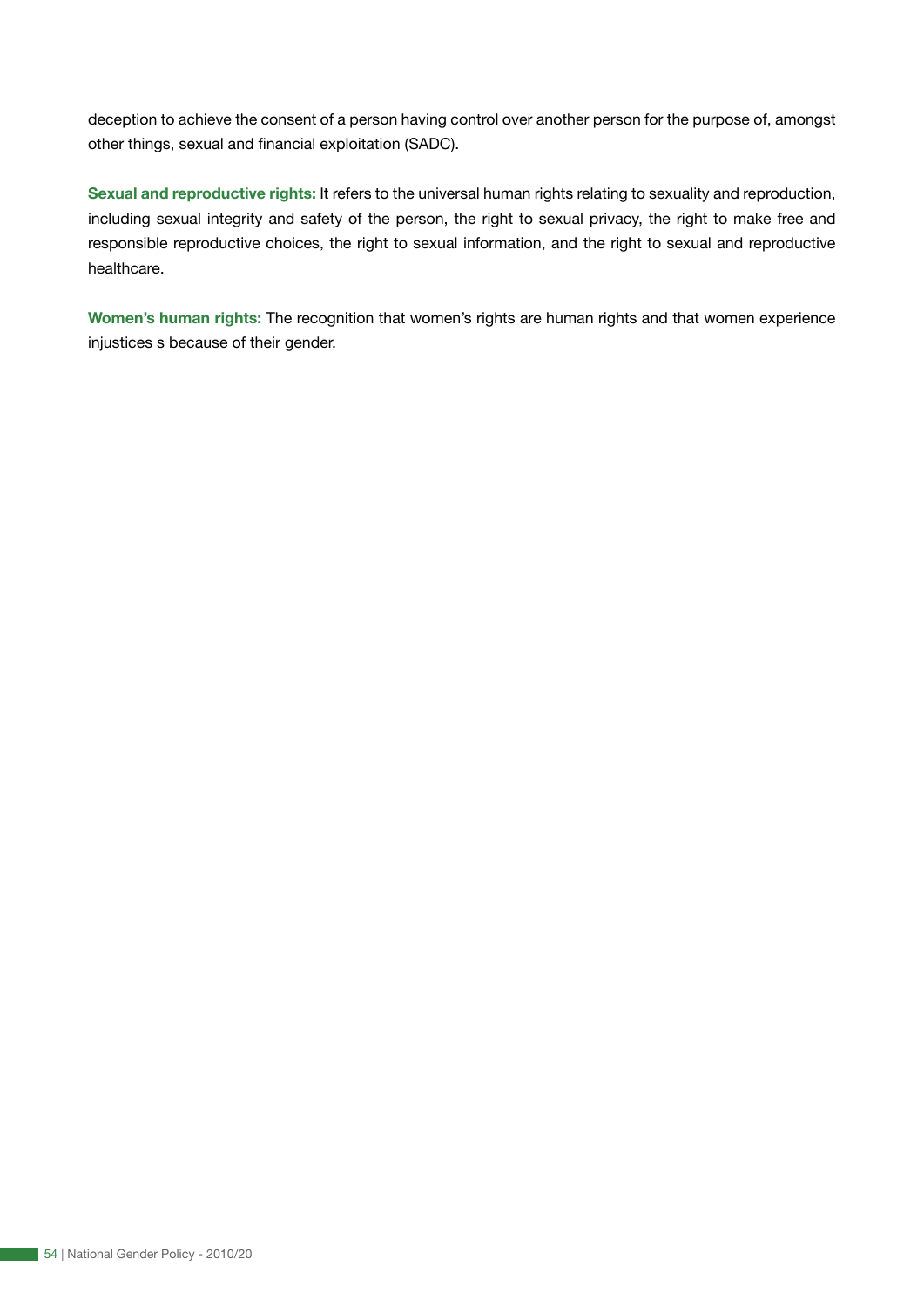# REFERENCES

- 1. African Development Bank/African Development Fund. Republic of Namibia: Country Gender Profile, Social Development Department. 2006
- 2. Conteh, Michael, Debie LeBeau and Eunice Iipinge. 2005. Women's Property and Inheritance Rights in Namibia. Pollination Publishers/UNAM: Windhoek
- 3. Department of Women Affairs. National Gender Policy, 1997
- 4. Department of Women Affairs. National Gender Plan of Action, 1998
- 5. Employment Equity Commission. Namibia's Affirmative Action in Employment: An Assessment, 2000 – 2004, 2005
- 6. Flintan, F. 2001. Women and CBNRM in Namibia: A Case Study of the IRDNC Community Resources Monitoring Project. Working Paper No. 2: Engendering Eden Project, Ireland
- 7. Government of the Republic of Namibia. The Constitution of Namibia, 1999
- 8. Government of the Republic of Namibia (2003). Combating of Domestic Violence Act (No. 4 of 2003), Windhoek
- 9. Government of the Republic of Namibia (2000a). Combating of Rape Act (No.8 of 2000), Windhoek
- 10. Government of the Republic of Namibia (1998). Affirmative Action (Employment) Act (No. 29 of 1998), Windhoek
- 11. Government of the Republic of Namibia (1996). Married Persons Equality Act (No. 1 of 1996), Windhoek
- 12. LeBeau, Debie and Michael Conteh (Ed) 2004. Structural Conditions for the Progression of the HIV/ AIDS Pandemic in Namibia. Pollination Publishers/UNAM: Windhoek
- 13. LeBeau, Debie and Grant J. Spence. 2004. "Community Perceptions on Law Reform: People Speaking Out". In: Beijing+10: The Way Forward. An Introduction to Gender. Edited by Justine Hunter. Namibia Institute for Democracy (NID): Windhoek
- 14. Legal Assistance Centre (LAC). 2004. "Summary: Combating of Domestic Violence Act 4 of 2003". LAC: Windhoek